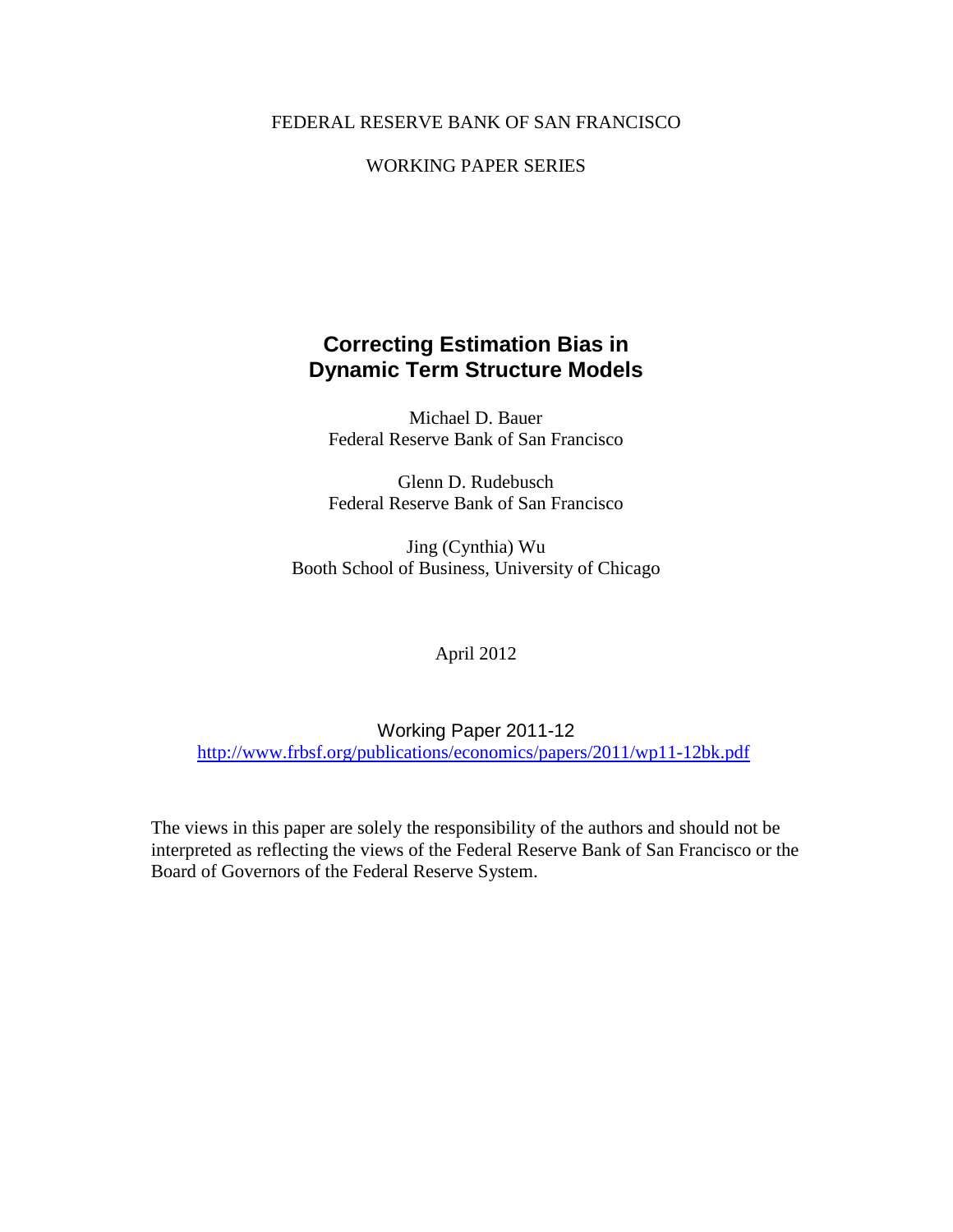# Correcting Estimation Bias in Dynamic Term Structure Models<sup>∗</sup>

Michael D. Bauer<sup>†</sup>, Glenn D. Rudebusch‡ Jing Cynthia Wu<sup>§</sup>

First version: April 4, 2011 This draft: April 2, 2012

#### Abstract

The affine dynamic term structure model (DTSM) is the canonical empirical finance representation of the yield curve. However, the possibility that DTSM estimates may be distorted by small-sample bias has been largely ignored. We show that conventional estimates of DTSM coefficients are indeed severely biased, and this bias results in misleading estimates of expected future short-term interest rates and of long-maturity term premia. We provide a variety of bias-corrected estimates of affine DTSMs, both for maximallyflexible and over-identified specifications. Our estimates imply short rate expectations and term premia that are more plausible from a macro-finance perspective.

Keywords: small-sample bias correction, vector autoregression, dynamic term structure models, term premium

JEL Classifications: C53, E43, E47

<sup>∗</sup>We thank Jim Hamilton, Chris Hansen, Oscar Jorda, Lutz Kilian, and Jonathan Wright for their helpful comments, as well as participants of research seminars at the Federal Reserve Bank of San Francisco and UC San Diego, and of the Econometric Society 2011 Winter Meetings, the European Economic Association 2011 Conference, the Society for Computational Economics 2011 Conference, and the Society of Financial Econometrics 2011 Conference. The views in this paper do not necessarily reflect those of others in the Federal Reserve System.

<sup>†</sup>Federal Reserve Bank of San Francisco, michael.bauer@sf.frb.org

<sup>‡</sup>Federal Reserve Bank of San Francisco, glenn.rudebusch@sf.frb.org

<sup>§</sup>Booth School of Business, University of Chicago, cynthia.wu@chicagobooth.edu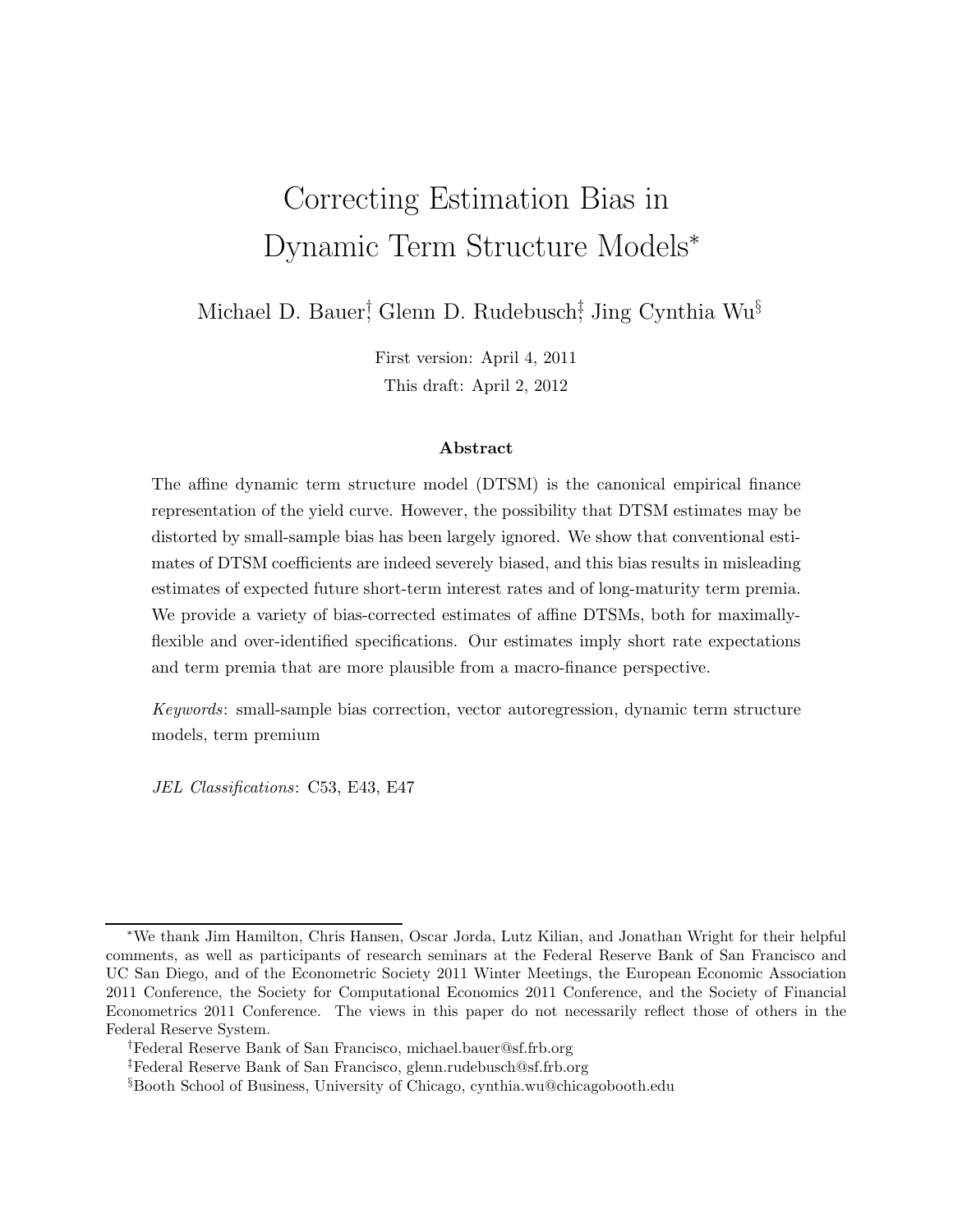### 1 Introduction

The affine Gaussian dynamic term structure model (DTSM) is the canonical empirical finance representation of the yield curve, used to study a variety of questions about the interactions of asset prices, risk premia, and economic variables. One question of fundamental importance to both researchers and policymakers is to what extent movements in long-term interest rates reflect changes in expected future policy rates or changes in term premia. The answer to this question depends on the estimated dynamic system for the risk factors underlying yields, which in affine DTSMs is specified as a vector autoregression (VAR). Because of the high persistence of interest rates, maximum likelihood (ML) estimates of such models likely suffer from serious small-sample bias. Namely, interest rates will be spuriously estimated to be less persistent than they really are. While this problem has been recognized in the literature, no study to date has attempted to obtain bias-corrected estimates of a DTSM, quantify the extent of estimation bias, or assess the implications of that bias for economic inference. In this paper we provide a readily applicable methodology for bias-corrected estimation of both maximally-flexible (exactly identified) and restricted (over-identified) affine DTSMs. Our estimates uncover significant bias in standard DTSM coefficient estimates and show that accounting for this bias substantially alters economic conclusions.

The bias in ML estimates of the VAR parameters in an affine DTSM parallels the wellknown bias in ordinary least squares (OLS) estimates of autoregressive systems. Such estimates will generally be biased toward a dynamic system that displays less persistence than the true process. This bias is particularly severe when the estimation sample is short and the dynamic process is very persistent. Empirical DTSMs are invariably estimated under just such conditions, with data samples that contain only a limited number of interest rate cycles. Hence, the degree of interest rate persistence is likely to be seriously underestimated. Consequently, expected future short rates will appear to revert too quickly to their unconditional mean, resulting in spuriously stable estimates of risk-neutral rates. Furthermore, the estimation bias that contaminates readings on expected future short rates also distorts estimates of long-maturity term premia.

While the qualitative implications of the small-sample DTSM estimation bias are quite intuitive, the magnitude of the bias and its impact on inference about expected short-rate paths and risk premia have been unclear. The ML methods typically used to estimate DTSMs were intensive, "hands-on" procedures because these models exhibited relatively flat likelihood surfaces with many local optima.<sup>1</sup> The computational burden of estimation effectively

<sup>&</sup>lt;sup>1</sup>Studies that describe these problems include Hamilton and Wu (2010) and Christensen et al. (2011).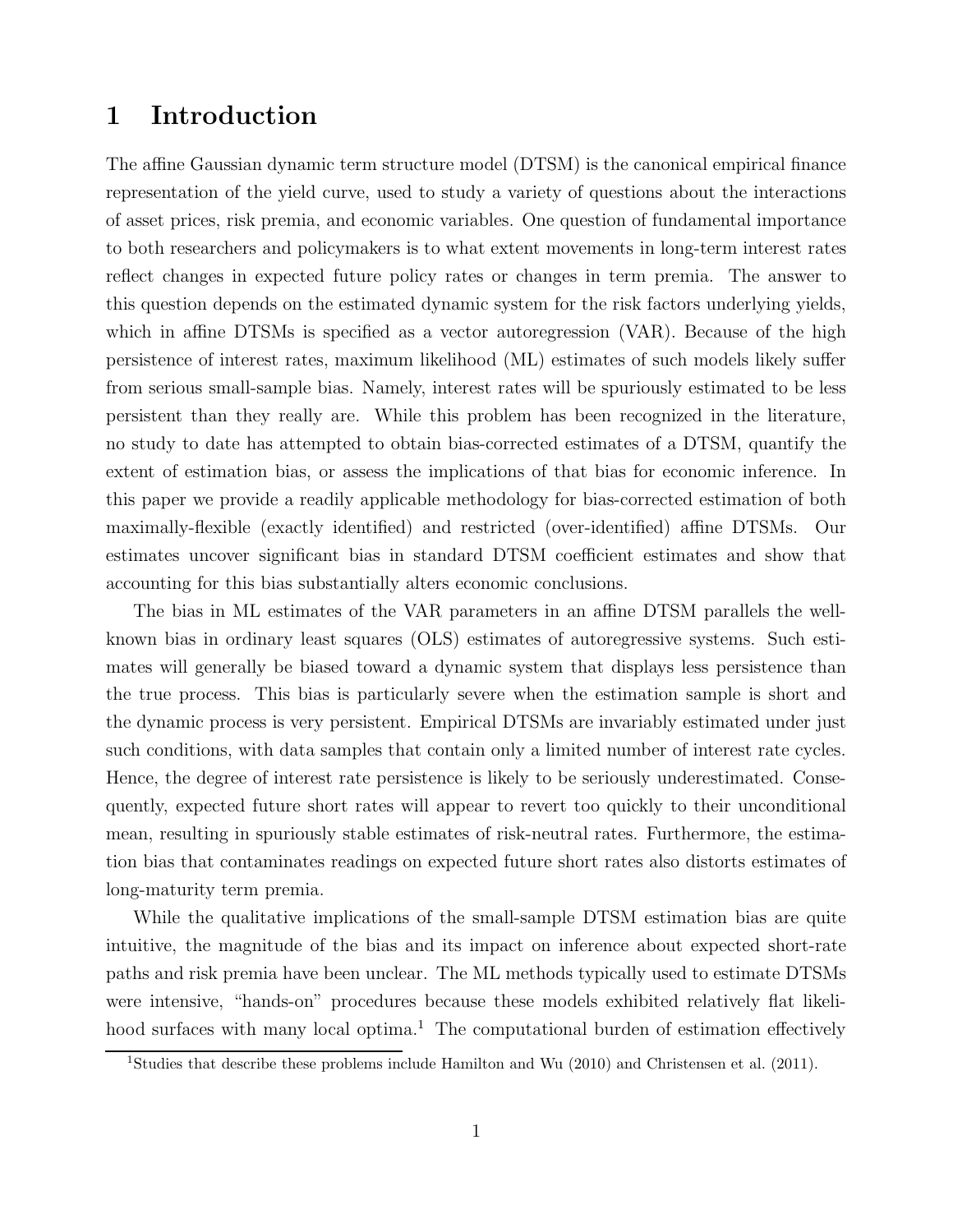precluded the application of simulation-based bias correction methods. However, recent work by Joslin et al. (2011) (henceforth JSZ) and Hamilton and Wu (2010) (henceforth HW) has shown that OLS can be used to solve part of the estimation problem. We exploit these new procedures to facilitate bias-corrected estimation of DTSMs through repeated simulation and estimation. Specifically, we adapt the two-step estimation approaches of JSZ and HW by replacing the OLS estimates of the autoregressive system in the first step by simulation-based bias-corrected estimates. We then proceed with the second step of the estimation, which recovers the parameters determining the cross-sectional fit of the model, in the usual way. This new estimation approach is a key methodological innovation of the paper.

There are several different existing approaches to correct for small-sample bias in estimates of a VAR, including analytical bias approximations and bootstrap bias correction. While each of these could be applied to our present context, we favor our own novel bias correction procedure for VAR estimation: Our "inverse bootstrap" bias correction finds the data-generating process (DGP) parameters that lead to a mean or median of the OLS estimator equal to the original OLS estimates. While this approach is not conceptually novel—it is closely related to indirect inference (Gourieroux et al., 2000) and to the median-unbiased estimators of Andrews (1993) and Rudebusch (1992)—we provide a new algorithm, based on results from the stochastic approximation literature, that allows us to quickly and reliably calculate bias-corrected estimators.

We first apply our methodology for bias-corrected DTSM estimation to the maximallyflexible DTSM that was estimated in JSZ. In this setting, the ML estimates of the VAR parameters are exactly recovered by OLS. Using the authors' same model specifications and data samples, we quantify the bias in the reported parameter estimates and describe the differences in the empirical results when the parameters governing the factor dynamics are replaced with bias-corrected estimates. We find a very large estimation bias in JSZ. That is, the conventional estimates of JSZ imply a severe overestimation of the speed of interest rate mean reversion. As a result, the decomposition of long-term interest rates into expectations and risk premium components differs in statistically and economically significant ways between conventional ML and bias-corrected estimates. Risk-neutral forward rates, i.e., short-rate expectations, are substantially more volatile after correction for estimation bias, and they show a pronounced decrease over the last twenty years, consistent with lower longer-run inflation and interest rate expectations documented in the literature (Kozicki and Tinsley, 2001; Kim and Orphanides, 2005; Wright, 2011). Furthermore, bias correction leads to term premia that are elevated around recessions and subdued during expansions, consistent with much theoretical and empirical research that supports countercyclical risk compensation.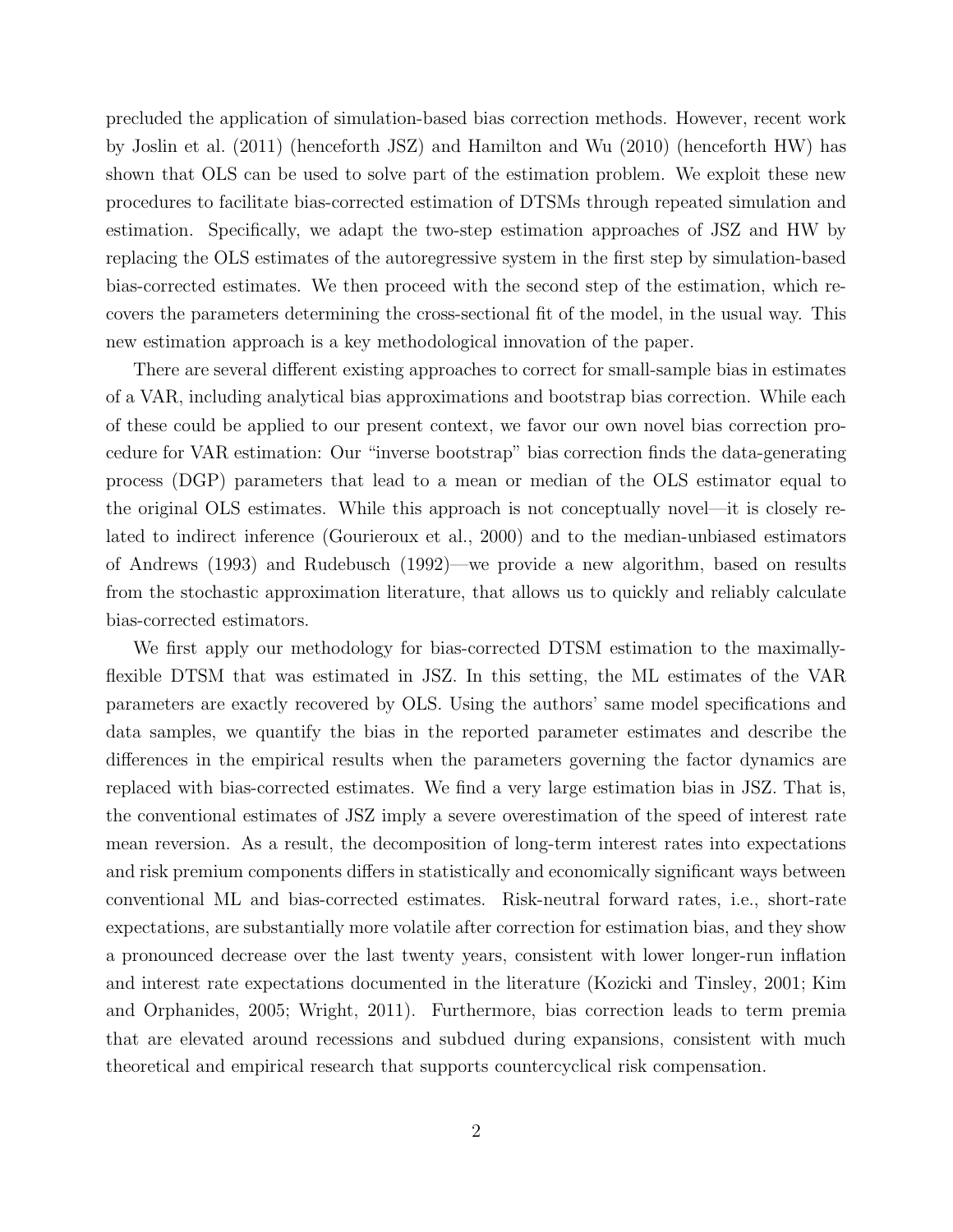In our second empirical application, we estimate a DTSM with overidentifying restrictions. HW show that any affine DTSM—maximally-flexible or overidentified—can be estimated by first obtaining reduced-form parameters using OLS and then calculating all structural parameters via minimum-chi-squared estimation. Many estimated DTSMs impose parameter restrictions to avoid overfitting and to facilitate numerical optimization of the likelihood function (examples include Ang and Piazzesi, 2003; Kim and Wright, 2005; Joslin et al., 2010). Restrictions on risk pricing (Cochrane and Piazzesi, 2008; Bauer, 2011b; Joslin et al., 2010) have an additional benefit: They exploit the no-arbitrage condition, which ties the cross-sectional behavior of interest rates to their dynamic evolution, to help pin down the estimates of the parameters of the dynamic system. In this way, such restrictions could potentially reduce the bias in the estimates of these parameters. However, we find that the bias in ML estimates of a DTSM with risk price restrictions is large, indeed, similar in magnitude to our results for the maximally-flexible model. While this result may not generalize to all restricted models, it shows that simply zeroing out some risk price parameters will not necessarily eliminate estimation bias.

There are a number of papers in the literature that are related to ours. Several studies attempt to indirectly reduce the bias in DTSM estimates—using risk price restrictions (see above), survey data (Kim and Orphanides, 2005; Kim and Wright, 2005), or near-cointegrated VAR specifications (Jardet et al., 2011)—but do not quantify the bias nor provide evidence as to how much it is reduced. Another group of papers has performed simulation studies to show the magnitude of the bias in DTSM estimates relative to some stipulated DGP (Ball and Torous, 1996; Duffee and Stanton, 2004; Kim and Orphanides, 2005). These studies demonstrate that small-sample bias can be an issue using simulation studies, but do not quantify its magnitude or assess its implications for models estimated on real data. The most closely related paper Phillips and Yu (2009), which also performs bias-corrected estimation of asset pricing models. That analysis parallels ours in that the authors also use simulationbased bias correction and show the economic implications of correcting for small-sample bias. However, their focus differs from ours in that they aim at reducing the bias in prices of contingent claims, whereas we address a different economic question, namely the implications of small-sample bias on estimated policy expectations and nominal term premia.

Our paper is structured as follows: Section 2 describes the model, the econometric problems with conventional estimation, and the intuition of our methodology for bias-corrected estimation. In Section 3, we discuss OLS estimates of interest rate VARs and the improvements from bias-corrected estimates. In Section 4, we describe how to estimate maximally-flexible models with bias correction, apply this methodology to the model of JSZ, and discuss the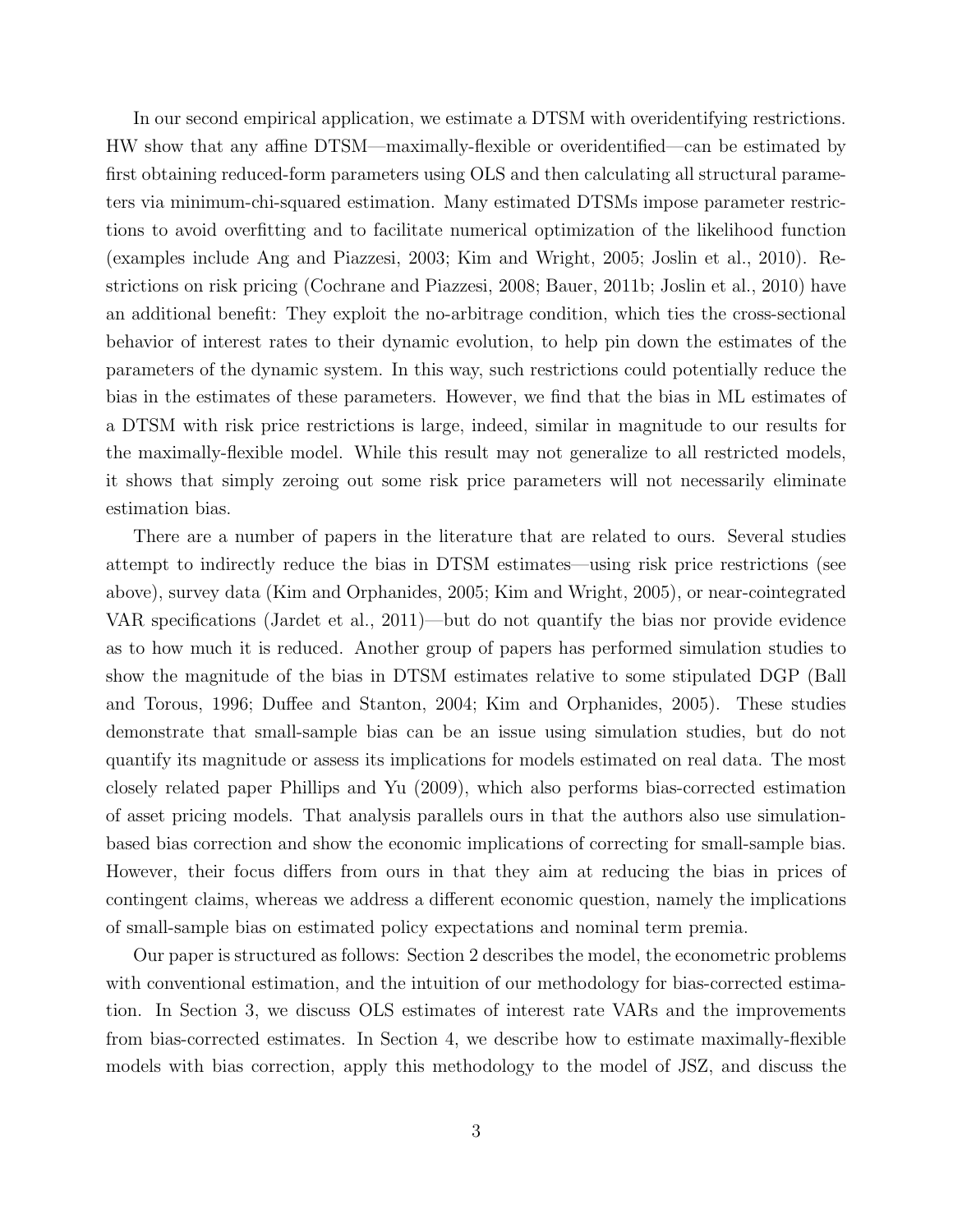statistical and economic implications. We also perform a simulation study to systematically assess the value of bias correction in such a context. In Section 5, we show how to perform bias-corrected estimation for restricted models, adapting the methodology of HW, and apply this approach to a model with restrictions on the risk pricing. Section 6 concludes.

### 2 Estimation of affine models

In this section, we set up a standard affine Gaussian DTSM, and describe the econometric issues, including small-sample bias, that arise due to the persistence of interest rates. Then we discuss recent methodological advances and how they make bias correction feasible.

#### 2.1 Model specification

The discrete-time affine Gaussian DTSM, the workhorse model in the term structure literature since Ang and Piazzesi (2003), has three key elements. First, a vector of N risk factors,  $X_t$ , follows a first-order Gaussian VAR under the objective probability measure P:

$$
X_{t+1} = \mu + \Phi X_t + \Sigma \varepsilon_{t+1},\tag{1}
$$

where  $\varepsilon_t \stackrel{iid}{\sim} N(0, I_N)$  and  $\Sigma$  is lower triangular. Time t is measured in months throughout the paper. Second, the short rate,  $r_t$ , is an affine function of the pricing factors:

$$
r_t = \delta_0 + \delta'_1 X_t. \tag{2}
$$

Third, the stochastic discount factor (SDF) that prices all assets under the absence of arbitrage is of the essentially affine form (Duffee, 2002):

$$
-\log(M_{t+1}) = r_t + \frac{1}{2}\lambda_t'\lambda_t + \lambda_t'\varepsilon_{t+1},
$$

where the N-dimensional vector of risk prices is affine in the pricing factors,

$$
\lambda_t = \lambda_0 + \lambda_1 X_t,
$$

for N-vector  $\lambda_0$  and  $N \times N$  matrix  $\lambda_1$ . As a consequence of these assumptions, a risk-neutral probability measure Q exists such that the price of an m-period default-free zero coupon bond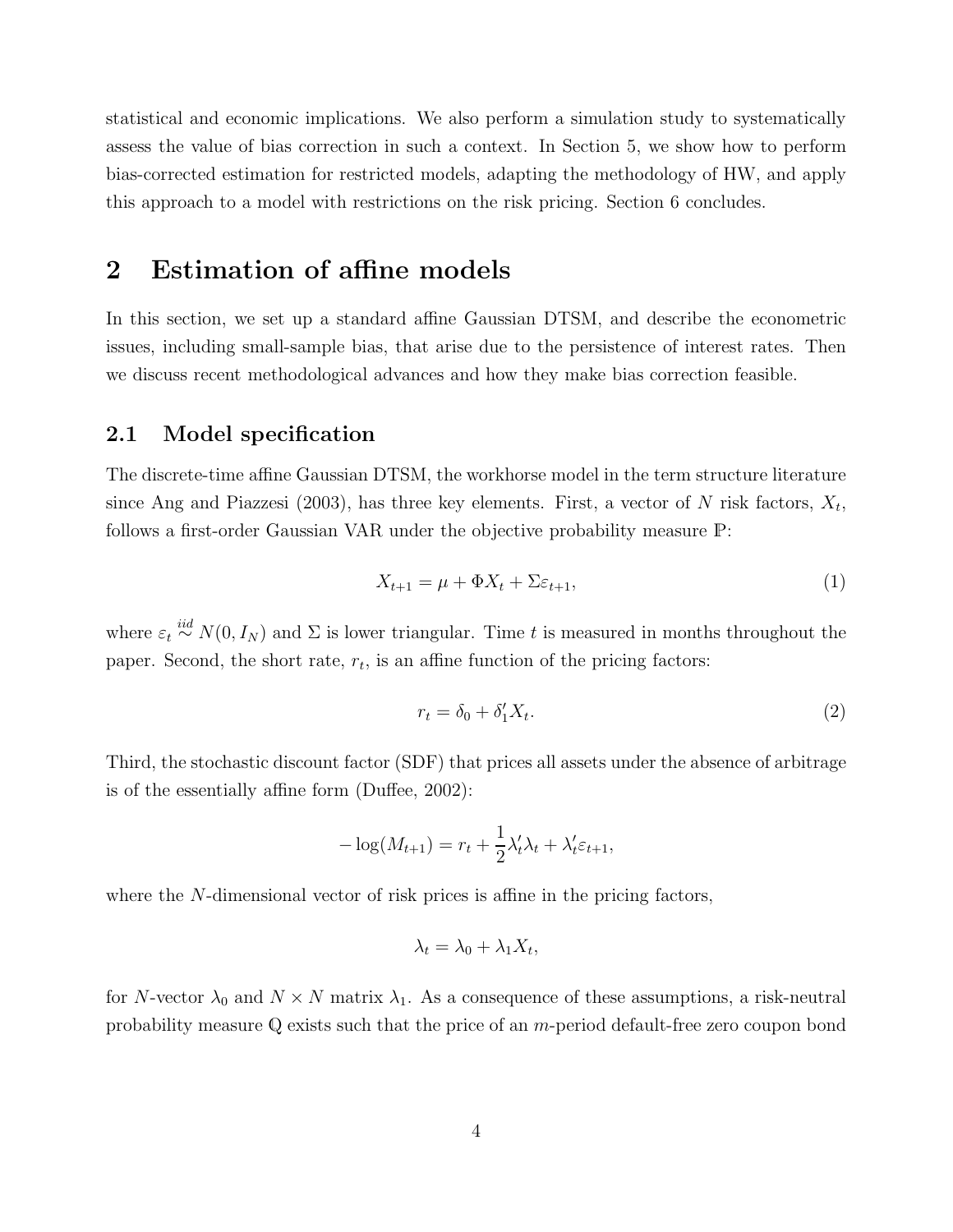is  $P_t^m = E_t^{\mathbb{Q}}$  $t^{Q}(e^{-\sum_{h=0}^{m-1}r_{t+h}})$ , and under Q the risk factors also follow a Gaussian VAR,

$$
X_{t+1} = \mu^{\mathbb{Q}} + \Phi^{\mathbb{Q}} X_t + \Sigma \varepsilon_{t+1}^{\mathbb{Q}}.
$$
 (3)

The prices of risk determine how the change of measure affects the VAR parameters:

$$
\mu^{\mathbb{Q}} = \mu - \Sigma \lambda_0 \quad \Phi^{\mathbb{Q}} = \Phi - \Sigma \lambda_1. \tag{4}
$$

Bond prices are exponentially affine functions of the pricing factors:

$$
P_t^m = e^{\mathcal{A}_m + \mathcal{B}_m' X_t},
$$

with loadings  $A_m = A_m(\mu^{\mathbb{Q}}, \Phi^{\mathbb{Q}}, \delta_0, \delta_1, \Sigma)$  and  $\mathcal{B}_m = \mathcal{B}_m(\Phi^{\mathbb{Q}}, \delta_1)$  that follow the recursions

$$
\mathcal{A}_{m+1} = \mathcal{A}_m + (\mu^{\mathbb{Q}})' \mathcal{B}_m + \frac{1}{2} \mathcal{B}'_m \Sigma \Sigma' \mathcal{B}_m - \delta_0
$$
  

$$
\mathcal{B}_{m+1} = (\Phi^{\mathbb{Q}})' \mathcal{B}_m - \delta_1
$$

with starting values  $\mathcal{A}_0 = 0$  and  $\mathcal{B}_0 = 0$ . Model-implied yields are  $y_t^m = -m^{-1} \log P_t^m =$  $A_m + B'_m X_t$ , with  $A_m = -m^{-1}A_m$  and  $B_m = -m^{-1}B_m$ . Risk-neutral yields, the yields that would prevail if investors were risk-neutral, can be calculated using

$$
\tilde{y}_t^m = \tilde{A}_m + \tilde{B}_m' X_t, \quad \tilde{A}_m = -m^{-1} \mathcal{A}_m(\mu, \Phi, \delta_0, \delta_1, \Sigma), \quad \tilde{B}_m = -m^{-1} \mathcal{B}_m(\Phi, \delta_1).
$$

Risk-neutral yields reflect policy expectations over the lifetime of the bond,  $m^{-1} \sum_{h=0}^{m-1} E_t r_{t+h}$ , plus a time-constant convexity term. The yield term premium is defined as the difference between actual and risk-neutral yields,  $ytp_t^m = y_t^m - \tilde{y}_t^m$ . Model-implied forward rates for loans starting at  $t + n$  and maturing at  $t + m$  are given by  $f_t^{n,m} = (m - n)^{-1} (\log P_t^n - \log P_t^m) =$  $(m-n)^{-1}(my_t^m-ny_t^n)$ . Risk-neutral forward rates  $\tilde{f}_t^{n,m}$  are calculated in analogous fashion from risk-neutral yields. The *forward term premium* is defined as  $ftp_t^{n,m} = f_t^{n,m} - \tilde{f}_t^{n,m}$  $t^{n,m}$ .

The appeal of a DTSM is that all yields, forward rates, and risk premia are functions of a small number of risk factors. Let  $M$  be the number of yields in the data used for estimation. The M-vector of model-implied yields is  $Y_t = A + BX_t$ , with  $A = (A_{m_1}, \ldots, A_{m_M})'$  and  $B = (B_{m_1}, \ldots, B_{m_M})'$ . A low-dimensional model will not have perfect empirical fit for all yields, so we specify observed yields to include a measurement error,  $\hat{Y}_t = Y_t + e_t$ . While measurement error can potentially have serial correlation (Adrian et al., 2012; Hamilton and Wu, 2011), we follow much of the literature and take  $e_t$  to be an i.i.d. process.

As in JSZ and HW we assume that N linear combinations of yields are priced without error.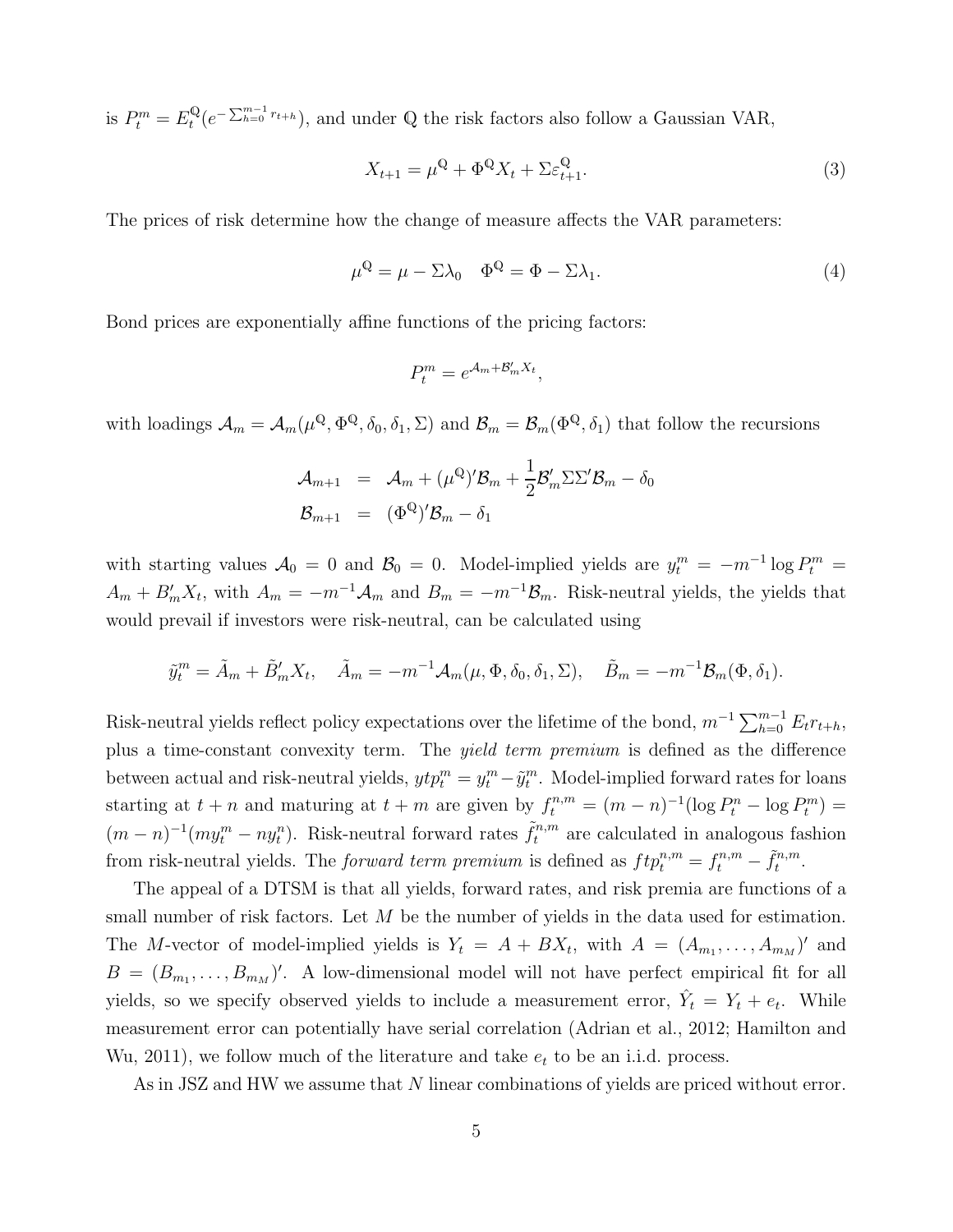Specifically, we take the first three principal components of yields as risk factors. Denote by  $W$ the  $3 \times M$  matrix that contains the eigenvectors corresponding to the three largest eigenvalues of the covariance matrix of  $\hat{Y}_t$ . By assumption,  $X_t = W Y_t = W \hat{Y}_t$ <sup>2</sup> Generally, risk factors can be unobserved factors (which are filtered from observed variables), observables such as yields or macroeconomic variables, or any combination of unobserved and observable factors. Our estimation method is applicable to cases with observable and/or unobservable yield curve factors, as well as to macro-finance DTSMs (Ang and Piazzesi, 2003; Rudebusch and Wu, 2008; Joslin et al., 2010). The only assumption that is necessary for our method to be applicable is that N linear combinations of risk factors are priced without error.

One possible parameterization of the model is in terms of  $\gamma = (\mu, \Phi, \mu^{\mathbb{Q}}, \Phi^{\mathbb{Q}}, \delta_0, \delta_1, \Sigma),$ leaving aside the parameters determining the measurement error distribution. Given  $\gamma$ , the risk sensitivity parameters  $\lambda_0$  and  $\lambda_1$  follow from equation (4). Model identification requires normalizing restrictions (Dai and Singleton, 2000). For example,  $\gamma$  has 34 free elements in a three-factor model, but only 22 parameters are identified, so at least 12 normalizing restrictions are necessary. If the model is exactly identified, one speaks of a "maximally-flexible" model, as opposed to an over-identified model, in which additional restrictions are imposed.

#### 2.2 Maximum likelihood estimation and small-sample bias

While it is conceptually straightforward to calculate the ML estimator (MLE) of  $\gamma$ , this has been found to be very difficult in practice.<sup>3</sup> The first issue is to numerically find the MLE, which is problematic since the likelihood function is high-dimensional, badly behaved, and typically exhibits local optima (with different economic implications). The second issue is the considerable statistical uncertainty around the point estimates of DTSM parameters (Kim and Orphanides, 2005; Rudebusch, 2007; Bauer, 2011b). The third issue, which is the focus of this paper, is that the MLE suffers from small-sample bias (Ball and Torous, 1996; Duffee and Stanton, 2004; Kim and Orphanides, 2005). All three of these problems are related to the high persistence of interest rates, which complicates the inference about the VAR parameters. Intuitively, because interest rates revert to their unconditional mean very slowly, a data sample will typically contain only very few interest rate cycles, which makes it difficult to infer  $\mu$  and  $\Phi$ . The likelihood surface is rather flat in certain dimensions around its maximum, thus numerical optimization is difficult and statistical uncertainty is high. Furthermore, the severity of the

<sup>&</sup>lt;sup>2</sup>Note that our principal components are not demeaned, and hence  $\mu$  is not assumed to be zero.

<sup>&</sup>lt;sup>3</sup>The list of studies that have documented such problems is long and includes Ang and Piazzesi (2003); Duffee and Stanton (2004); Kim and Orphanides (2005); Duffee (2011a) and Hamilton and Wu (2010). Also see Christensen et al. (2009) and Christensen et al. (2011), who introduce an arbitrage-free Nelson-Siegel DTSM that can be readily estimated.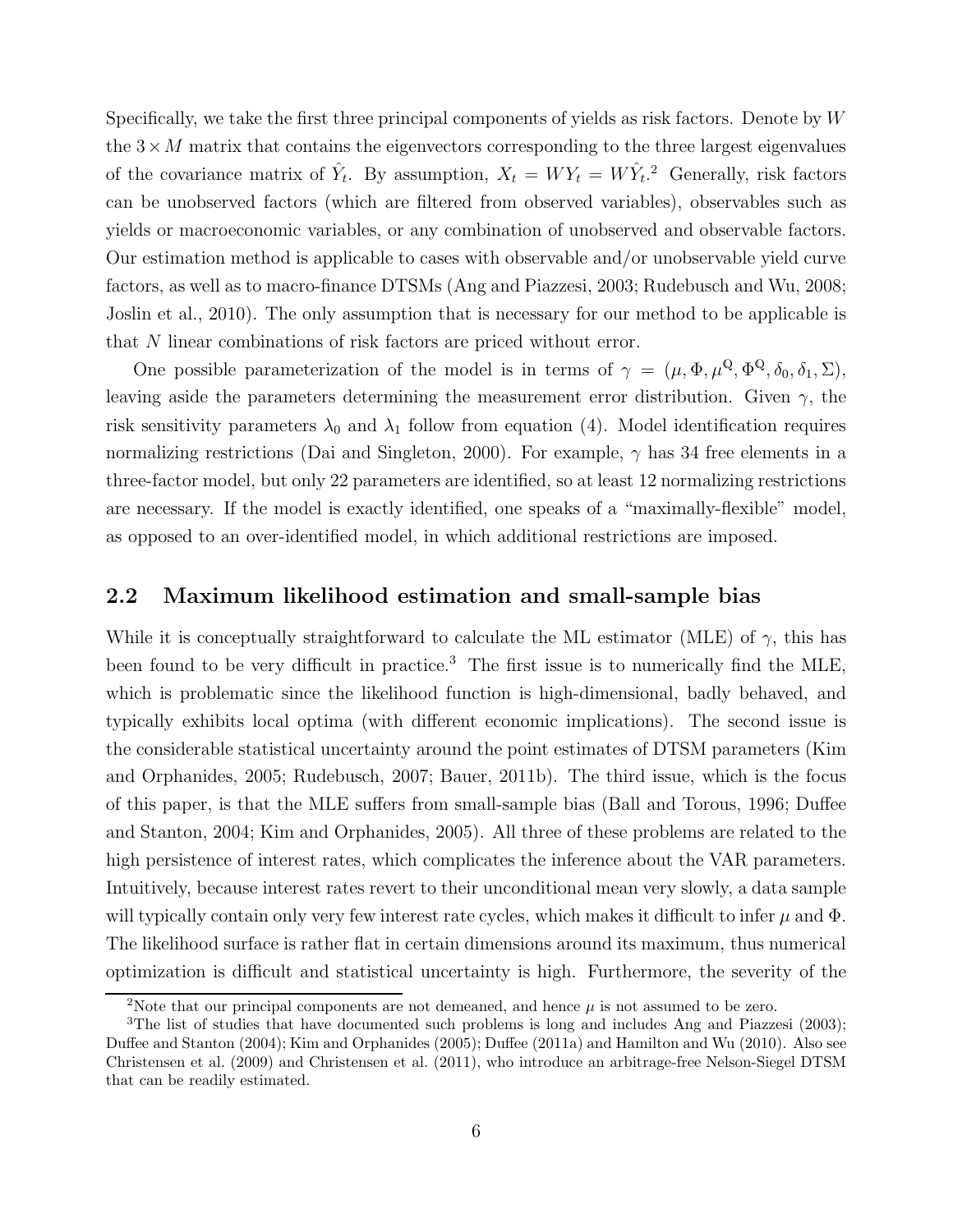small-sample bias depends positively on the persistence of process.

The economic implications of small-sample bias are likely to be important, because the VAR parameters determine the risk-neutral rates and term premia. Since the bias causes the speed of mean reversion to be overestimated, model-implied short-rate forecasts will tend to be too close to their unconditional mean, especially at long horizons. Therefore, risk-neutral rates will be too stable, and too large a portion of the movements in nominal interest rates will be attributed to movements in term premia.

#### 2.3 Bias correction for DTSMs

Simulation-based bias correction methods require repeated sampling of new data sets and calculation of the estimator. For this to be computationally feasible, the estimator needs to be calculated quickly and reliably for each simulated data set. In the DTSM context, MLE has typically involved high computational cost, with low reliability in terms of finding a global optimum, which effectively precluded simulation-based bias correction.

However, two important recent advances in the DTSM literature substantially simplify estimation of affine Gaussian DTSMs. First, JSZ prove that in a maximally-flexible model the MLE of  $\mu$  and  $\Phi$  can be obtained using OLS. Second, HW show that any affine Gaussian model can be estimated by first estimating a reduced form of the model by OLS and then finding the structural parameters by minimizing a chi-squared statistic. Given these methodological innovations, there is no need to maximize a high-dimensional, badly behaved likelihood function. Estimation can be performed by a consistent and efficient two-stage estimation procedure, where the first stage consists of OLS, and the second stage involves finding the remaining (JSZ) or structural (HW) parameters, without minimal computational difficulties.

These methodological innovations make correction for small-sample bias feasible, because of their use of linear regressions to solve part of the estimation problem. In both approaches, a VAR system is estimated in the first stage, which is the place where bias correction is needed. We propose to apply bias correction techniques to the estimation of the VAR parameters, and to carry out the rest of the estimation procedure in the normal fashion. This, in a nutshell, is the methodology that we will use in this paper.

Before detailing our approach in Sections 4 (for maximally-flexible models) and 5 (for overidentified models), we first discuss how to obtain bias-corrected estimates of VAR parameters, as well as the particular features of the VARs in term structure models.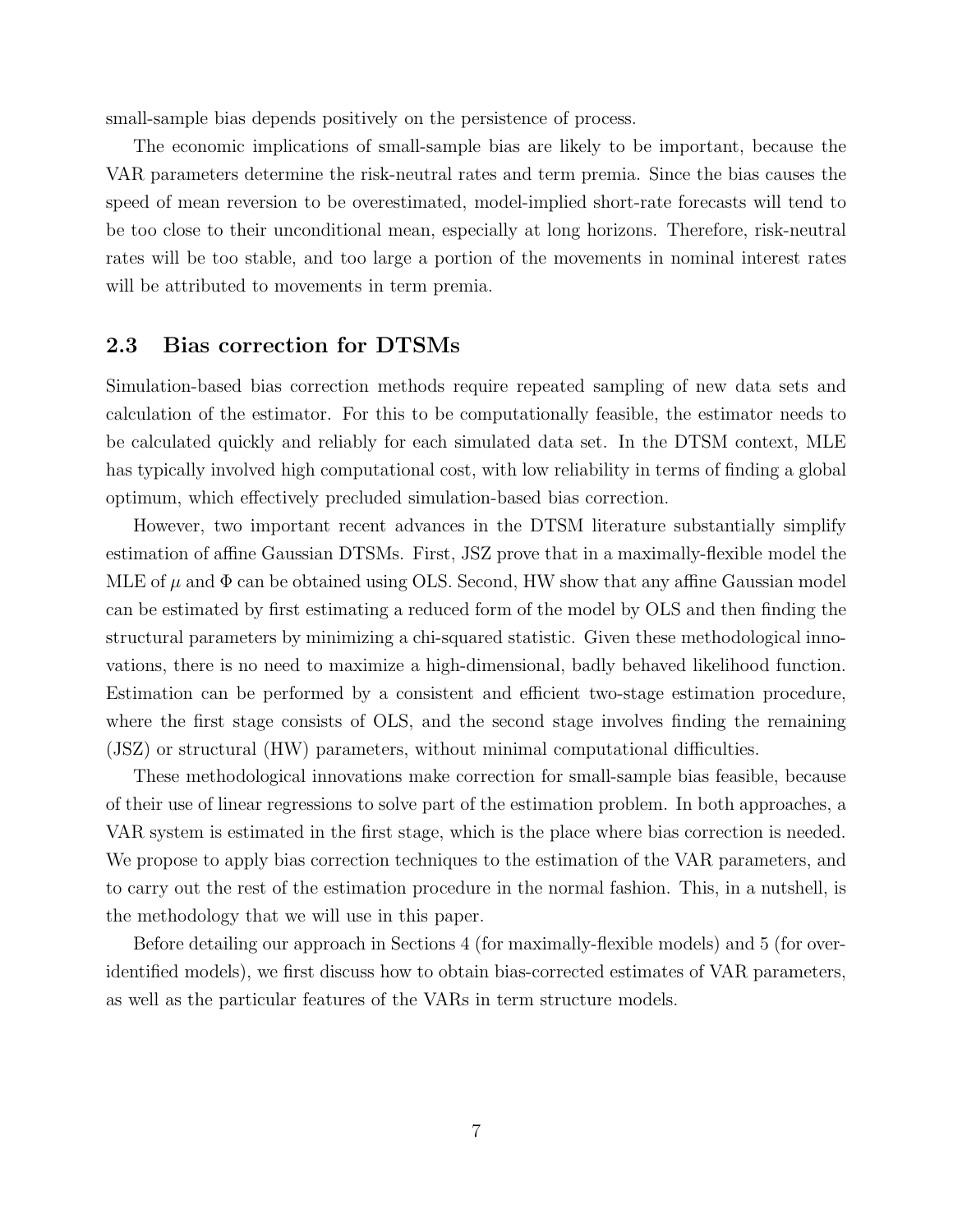### 3 Bias correction for interest rate VARs

This section describes interest rate VARs, i.e., VARs that include interest rates or factors derived from interest rates, and discusses small-sample OLS bias and bias correction in this context.

#### 3.1 Characteristic features of interest rate VARs

The factors in a DTSM include either individual interest rates, linear combinations of these, or latent factors that are filtered from the yield curve, and hence will typically have similar statistical properties as individual interest rates. The amount of persistence displayed by both nominal and real interest rates is extraordinarily high (see, for example, Rose, 1988; Goodfriend, 1991; Rapach and Weber, 2004). That is, first order autocorrelation coefficients are typically close to one, and unit root tests often do not reject the null of a stochastic trend. However, economic arguments strongly suggest that interest rates are stationary: A unit root is implausible, since nominal interest rates generally do not turn negative and remain within some limited range, and an explosive root (exceeding one) is unreasonable since forecasts would diverge. For these reasons, empirical DTSMs almost invariably assume stationarity by implicitly or explicitly imposing the constraint that all roots of the factor VAR are less than one in absolute value.<sup>4</sup> We assume that interest rates are stationary but potentiallly with a very slow speed of mean reversion.

The data samples used in estimation of interest rate VARs are typically rather short. Researchers often start their samples in the 80s or later because of data availability or potential structural breaks (e.g., Joslin et al., 2010, 2011; Wright, 2011). Even if one goes back to the 60s (e.g., Cochrane and Piazzesi, 2005; Duffee, 2011b), the sample can be considered rather short in light of the high persistence of interest rates—there are only few interest rate cycles, and uncertainty around the VAR parameters remains high. Notably, it does not matter whether one samples at quarterly, monthly, weekly or daily frequency: sampling at a higher frequency increases the sample length but also the persistence (Pierse and Snell, 1995).

Researchers attempting to estimate DTSMs are thus invariably faced with highly persistent risk factors and short available data samples to infer the dynamic properties of the model.

<sup>&</sup>lt;sup>4</sup>The stationarity prior is made explicit in the Bayesian frameworks of Ang et al. (2009) and Bauer (2011b).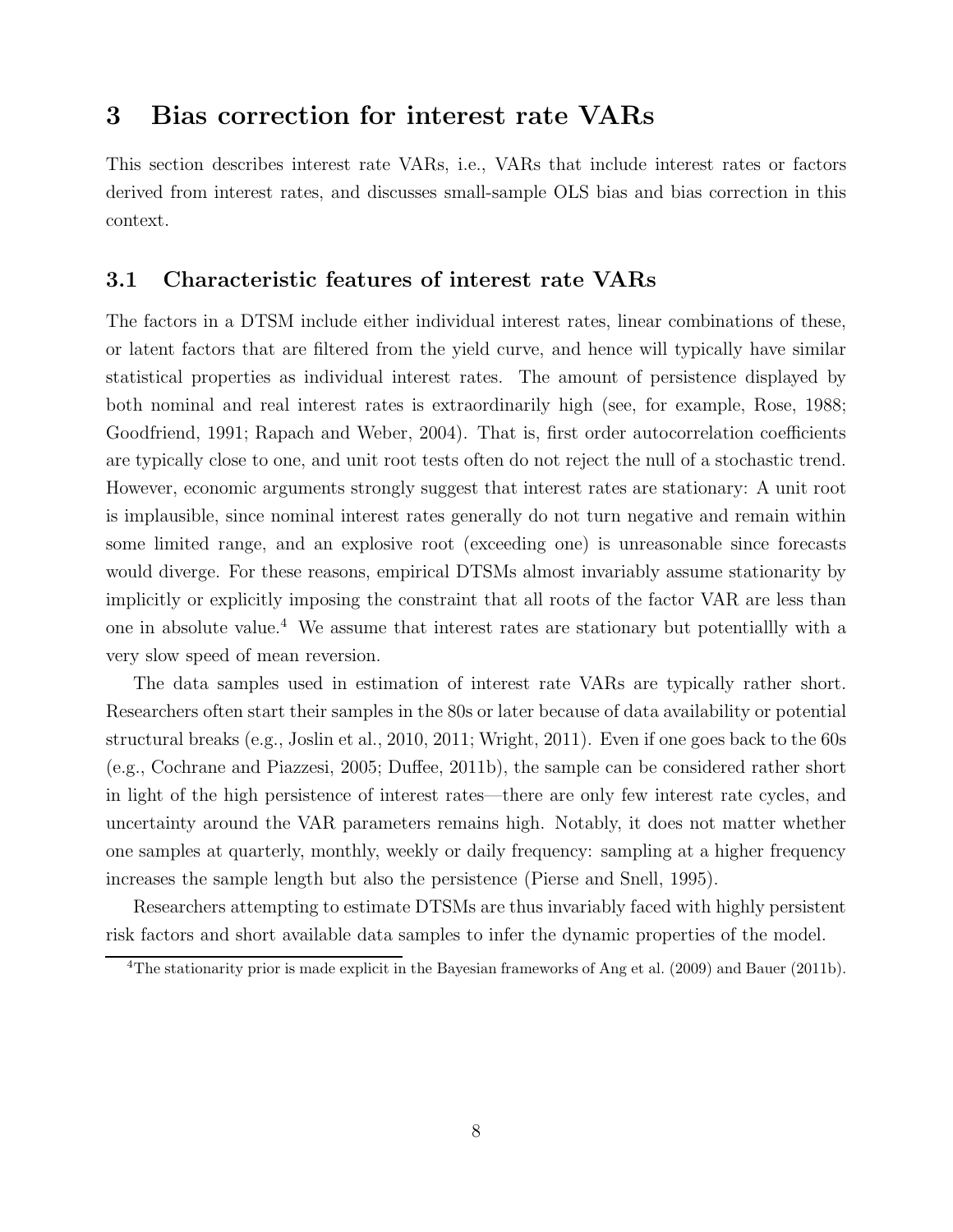#### 3.2 Small-sample bias of OLS

Consider the VAR system in equation (1). We focus our exposition on a first-order VAR since the extension to higher order models is straightforward. We assume that the VAR is stationary, i.e., all the eigenvalues of  $\Phi$  are less than one in modulus. The parameters of interest are  $\theta = \text{vec}(\Phi)$ . Denote the true values by  $\theta_0$ . The MLE of  $\theta$  can be obtained by applying OLS to each equation of the system (Hamilton, 1994, chap. 11.1). Let  $\hat{\theta}_T$  denote the OLS estimator, and  $\hat{\theta}$  the estimates from a particular sample.

Because of the presence of lagged endogenous variables, the assumption of strict exogeneity is violated, and the OLS estimator is biased in finite samples, i.e.,  $E(\hat{\theta}_T) \neq \theta_0$ . The bias function  $b_T(\theta) = E(\hat{\theta}_T) - \theta$  relates the bias of the OLS estimator to the value of the datagenerating  $\theta$ <sup>5</sup>. The bias in  $\hat{\theta}_T$  is more severe the shorter the available sample and the more persistent the process is (see, for example, Nicholls and Pope, 1988). Hence, for interest rate VARs the bias is potentially sizeable. The consequence is that OLS underestimates the *persistence* of the system, as measured for example by the largest eigenvalue of  $\Phi$  or by the half-life of shocks. Therefore, forecasts revert to the unconditional mean too quickly.

An alternative for defining bias is to consider the median as the relevant central tendency of an estimator. Some authors, including Andrews (1993) and Rudebusch (1992), have argued that median-unbiased estimators have useful impartiality properties, given that the distribution of the OLS estimator can be highly skewed in autoregressive models for persistent processes. For a vector-valued random variable, the median is not uniquely defined, because orderings of multivariate observations are not unique. Hence median bias is defined relative to the definition of the median that is used. We use the element-by-element median as in Rudebusch (1992) and Meerschaert and Scheffler (2001, p. 53), which is intuitive and has a straightforward sample analog that is easy to calculate. The *median bias function* is defined as  $B_T(\theta) = Med(\hat{\theta}_T) - \theta$ , where  $Med(Y)$  is the element-by-element median of random vector Y. The bias will generally be non-zero for OLS estimates of VAR parameters.

#### 3.3 Methods for bias correction

The aim of all bias correction methods is to estimate the value of the bias function, i.e.,  $b_T(\theta_0)$ or  $B_T(\theta_0)$ . We now discuss alternative analytical and simulation-based approaches for this purpose.

<sup>&</sup>lt;sup>5</sup>Because  $\hat{\theta}_T$  is distributionally invariant with respect to  $\mu$  and  $\Sigma$ , the bias function depends only on  $\theta$  and not on  $\mu$  or  $\Sigma$ . The proof of distributional invariance for the univariate case in Andrews (1993) naturally extends to VAR models.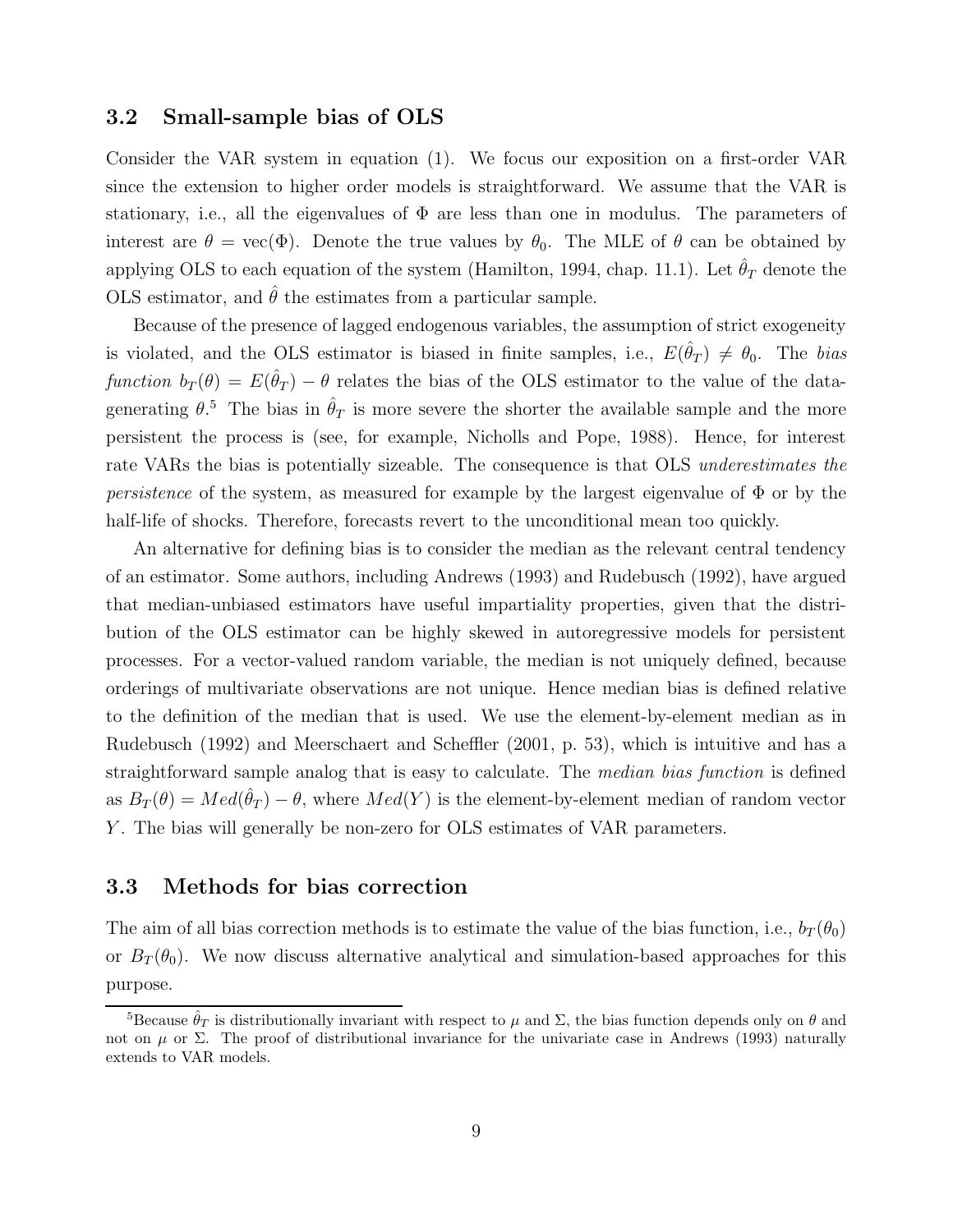#### 3.3.1 Analytical bias approximation

The statistical literature has developed analytical approximations for the mean bias in univariate autoregressions (Kendall, 1954; Marriott and Pope, 1954; Stine and Shaman, 1989) and in VARs (Nicholls and Pope, 1988; Pope, 1990), based on approximations of the smallsample distribution of the OLS estimator. These closed form solutions are fast and easy to calculate, and are accurate up to first order. They have been used for obtaining more reliable VAR impulse responses by Kilian (1998a) and Kilian (2011), and in finance applications by Amihud et al. (2009) and Engsted and Pedersen (2012), among others.

#### 3.3.2 Bootstrap bias correction

Simulation-based bias correction methods rely on the bootstrap to estimate the bias. Data is simulated using a (distribution-free) residual bootstrap, taking the OLS estimates as the data-generating parameters, and the OLS estimator is calculated for each simulated data sample. Comparing the mean of these estimates to  $\hat{\theta}$  provides an estimate of  $b_T(\hat{\theta})$ , which approximates the bias at the true data-generating parameters,  $b_T(\theta_0)$ . Hence bootstrap bias correction removes first-order bias as does analytical bias correction, and both methods are asymptotically equivalent. In contrast to analytical approximation, the bootstrap can also be used to correct for median bias. Applications in time series econometrics include Kilian (1998b) and Kilian (1999). Prominent examples of the numerous applications in finance are Phillips and Yu (2009) and Tang and Chen (2009). For a detailed description of bootstrap bias correction see Appendix A.

#### 3.3.3 Inverse bootstrap bias correction

Analytical and bootstrap bias correction estimate the bias function at  $\hat{\theta}$ , whereas the true bias is equal to the value of the bias function at  $\theta_0$ . The fact that these generally differ motivates a more refined bias correction procedure. For removing higher-order bias and improving accuracy further, one possibility is to iterate on the bootstrap bias correction, as suggested by Hall (1992). However, the computational burden of this "iterated bootstrap" quickly becomes prohibitively costly. Here we propose to instead choose the value of  $\theta$  by inverting the mapping from data-generating parameters to the mean or median of the OLS estimator. More precisely we choose that  $\theta$  which, if taken as the data-generating parameter vector, leads to a mean or median of the OLS estimator equal to  $\hat{\theta}$ . We call this procedure "inverse bootstrap bias correction." The idea is not new: For mean bias correction, our estimator is a special case of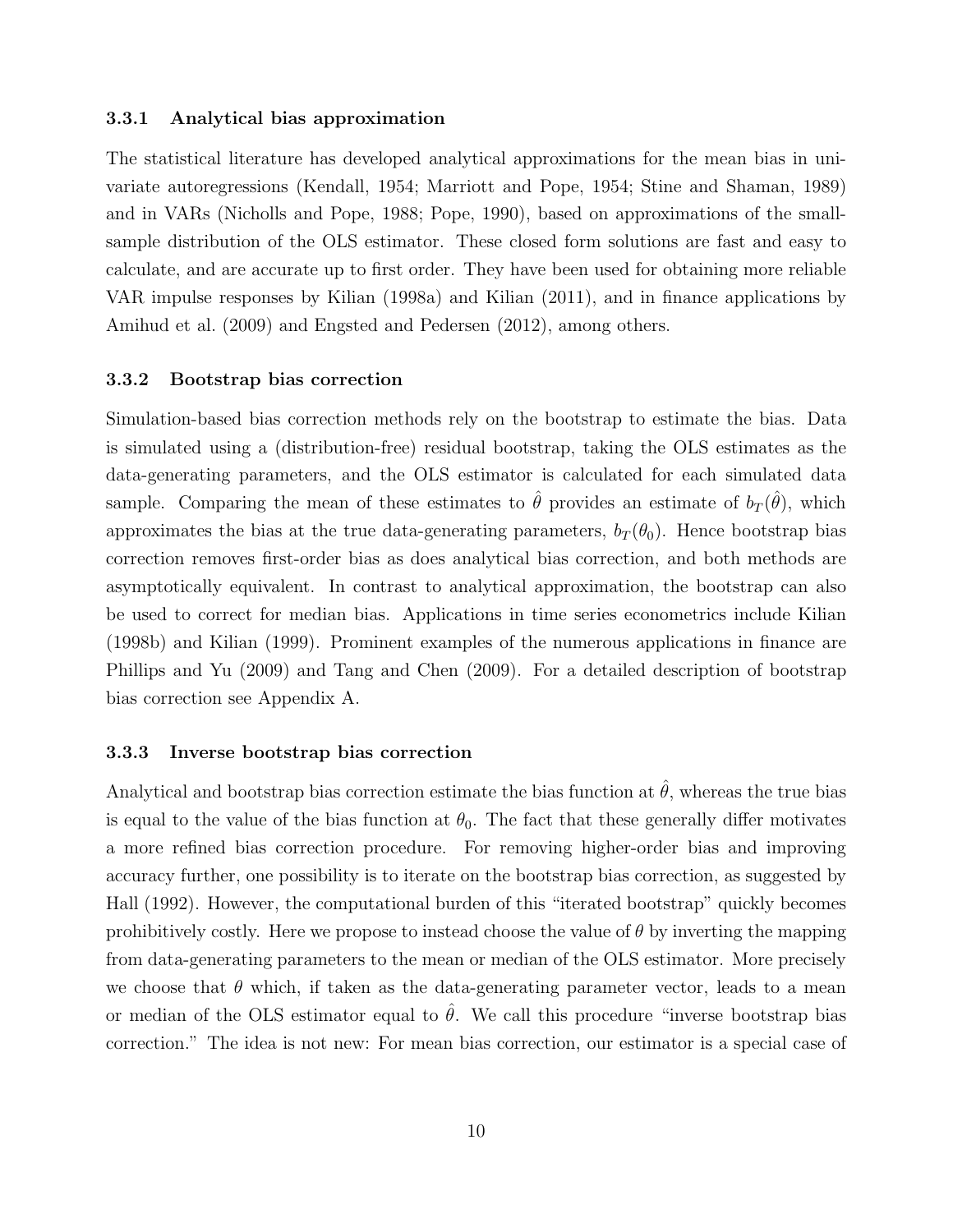the indirect inference estimator of Gourieroux et al.  $(1993).<sup>6</sup>$  MacKinnon and Smith  $(1998)$ call it a "nonlinear-bias-correcting" estimator. It removes first- and higher-order bias, but is not exactly unbiased because the bias function is generally nonlinear. For the case of median bias, our estimator is a generalization of the median-unbiased estimators of Andrews (1993) and Rudebusch (1992), who applied the same idea to estimation of  $AR(1)$  and  $AR(p)$  models. We generalize to the VAR context, using, as mentioned above, the element-by-element median among the different possible definitions for the median of a vector-valued random variable. While this estimator has the potential to be exactly unbiased, our motivation to include it here is a concern about the high skewness of the sampling distribution  $\hat{\theta}_T$ .<sup>7</sup>

Calculation of this estimator requires the inversion of the unknown mapping from DGP parameters to the central tendency of the OLS estimator. The residual bootstrap provides a measurement of this mapping for a given value of  $\theta$ . Since the use of the bootstrap introduces a stochastic element, one cannot use conventional numerical root-finding methods. However, the stochastic approximation literature has developed algorithms to find the root of functions that are measured with error. We adapt an existing algorithm to our present context, which allows us to efficiently and reliably calculate our bias-corrected estimators. The idea behind the algorithm is the following: For each iteration, simulate a small set of bootstrap samples using some "trial" DGP paramters, calculate the central tendency of the OLS estimator, and the distance to the target (the OLS estimates in the original data). In the following iteration, adjust the DGP parameters based on this distance. After a fixed number of iterations, take the average of the DGP parameters over all iterations, discarding some initial values. This average has desirable convergence properties and will be close to the true solution. For the formal definition of our mean- and median-bias-corrected estimators and for a detailed description of the algorithm and underlying assumptions, refer to Appendix B.

In addition to our main methodological contribution, namely bias-corrected estimation of DTSMs, we also make a contribution to the bias correction literature. Our estimator for bias-corrected VAR estimation is closely related to existing ones, but our algorithmic implementation is novel. Notably, our algorithm could be used in other contexts, for example for calculating other indirect inference estimators. In Appendix C we compare alternative bias correction methods to OLS and to each other, and show that our approach performs well.

 ${}^{6}$ The application of the indirect inference estimator to the context of bias correction is described in Gourieroux et al. (2000).

<sup>&</sup>lt;sup>7</sup>The median goes through monotone, non-linear functions. If the object of interest is  $\theta$  itself, and the function  $B_T(\theta)$  is monotone in the relevant neighborhood of  $\theta_0$ , our bias-corrected estimator will be exactly median-unbiased.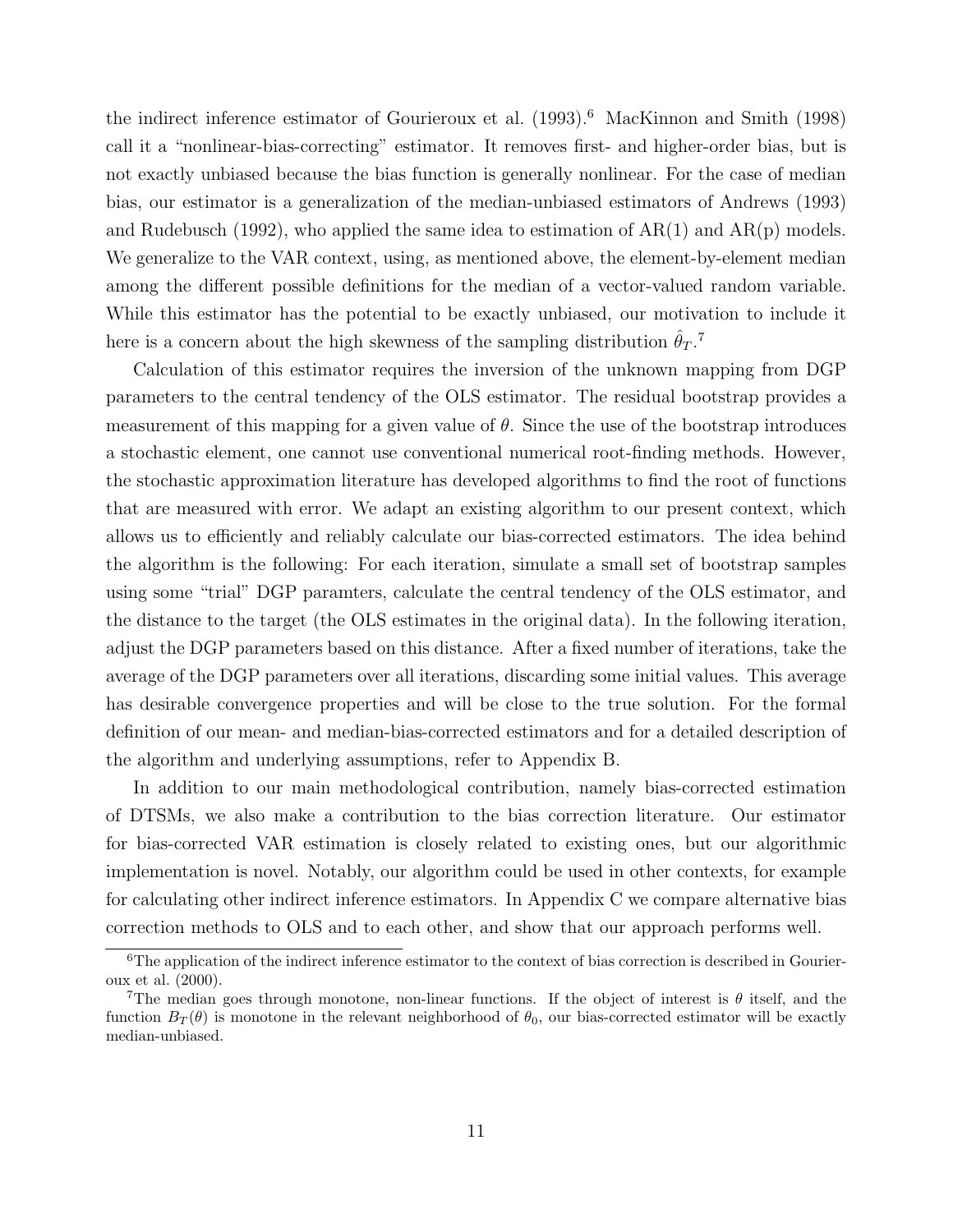#### 3.4 Eigenvalue restrictions

We assume stationarity of the VAR, hence we need to ensure that estimates of  $\Phi$  have eigenvalues that are less than one in modulus, i.e., that the VAR has only stationary roots. In the context of bias correction, this restriction is particularly important, because bias-corrected VAR estimates exhibit explosive roots much more frequently than OLS estimates (as is evident in our simulation studies). In a DTSM, one might impose the tighter restriction that the largest eigenvalue of  $\Phi$  does not exceed the largest eigenvalue of  $\Phi^{\mathbb{Q}}$ , in order to ensure that short rate forecasts are no more volatile than forward rates. Either way, it will generally be necessary to impose restrictions on the set of possible eigenvalues.

In this paper, we impose the restriction that bias-corrected estimates are stationary using the stationarity adjustment suggested in Kilian (1998b). If the bias-corrected estimates have explosive roots, the bias estimate is shrunk toward zero until the restriction is satisfied. This procedure is simple, fast, and effective. It is also flexible: We can impose any restriction on the largest eigenvalue of  $\Phi$ , as long as the OLS estimates satisfy this restriction. Naturally this expost adjustment of the bias-corrected estimator introduces additional bias—the price to pay for imposing the restriction—but the bias is still smaller than for OLS. A related issue is that all bias estimates rely on the VAR being stationary, so this ad hoc stationarity adjustment is in a way problematic. A more systematic alternative would be to minimize the bias while satisfying the stationarity restriction. For the purpose at hand, however, the approach here is a pragmatic, reasonable solution.

### 4 Estimation of maximally-flexible models

In this section, we describe our methodology to obtain bias-corrected estimates of maximallyflexible models. We apply this approach to the empirical setting of JSZ, quantify the smallsample bias in their model estimates, and assess the economic implications of bias correction. Although the approach we develop in Section 5 is more general and could be applied here, adapting the estimation framework of JSZ has two advantages. First, we start from a wellunderstood benchmark, namely the ML estimates of the affine model parameters. Second, our numerical results are directly comparable to those of JSZ.

#### 4.1 Estimation methodology

We assume that there are no overidentifying restrictions and, as mentioned above, that  $N$ linear combinations of yields are exactly priced by the model. Under these assumptions,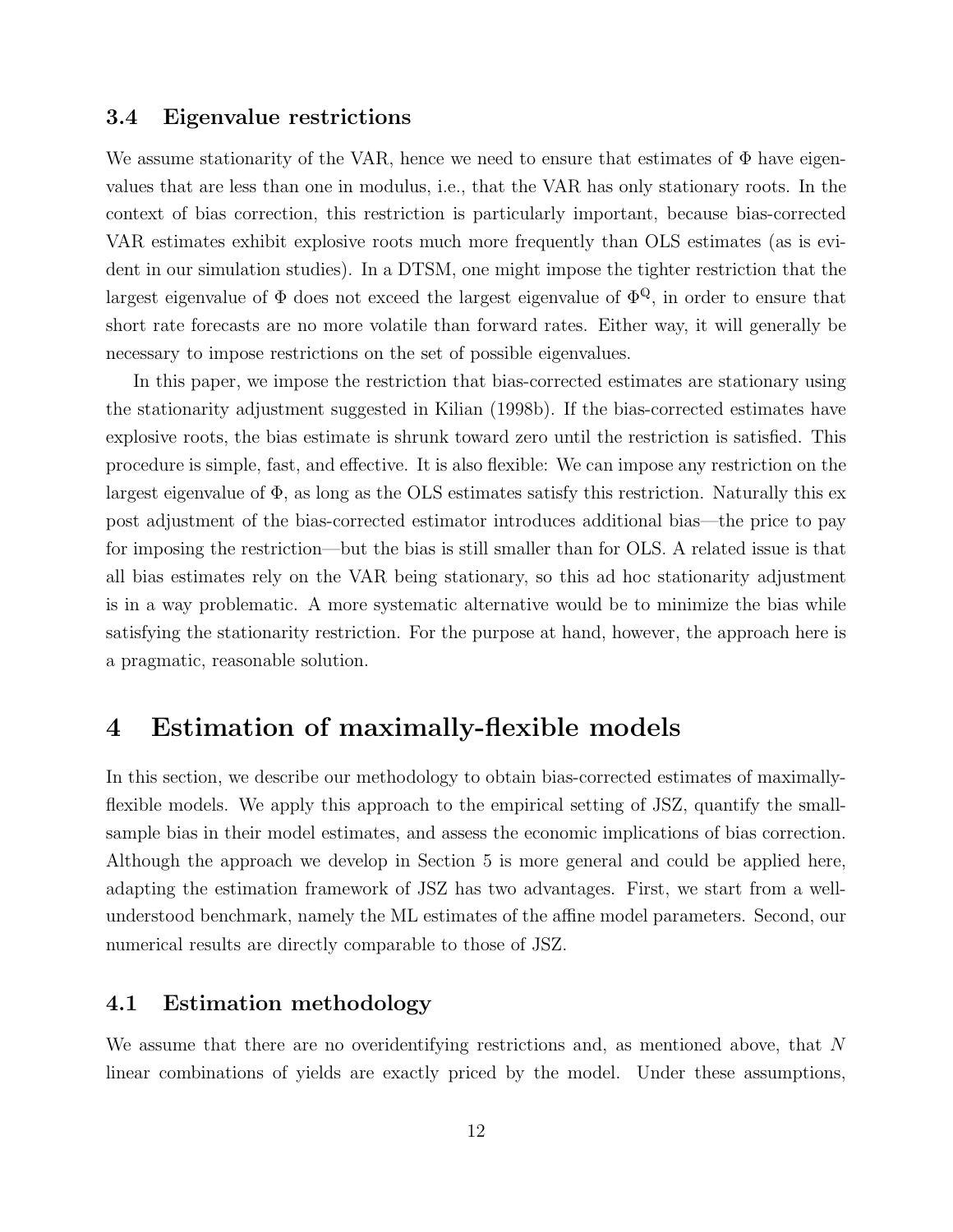any affine Gaussian DTSM is equivalent to one where the pricing factors  $X_t$  are taken to be those linear combinations of yields. The MLE can be obtained by first estimating the VAR parameters  $\mu$  and  $\Phi$  using OLS, and then maximizing the likelihood function for given values of  $\mu$  and  $\Phi$  (as shown by JSZ). This suggests a natural way to obtain bias-corrected estimates of the DTSM parameters: First obtain bias-corrected estimates of the VAR parameters, and then proceed with estimation of the remaining parameters as usual. This, in a nutshell, is the approach we propose here.

The normalization suggested by JSZ parameterizes the model in terms of  $(\mu, \Phi, \Sigma, r^{\mathbb{Q}}_{\infty}, \lambda^{\mathbb{Q}})$ , where  $r^{\mathbb{Q}}_{\infty}$  is the risk-neutral unconditional mean of the short rate and the N-vector  $\lambda^{\mathbb{Q}}$  contains the eigenvalues of  $\Phi^{\mathbb{Q}}$ . What characterizes this normalization is that (i) the model is parameterized in terms of physical dynamics and risk-neutral dynamics, and (ii) all the normalizing restrictions are imposed on the risk-neutral dynamics. It is particularly useful because of the separation result that follows: the joint likelihood function of observed yields can be written as the product of (i) the "P-likelihood," the conditional likelihood of  $X_t$ , which depends only on  $(\mu, \Phi, \Sigma)$ , and (ii) the "Q-likelihood," the conditional likelihood of the yields, which depends only on  $(r_\infty^{\mathbb{Q}}, \lambda^{\mathbb{Q}}, \Sigma)$  and the parameters for the measurement errors.<sup>8</sup> Because of this separation the values of  $(\mu, \Phi)$  that maximize the joint likelihood function are the same as the ones that maximize the P-likelihood, namely the OLS estimates. This gives rise to the simple two-step estimation procedure suggested by JSZ.

The OLS estimates of the VAR parameters, denoted by  $(\hat{\mu}, \hat{\Phi})$ , suffer from the smallsample bias that plagues all least squares estimates of autoregressive systems. To deal with this problem, we obtain bias-corrected estimates, denoted by  $(\tilde{\mu}, \tilde{\Phi})$ . We focus on inverse bootstrap bias correction<sup>9</sup> and present results for analytical and bootstrap bias correction in Appendix D. Because of the JSZ separation result, our first-step estimates are independent of the parameter values that in the second step maximize the joint likelihood function. Differently put, we do not have to worry in the first step about cross-sectional fit. We estimate the remaining parameters by maximizing the joint likelihood function over  $(r_{\infty}^{Q}, \lambda^{Q}, \Sigma)$ , fixing the values of  $\mu$  and  $\Phi$  at  $\tilde{\mu}$  and  $\tilde{\Phi}$ . This procedure will take care of the small-sample estimation bias, while achieving similar cross-sectional fit as MLE.

To calculate standard errors for  $\tilde{\mu}$  and  $\tilde{\Phi}$  we use the conventional asymptotic approximation, and simply plug the bias-corrected point estimates into the usual formula for OLS standard errors. Alternative approaches using bootstrap simulation are possible, but for the

<sup>&</sup>lt;sup>8</sup>There are  $M - N$  independent measurement errors, which JSZ assume to have equal variance. This error variance is not estimated but concentrated out of the likelihood function.

<sup>9</sup>For the inverse bootstrap, we run 6000 iterations, discarding the first 1000, with 50 bootstrap samples in each iteration. We use an adjustment parameter of  $\alpha_i = 0.5$ .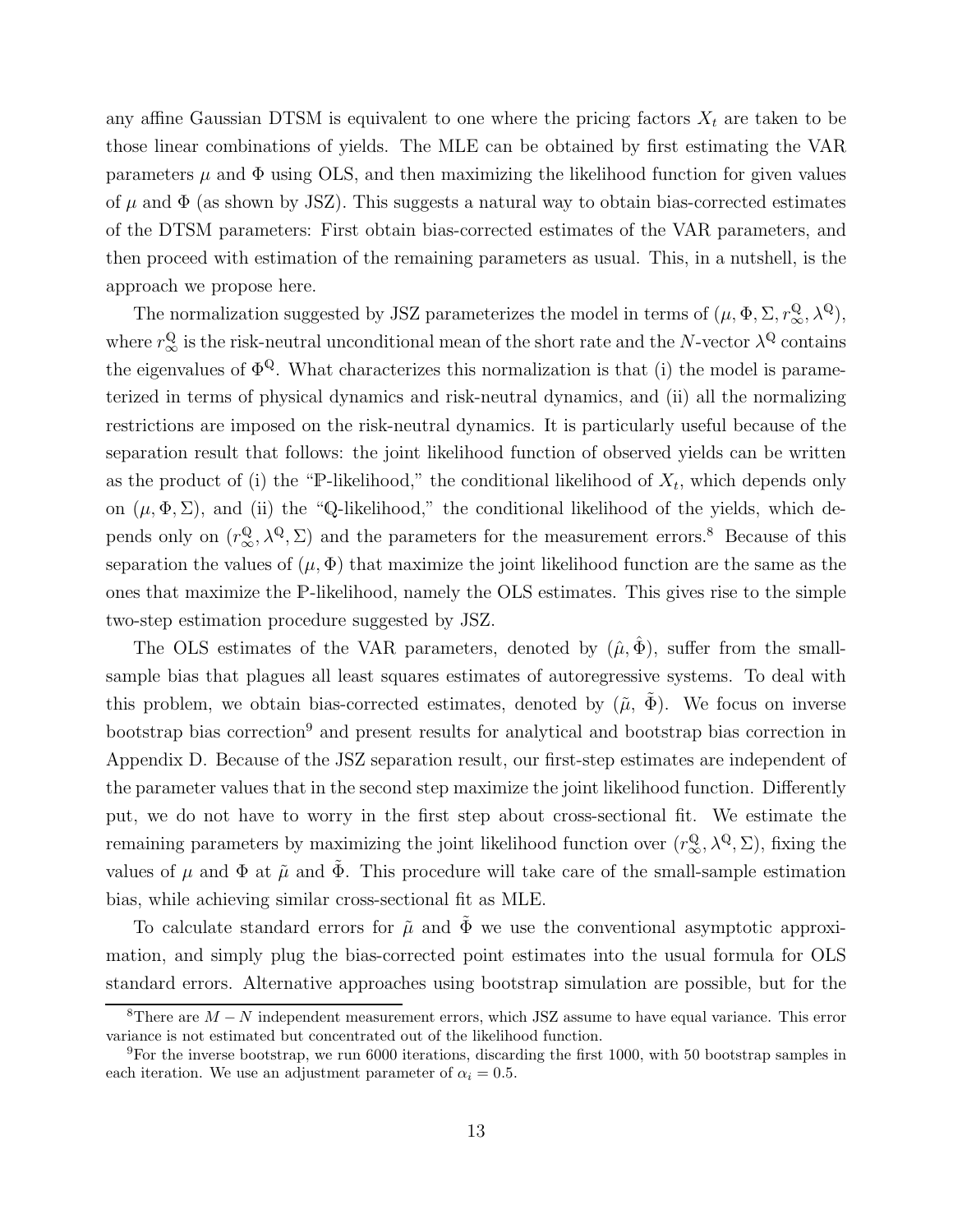present context we deem this pragmatic solution sufficient. For the estimates of  $(r_{\infty}^{Q}, \lambda^{Q}, \Sigma)$  we calculate quasi-MLE standard errors, approximating the gradient and Hessian of the likelihood function numerically.

#### 4.2 Data and parameter estimates

We first replicate the estimates of JSZ and then assess the implications of bias correction. We focus on their "RPC" specification, in which the pricing factors  $X_t$  are the first three principal components of yields and  $\Phi^{\mathbb{Q}}$  has distinct real eigenvalues. There are no overidentifying restrictions, thus there are 22 free parameters, not counting measurement error variances. The free parameters are  $\mu$  (3),  $\Phi$  (9),  $r^{\mathbb{Q}}_{\infty}$  (1),  $\lambda^{\mathbb{Q}}$  (3), and  $\Sigma$  (6). The monthly data set of zero-coupon Treasury yields from January 1990 to December 2007, with yield maturities of 6 months and 1, 2, 3, 5, 7 and 10 years, is available on Ken Singleton's website.

To obtain the MLE we follow the estimation procedure of JSZ, and we denote this set of estimates by "OLS." We apply both mean and median bias correction, denoting the resulting estimates by "Mean-BC" and "Median-BC." Table 1 shows point estimates and standard errors for the DTSM parameters. The OLS estimates in the left panel exactly correspond to the ones reported in JSZ.<sup>10</sup> The bias-corrected estimates are reported in the middle and right panel. Because of the JSZ separation result, the estimated risk-neutral dynamics and the estimated  $\Sigma$  are very similar across all three sets of estimates.<sup>11</sup> The cross-sectional fit also is basically identical, with a root-mean-squared fitting error of about six basis points. The estimated VAR dynamics are however substantially different with and without bias correction.

#### 4.3 Economic implications of bias correction

To assess the economic implications of bias-corrected DTSM estimates, we first consider measures of persistence of the estimated VAR, shown in the top panel of Table 2. The first row reports the maximum absolute eigenvalue of the estimated  $\Phi$ , which increases significantly when bias correction is applied. The statistics in the second and third row are based on the impulse response function (IRF) of the level factor (the first principal component) to a level shock. The second row shows the half-life, i.e., the horizon at which the IRF falls below 0.5,

<sup>&</sup>lt;sup>10</sup>Compare the top left panel of our Table 1 with the top row of JSZ's Table 3, noting that  $(I - \Phi)^{-1} \mu =$  $\theta^{\mathbb{P}}/12$  and  $(\Phi - I) = K_1^{\mathbb{P}}/12$ . Compare the middle left panel of our Table 1 with the top row of JSZ's Table 2, noting that our risk-neutral eigenvalues are one plus JSZ's risk-neutral eigenvalues.

<sup>&</sup>lt;sup>11</sup>The differences in the Q-parameters between the left and the right panel stem from the fact that  $\Sigma$  enters both the P-likelihood and the Q-likelihood. Therefore, different values of  $\mu$  and  $\Phi$  will lead to different optimal values of  $(r^{\mathbb{Q}}, \lambda^{\mathbb{Q}}, \Sigma)$  in the second stage.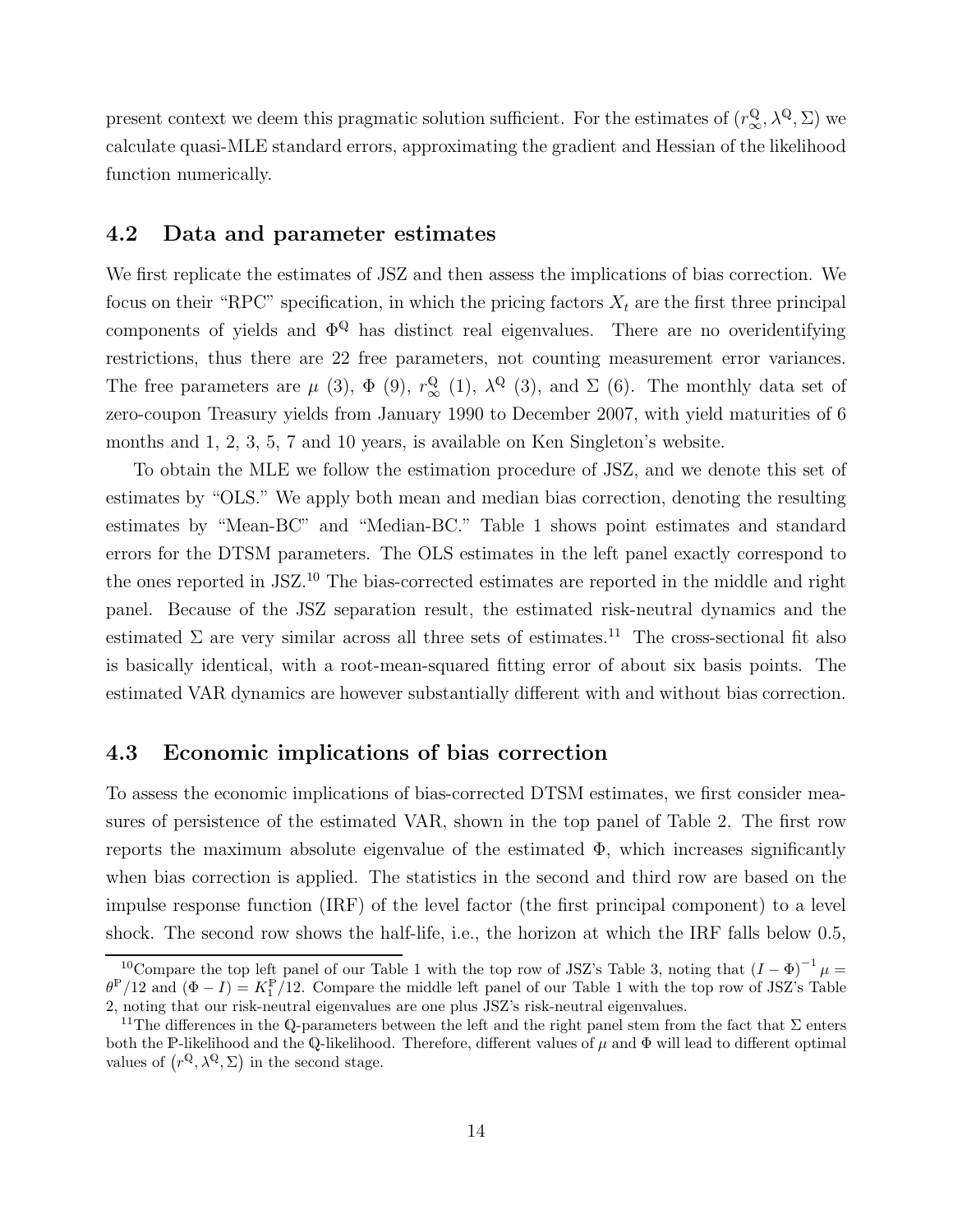calculated as in Kilian and Zha (2002). The half-life is two years for OLS, about 22 years for Mean-BC, and eleven years for Median-BC. The third row reports the value of the IRF at the five-year horizon, which is increased through bias correction by a factor of about five to six. The results here show that OLS greatly understates the persistence of the dynamic system. Bias correction substantially increases the estimated persistence, with Mean-BC estimates leading to the most persistent dynamics, due to the highly skewed distribution of the OLS estimator.

We now turn to risk-neutral rates and nominal term premia, focusing on a decomposition of the one-month forward rate for a loan maturing in four years, i.e.,  $f_t^{47,48}$  $t^{47,48}$ . The last three rows of Table 2 show standard deviations of the model-implied forward rate and of its risk-neutral and term premium components. The volatility of the forward rate itself is the same across estimates, since the model fit is similar. The volatility of the risk-neutral forward rate is higher for the bias-corrected estimates than for OLS by a factor of about three to four. The slower mean reversion leads to much more volatile short rate forecasts and risk-neutral rates. The mean-BC estimates lead to a particularly high volatility of risk-neutral rates. The volatility of the forward term premium is similar across estimates, with slightly more variability after bias correction. Figure 1 shows the alternative estimates of the risk-neutral forward rate in the top panel, and the estimated forward term premia in the bottom panel. The differences are rather striking. The risk-neutral forward rate resulting from OLS estimates displays little variation, and the associated term premium closely mirrors the movements of the forward rate. The secular decline in the forward rate is attributed to the term premium, which does not show any discernible cyclical pattern. In contrast, the risk-neutral forward rates implied by bias-corrected estimates vary much more over time and account for a considerable portion of the secular decline in the forward rate. There is a pronounced cyclical pattern both for the risk-neutral rate and the term premium. The mean-BC and median-BC estimates of riskneutral rates and forward term premium are very similar, with the former displaying slightly higher volatility.

From a macro-finance perspective, the decomposition implied by bias-corrected estimates seems more plausible. The secular decline in risk-neutral rates is consistent with results from survey-based interest rate forecasts (Kim and Orphanides, 2005) and far-ahead inflation expectations (Kozicki and Tinsley, 2001; Wright, 2011), which have drifted downward over the last twenty years. The bias-corrected term premium estimates display a pronounced countercyclical pattern, rising notably during recessions. Most macroeconomists believe that risk premia vary significantly at the business cycle frequency and behave in such a countercyclical fashion, given theoretical work such as Campbell and Cochrane (1999) and Wachter (2006)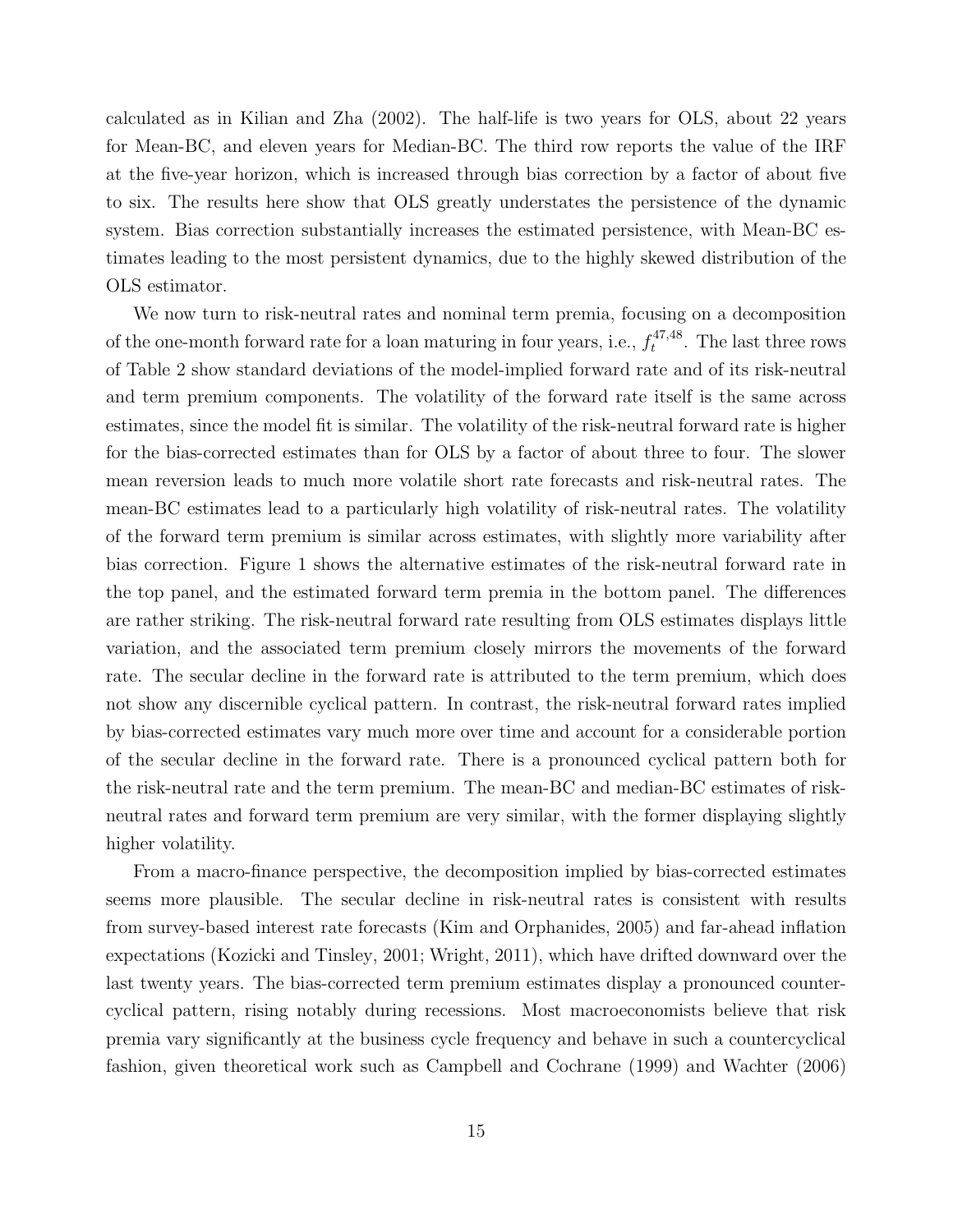as well as empirical evidence from Harvey (1989) to Lustig et al. (2010). In contrast, the OLS estimated term premium is very stable and, if anything, appears to decline a bit during economic recessions.

This empirical application shows that the small-sample bias in a typical maximally-flexible estimated DTSM as the one in JSZ is sizable and economically significant. Taking account of this bias leads to risk-neutral rates and term premia that are significantly different from the ones implied by MLE. Specifically, bias-corrected policy expectations show higher and more plausible variation and contribute to some extent to the secular decline in long-term interest rates. Bias-corrected term premium estimates show a very pronounced countercyclical pattern, whereas conventional term premium estimates just parallel movements in long-term interest rates.

#### 4.4 Monte Carlo study

Bias correction is designed to provide more accurate estimates of the model parameters, but the main objects of interest, risk-neutral rates and term premia, are highly nonlinear functions of these parameters. We use a Monte Carlo study to investigate whether bias-corrected estimation of a maximally-flexible DTSM improves inference about the persistence of interest rates and about expected short rates and term premia.

The DGP corresponds to the same model specification as used above. Using as model parameters the Median-BC estimates in Table 1, we simulate 1000 yield data sets. First, we simulate time series for  $X_t$  with T=216 observations from the VAR, drawing the starting values from their stationary distribution. Then, model-implied yields are calculated using the yield-loadings for given DGP parameters  $(r^{\mathbb{Q}}_{\infty}, \lambda^{\mathbb{Q}}, \Sigma)$ , and taking W as corresponding to the principal components in the original data. We add independent Gaussian measurement errors with a standard deviation of 6 basis points.

For each simulated data set we perform the same estimation procedures as we used above, obtaining OLS, Mean-BC, and Median-BC estimates.<sup>12</sup> For bias-corrected estimates that have explosive roots, we apply the stationarity adjustment. In those cases where even the OLS estimates are explosive, we shrink the estimated  $\Phi$  matrix toward zero until it is stationary, and only then proceed to obtain bias-corrected estimates. Because of the very high persistence of the DGP process, bias-corrected estimates often imply explosive VAR dynamics—the frequency of explosive eigenvalues before the stationarity adjustment is 62.9% for Mean-BC and 52.9% for Median-BC. The OLS estimates have an explosive root in 4.9% of the replications.

 $12$ Here we run our inverse bootstrap bias correction algorithm for 1500 iterations, discarding the first 500, using 5 bootstrap replications in each iteration and an adjustment parameter of  $\alpha_i = .1$ .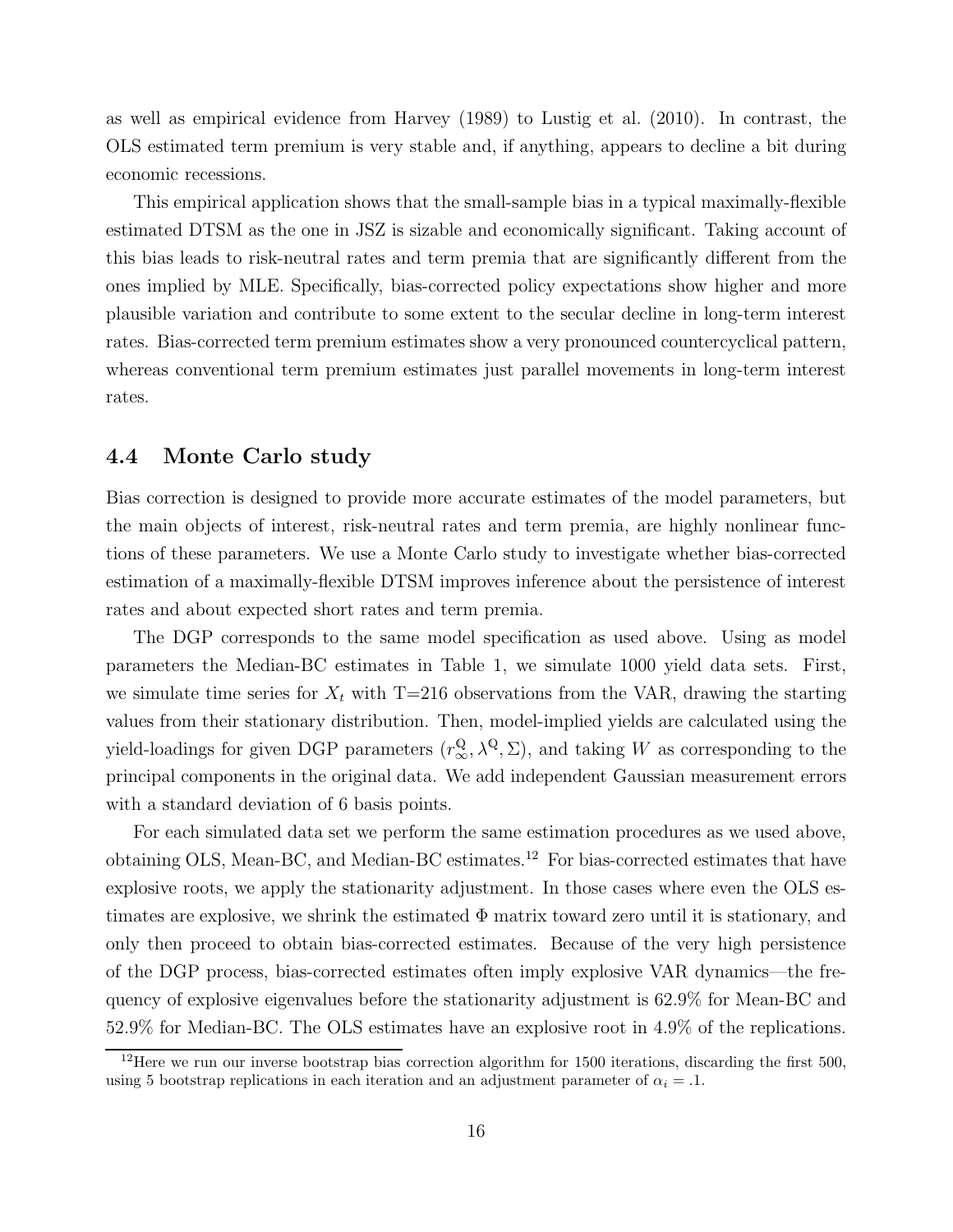Turning to the results, the model parameters governing the VAR system are estimated with substantial bias when using OLS, while bias-corrected estimates display much smaller bias, as expected. The remaining parameters of the DTSM are estimated with similar accuracy in either case, confirming the intuition that Q-measure parameters are pinned down with high precision by the data, while inference about P-measure parameters is troublesome. The estimates of the model parameters are presented and discussed further in Appendix E.

Table 3 summarizes how accurate alternative estimates recover the main objects of interest. The first three rows show measures of persistence for the true parameters (DGP) and means and medians of these measures for the estimated parameters. As before, we calculate the largest absolute eigenvalue of  $\Phi$ , the half-life, and the value of the impulse response function (IRF) at the five-year horizon for the response of the level factor to own shocks. As expected, the persistence of the VAR is significantly underestimated by OLS, with central tendencies of the estimated persistence measures significantly below their true value. Bias-corrected estimation leads to much better results: It does not perfectly recover the true persistence, but the estimated persistence is higher than for OLS and closer to the true model.<sup>13</sup>

How accurately do the estimates capture policy expectations and term premia? We decompose the four-year forward rate into expectations and risk premium components, for the true DGP parameters and for each set of estimated parameters. Rows four to six of Table 3 show means and medians across replications of sample standard deviations of forward rates and the components, in annualized percentage points. Volatilities of forward rates are similar for the DGP and for the estimated series because the models generally fit the cross section of interest rates well. For risk-neutral rates and term premia there are substantial differences. Due to the downward bias in estimated persistence, OLS implies risk-neutral rates that are too stable, with volatilities that are significantly below those of the true risk-neutral rates. On the other hand, bias-corrected estimation leads to estimated risk-neutral rates that are about equally as volatile as for the true model. The volatility of policy expectations is captured better by bias-corrected than conventional estimates. For term premia, the picture is less clear, with OLS premia being slightly too stable and bias-corrected premia too volatile.

To measure the accuracy of estimated rates and premia in relation to the series implied by the true model, we calculate root-mean-squared errors (RMSEs), in percentage points, for each replication. The last three rows of Table 3 show the means and medians of these RMSEs. Forward rates are naturally fit very accurately, with an average error of about one basis point. Risk-neutral forward rates and forward premia are estimated much more imprecisely, because

<sup>&</sup>lt;sup>13</sup>For the half-life, means/medians are calculated only across those replications for which the estimates imply a half-life of less than 40 years, the cutoff for our half-life calculation (Kilian and Zha, 2002).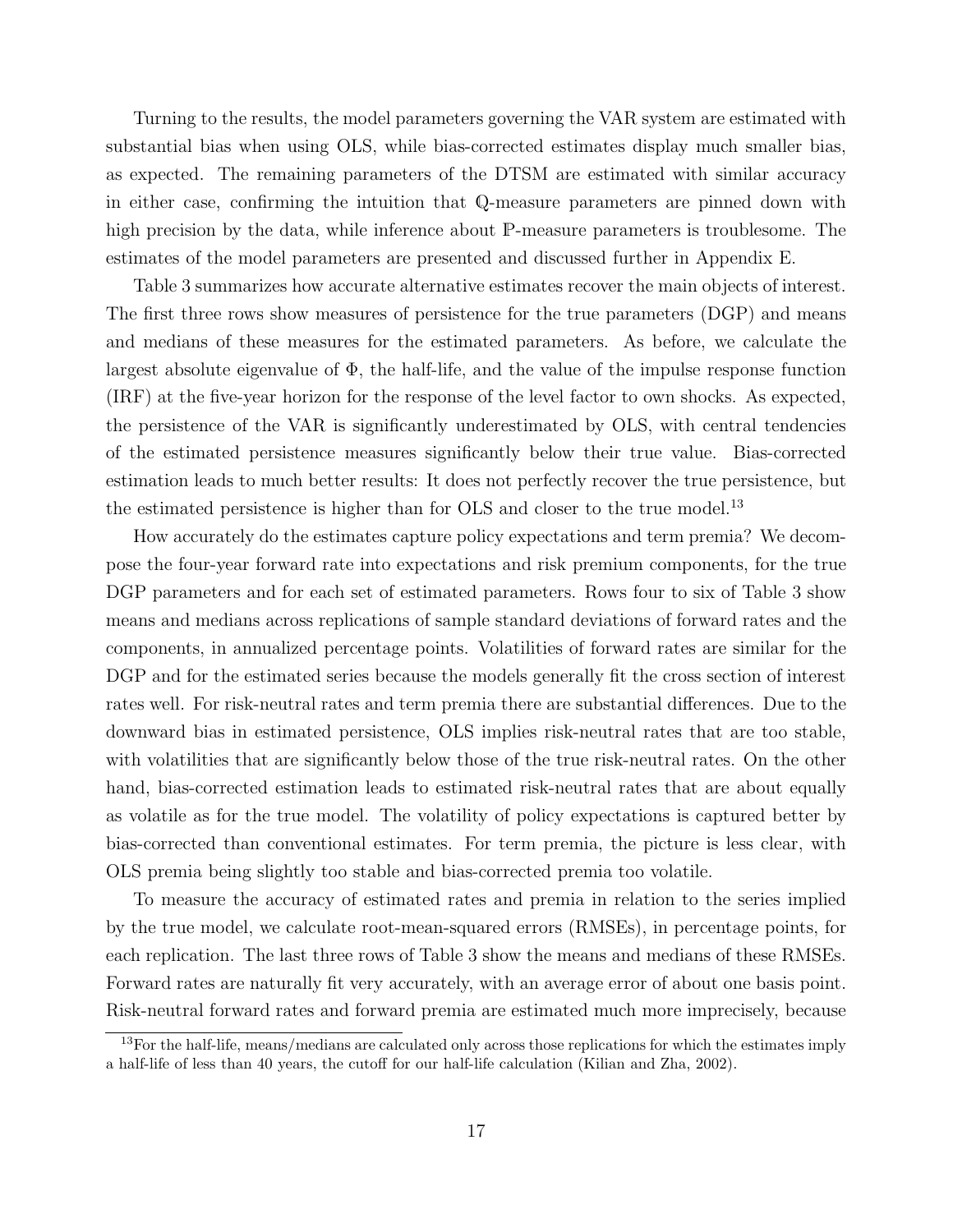they depend on the imprecisely measured VAR parameters. Their RMSEs are between 1.2 and 1.4 percentage points. Importantly, the bias-corrected estimates imply lower RMSEs than OLS, indicating that the decomposition of long-rates based on the these estimates more closely corresponds to the true decomposition. This clearly demonstrates the higher accuracy of biascorrected DTSM estimation for inference about short rate expectations and risk premia.

### 5 Estimation of over-identified models

We now turn to models that include overidentifying restrictions. After first discussing the type of restrictions that are typically imposed on DTSMs, we propose a bias-corrected estimation procedure for such models. Then, we examine the consequences of bias-corrected estimation for a model with restrictions on risk prices that are common in the DTSM literature.

#### 5.1 Restrictions in DTSMs

Most studies in the DTSM literature impose over-identifying parameter restrictions—either on the dynamic system (Ang and Piazzesi, 2003; Kim and Orphanides, 2005; Duffee, 2011a), on the Q-measure parameters (Christensen et al., 2011), or on the risk sensitivity parameters  $\lambda_0$  and  $\lambda_1$  (Ang and Piazzesi, 2003; Kim and Orphanides, 2005; Cochrane and Piazzesi, 2008; Joslin et al., 2010; Bauer, 2011b)—with the purpose of avoiding overfit, increasing precision, or facilitating computation. Particularly appealing are restrictions on the risk pricing, i.e., on  $(\lambda_0, \lambda_1)$ . Intuitively, under such restrictions, the cross-sectional information helps to pin down the estimates of the VAR parameters. In this way, the no-arbitrage assumption helps overcome problems of small-sample bias and statistical uncertainty. This point was made forcefully by Cochrane and Piazzesi (2008) and has since been used effectively in other studies (Bauer, 2011b; Joslin et al., 2010).

In the following, we will present a methodology for bias-corrected estimation of restricted DTSMs. This makes it possible to assess the impact of risk price restrictions on small-sample bias. Since a complete analysis of the interaction between bias and various possible risk price restrictions is beyond the scope of this paper, we focus on one restricted model with the type of restrictions that are representative in the literature.

#### 5.2 Estimation methodology

For models with over-identifying restrictions, the estimation methods discussed in Section 4 are not applicable. Here we introduce an alternative approach based on the framework of HW.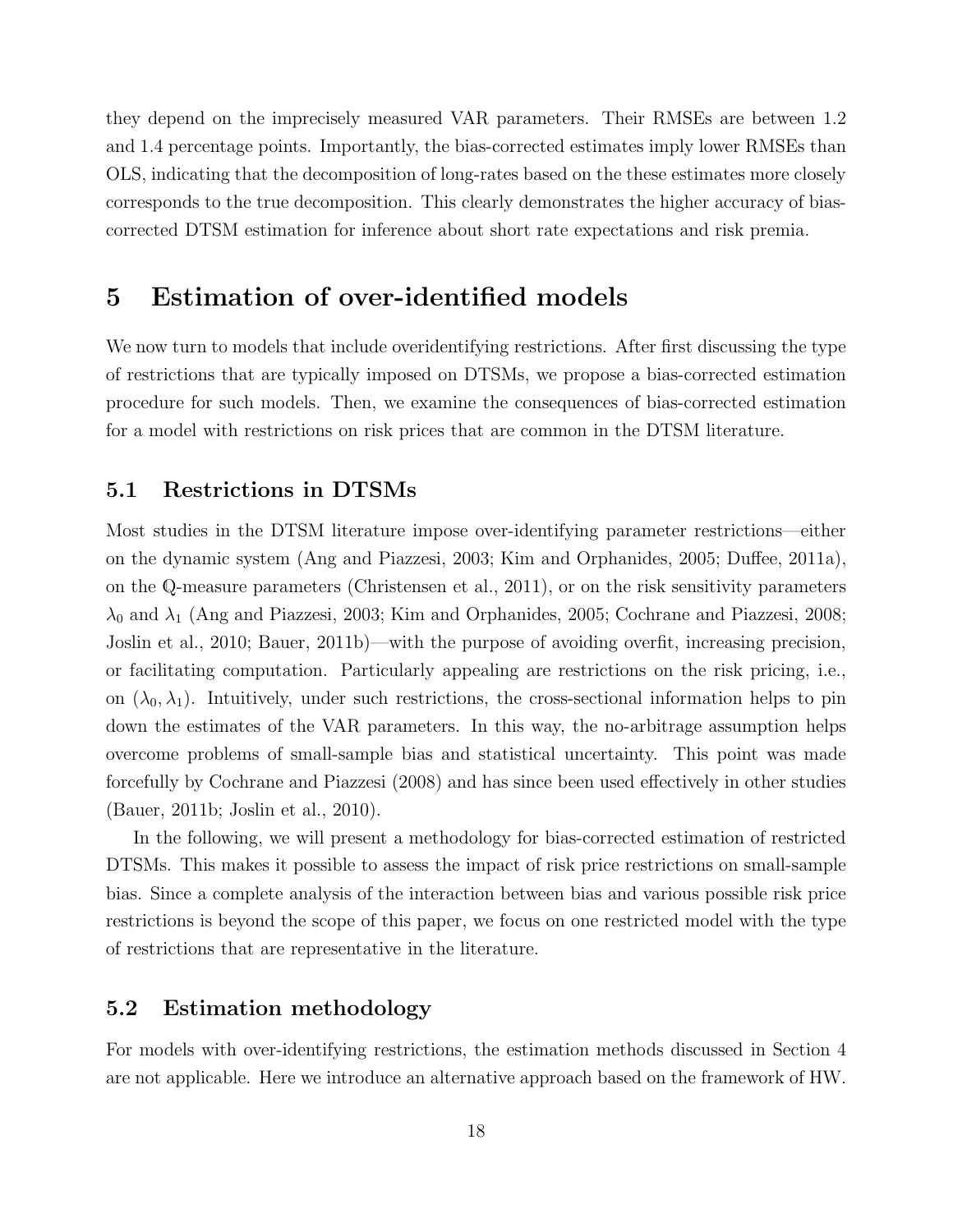They show that for *any* affine Gaussian DTSM that exactly prices N linear combinations of yields, all the information in the data can be summarized by the parameters of a reduced-form system—a VAR for the exactly priced linear combinations of yields  $Y_t^1$  and a contemporaneous regression equation for the linear combinations of yields  $Y_t^2$  that are priced with error,

$$
Y_t^1 = \mu_1 + \Phi_1 Y_{t-1}^1 + u_t^1, \tag{5}
$$

$$
Y_t^2 = \mu_2 + \Phi_2 Y_t^1 + u_t^2. \tag{6}
$$

We denote  $Var(u_t^1) = \Omega_1$  and  $Var(u_t^2) = \Omega_2$  (taken to be diagonal). Since we take  $Y_t^1 = WY_t$ as the risk factors, we have  $Y_t^1 = X_t$ ,  $\mu_1 = \mu$ ,  $\Phi_1 = \Phi$ ,  $u_t^1 = \Sigma \varepsilon_t$ , and  $\Omega_1 = \Sigma \Sigma'$ . We also have  $Y_t^2 = \hat{Y}_t.$ 

HW suggest an efficient two-step procedure for DTSM estimation. In the first step, one obtains estimates of the reduced-form parameters by OLS. In the second step, the structural model parameters are found via minimum-chi-squared estimation: a chi-squared statistic measures the (weighted) distance between the estimates of the reduced-form parameters and the values implied by the structural parameters, and it is minimized via numerical optimization.

For bias-corrected estimation, we replace the OLS estimates of the VAR in equation (5) with bias-corrected parameter estimates. For the contemporaneous regression in equation (6), OLS is unbiased, so bias correction is not necessary. Having obtained bias-corrected estimates of the reduced-form parameters, we perform the second stage of the estimation as before, minimizing the chi-squared distance statistic. To calculate standard errors for the biascorrected estimates, we use HW's asymptotic approximation and simply plug in bias-corrected point estimates in the relevant formula.

#### 5.3 Data and parameter estimates

For estimation, we use the zero-coupon yield data described in Gürkaynak et al. (2007). The data are available on the Federal Reserve Board's website. We use end-of-month observations from January 1985 to December 2011 on yields with maturities of 1, 2, 3, 5, 7, and 10 years.

For the identifying restrictions, we again use the JSZ normalization. Since we want to impose restrictions on risk prices, the model is parameterized in terms of  $(\Sigma \lambda_0, \Sigma \lambda_1, \Sigma, r_\infty^{\mathbb{Q}}, \lambda^{\mathbb{Q}})$ , plus the measurement error variance  $\Omega_2$ , which as usual is assumed to be diagonal. We focus on  $(\Sigma \lambda_0, \Sigma \lambda_1)$  instead of on  $(\lambda_0, \lambda_1)$ , since we do not want our inference to depend on the arbitrary factorization of the covariance matrix of the VAR innovations (Joslin et al., 2010).

In order to decide which restrictions to impose, we first estimate a maximally-flexible model without bias correction. Parameter estimates and standard errors are obtained exactly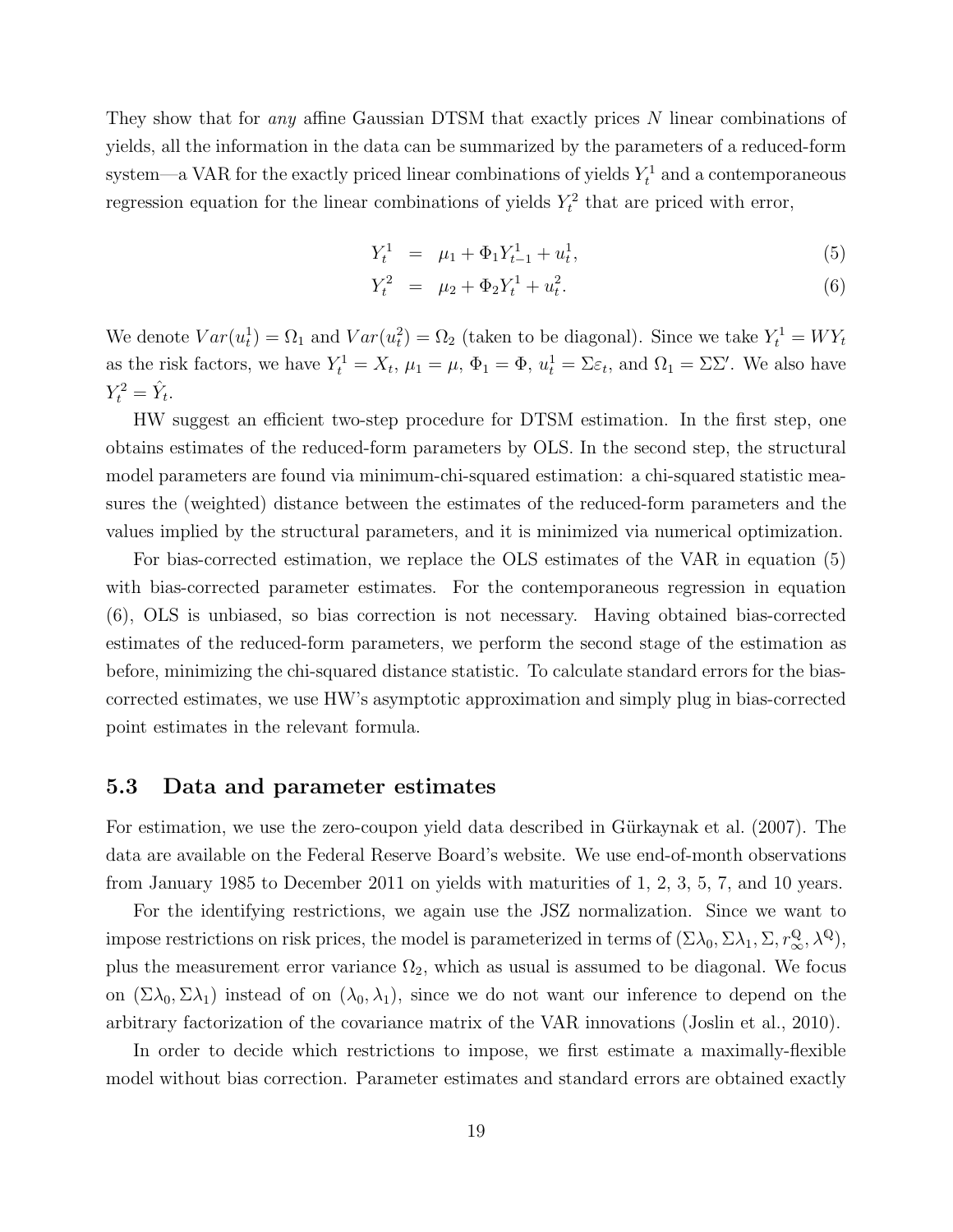as in HW. This set of estimates will be called "OLS-UR" (for unrestricted). Then, we set to zero the five elements of  $\Sigma\lambda_1$  with t-statistics less than one. While this is an ad hoc choice of restrictions that ignores issues of the joint significance of parameters and model uncertainty, it is a common practice in the DTSM literature.<sup>14</sup> This restricted specification is then estimated in the conventional way ("OLS-R") as well as using bias correction ("BC-R"), where we use the inverse bootstrap to correct for mean bias.

In Table 4, we report parameter estimates and standard errors for  $(\Sigma \lambda_0, \Sigma \lambda_1, r_\infty^{\mathbb{Q}}, \lambda^{\mathbb{Q}}, \Sigma)$ . The Q-parameters are very similar across all three sets of estimates, since these are pinned down by the cross section of yields and are largely unaffected by the restrictions. However, the risk price parameters generally change between OLS-R to BC-R. Evidently, even for this tightly restricted model, bias correction has a noticeable impact on the magnitudes of the estimated risk sensitivities.

#### 5.4 Economic implications of bias correction

We decompose five-to-ten year forward rates into risk-neutral rate and term premium components. The top panel of Figure 2 displays alternative estimates of the risk-neutral forward rate, the bottom panel shows estimates of the forward term premium. Both panels also include the actual forward rate. Table 5 presents summary statistics related to persistence of the estimated process, as well as sample standard deviations for the forward rate and its components.

Imposing the restrictions has small effects on the persistence of the estimated process and on the decomposition of long rates. The two series corresponding to OLS-UR and OLS-R in each panel are very close to each other. A look at the summary statistics reveals that the restrictions make the risk-neutral forward rate slightly less volatile and the forward term premium slightly more volatile. The persistence measures indicate a slightly faster speed of mean reversion under the risk price restrictions. Overall, the impact of imposing the five zero restrictions on  $\Sigma \lambda_1$  does not change the implications of the model in economically significant ways.

Bias-correcting the DTSM estimates has important economic consequences. The persistence increases significantly, which leads to more variable risk-neutral forward rates. The estimated forward term premium becomes slightly more volatile for BC-R than for OLS-R. Overall, the observations here parallel the ones in the previous section for the JSZ data and model specification: The downward trend in forward rates is attributed to term premia alone

 $14$ Bauer (2011b) provides a framework to systematically deal with model selection and model uncertainty in this context.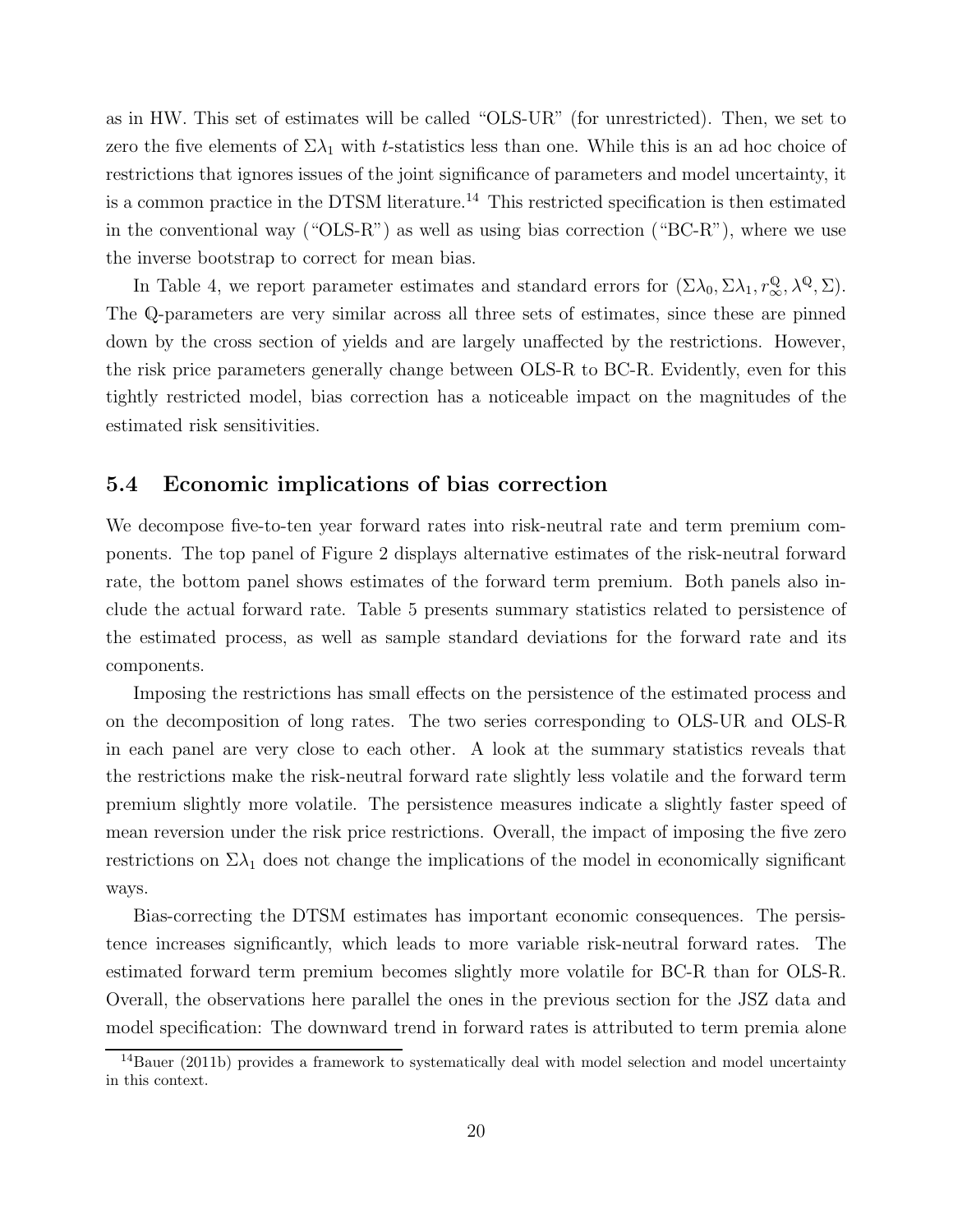for conventional DTSM estimates, whereas the bias-corrected estimates imply that policy expectations also played an important role for the secular decline. The counter-cyclical pattern of the term premium becomes more pronounced when we correct for bias. With regard to the most recent recession in 2007-2009, the bias-corrected estimates imply a term premium that increases significantly more before and during the economic downturn.

One potential issue with a more persistent VAR process relates to the zero-lower-bound on nominal interest rates. If the short rate is close to zero, then forecasts based on a highly persistent VAR can potentially drop below zero and stay negative for an extended period of time. In our setting, at some times during 2010 and 2011, the predicted short rate becomes negative for horizons up to two years. One way to deal with this problem is to truncate predicted short rates at zero. Since we focus on distant forward rates, this would not change our results, but it would change the decomposition of other forward rates and yields.

It should be noted that our results are specific to the data, model, and restrictions we have imposed. They cannot be taken as representative for the impact of risk price restrictions in general. In some cases, restrictions on risk pricing in a DTSM might well be able to largely eliminate small-sample bias (Ball and Torous, 1996; Joslin et al., 2010). However, we clearly demonstrate that in a very standard model setting, zeroing out even a majority of the risk price parameters—we set five of the nine parameters in  $\Sigma \lambda_1$  to zero—does not reduce the estimation bias. For both unrestricted and restricted models, small-sample bias is a potentially serious problem. The only way to assess its importance in a particular model and dataset is to obtain bias-corrected estimates, and to evaluate the economic consequences of bias correction. We provide a framework that researchers can use to make an assessment of small-sample bias and its interaction with the parameter restrictions of their choice.

### 6 Conclusion

Correcting for finite-sample bias in estimates of affine DTSMs has important implications for the estimated persistence of interest rates and for inference about short rate expectations and term premia. Risk-neutral rates, which reflect expectations of future monetary policy, show significantly more variation for bias-corrected estimates of the underlying VAR dynamics than for conventional OLS/ML estimates. Our paper shows how one can overcome the problem of implausibly stable far-ahead short rate expectations that several previous studies have criticized. Furthermore, the time series of nominal term premia implied by bias-corrected DTSM estimates show more reasonable variation at business cycle frequencies from a macro-finance perspective than those implied by conventional term premium estimates. Since our results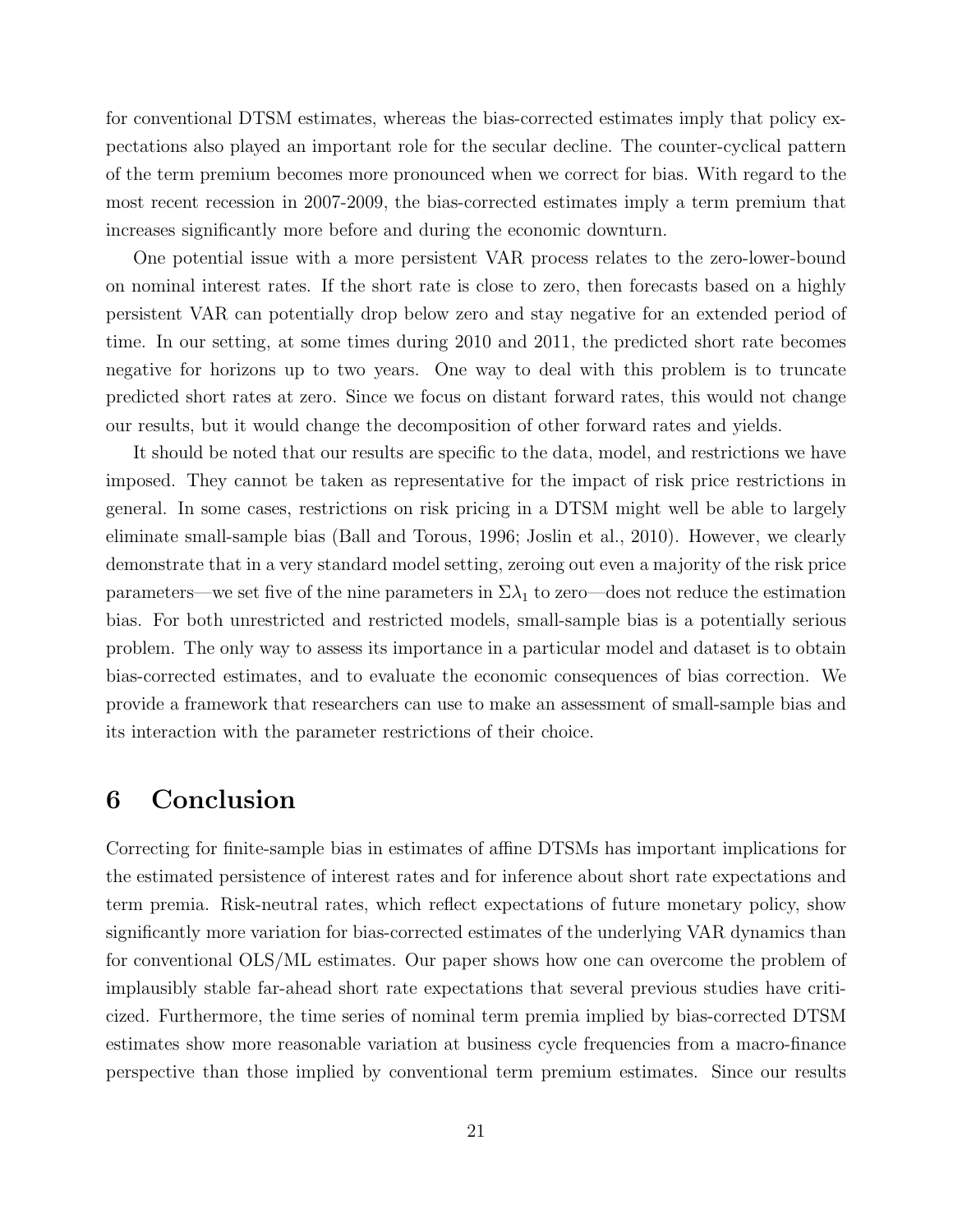show that correcting for small-sample bias in estimates of DTSMs has important economic implications, researchers and policy makers who analyze movements in interest rates are well advised to use bias-corrected estimators.

Our paper is the first to quantify the bias in estimates of DTSMs and opens up several promising directions for future research. In particular, the question of how other methods that aim at improving the specification and/or estimation of the dynamic system fare in terms of bias reduction can be answered using our framework. Among the approaches that have been proposed in the literature are inclusion of survey information (Kim and Orphanides, 2005), near-cointegrated specification of the VAR dynamics (Jardet et al., 2011) and fractional integration (Schotman et al., 2008). Furthermore, a thorough investigation of the interactions between risk price restrictions and small-sample bias is warranted.

One issue that this paper is not dealing with is whether bias-corrected confidence intervals are more accurate in repeated sampling. A related question is to what extent the reduction of bias increases the variance of the estimator. These are important questions that are beyond the scope of our analysis.

In terms of extensions of our approach, generalizing it to the context of non-affine and non-Gaussian term structure models is a desirable next step. One important class of models are affine models that allow for stochastic volatility, which may be spanned or unspanned. Another direction is to develop bias-corrected estimation for models that explicitly impose the zero lower bound on nominal interest rates.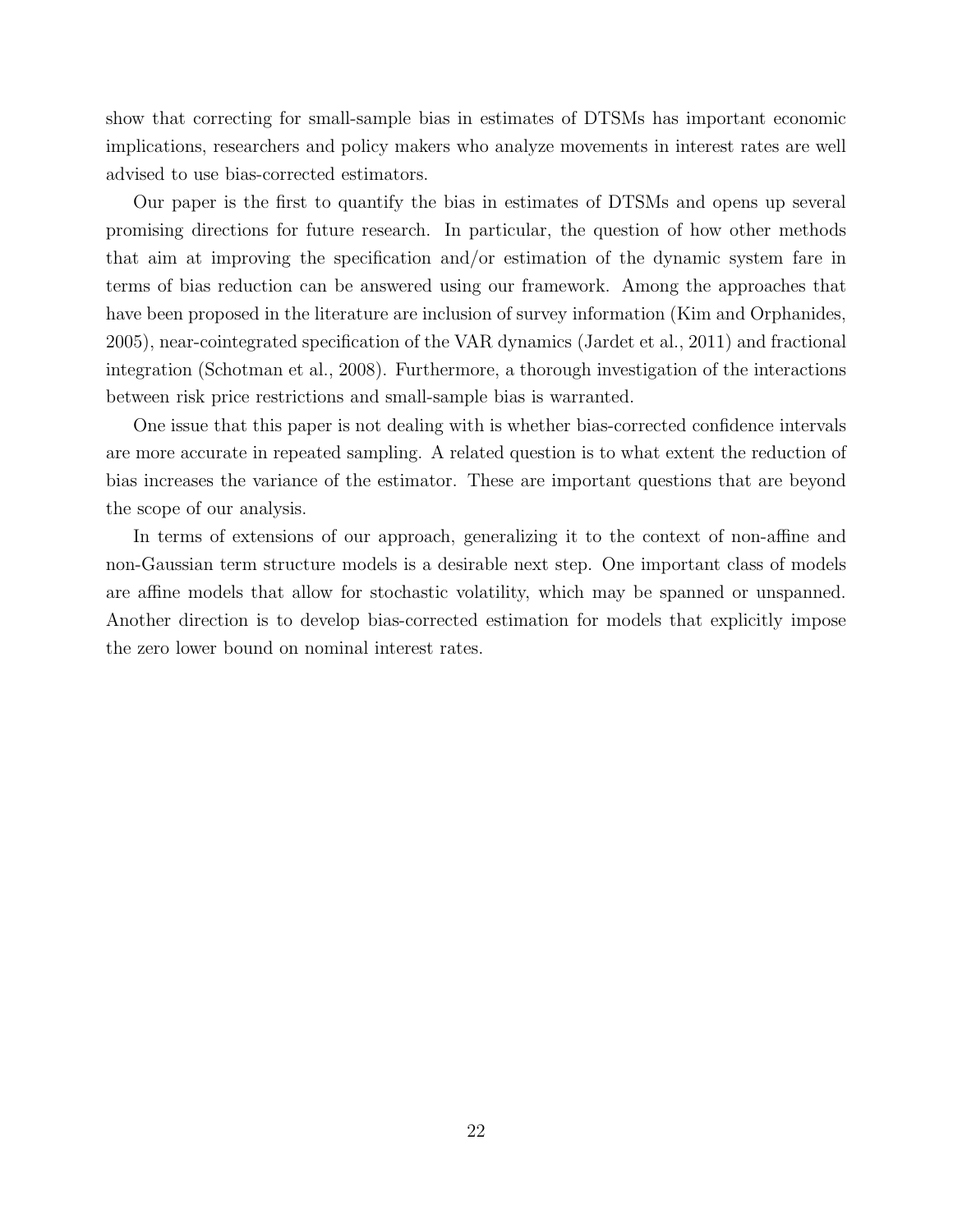### References

- Adrian, Tobias, Richard K. Crump, and Emanuel Moench, "Pricing the Term Structure with Linear Regressions," Staff Report No. 340, Federal Reserve Bank of New York March 2012.
- Amihud, Yakov, Clifford M. Hurvich, and Yi Wang, "Multiple-Predictor Regressions: Hypothesis Testing," Review of Financial Studies, 2009, 22 (1), 413–434.
- Andrews, Donald W. K., "Exactly Median-Unbiased Estimation of First Order Autoregressive/Unit Root Models," Econometrica, 1993, 61 (1), 139–165.
- Ang, Andrew and Monika Piazzesi, "A no-arbitrage vector autoregression of term structure dynamics with macroeconomic and latent variables," Journal of Monetary Economics, May 2003, 50 (4), 745–787.
- , Jean Boivin, and Sen Dong, "Monetary Policy Shifts and the Term Structure," NBER Working Paper 15270, National Bureau of Economic Research August 2009.
- Ball, Clifford A. and Walter N. Torous, "Unit roots and the estimation of interest rate dynamics," Journal of Empirical Finance, 1996, 3 (2), 215–238.
- Bauer, Michael D., "Nominal Rates and the News," Working Paper 2011-20, Federal Reserve Bank of San Francisco January 2011.
- , "Term Premia and the News," Working Paper 2011-03, Federal Reserve Bank of San Francisco January 2011.
- Campbell, John Y. and John H. Cochrane, "By force of habit: A consumption-based explanation of aggregate stock market behavior," Journal of Political Economy, 1999, 107 (2), 205–251.
- Christensen, Jens H. E., Francis X. Diebold, and Glenn D. Rudebusch, "An Arbitrage-Free Generalized Nelson-Siegel Term Structure Model," Econometrics Journal, November 2009, 12 (3), C33–C64.
- Christensen, Jens H.E., Francis X. Diebold, and Glenn D. Rudebusch, "The Affine Arbitrage-Free Class of Nelson-Siegel Term Structure Models," Journal of Econometrics, September 2011, 164 (1), 4–20.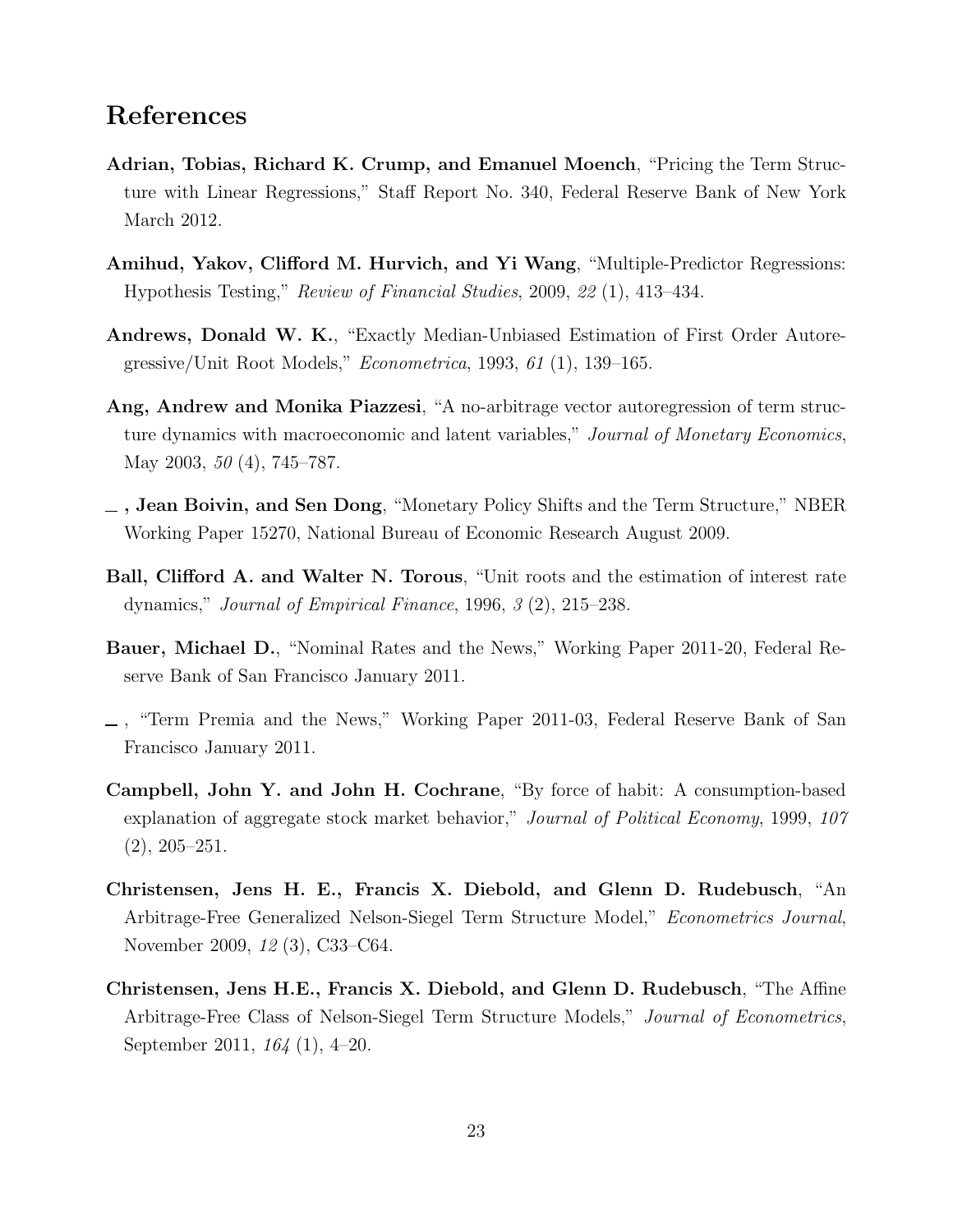- Cochrane, John H. and Monika Piazzesi, "Bond Risk Premia," American Economic Review, March 2005, 95 (1), 138–160.
- $\Box$  and  $\Box$ , "Decomposing the Yield Curve," unpublished manuscript 2008.
- Dai, Qiang and Kenneth J. Singleton, "Specification Analysis of Affine Term Structure Models," Journal of Finance, Oct 2000, 55 (5), 1943–1978.
- Duffee, Gregory R., "Term Premia and Interest Rate Forecasts in Affine Models," Journal of Finance, 02 2002, 57 (1), 405–443.
- , "Forecasting with the Term Structure: the Role of No-Arbitrage," Working Paper January, Johns Hopkins University 2011.
- $\Box$ , "Information in (and not in) the term structure," Review of Financial Studies, January 2011, forthcoming.
- and Richard H. Stanton, "Estimation of Dynamic Term Structure Models," working paper, Haas School of Business Mar 2004.
- Efron, Bradley and Robert J. Tibshirani, An introduction to the bootstrap, Chapman  $\&$ Hall/CRC, 1993.
- Engsted, Tom and Thomas Q. Pedersen, "Return Predictability and Intertemporal Asset Allocation: Evidence from a Bias-Adjusted VAR Model," Journal of Empirical Finance, March 2012, 19 (2), 241–253.
- Goodfriend, Marvin, "Interest rates and the conduct of monetary policy," in "Carnegie-Rochester conference series on public policy," Vol. 34 Elsevier 1991, pp. 7–30.
- Gourieroux, C., A. Monfort, and E. Renault, "Indirect inference," Journal of applied Econometrics, 1993, 8 (S1), S85–S118.
- Gourieroux, Christian and Alain Monfort, Simulation-based econometric methods, Oxford University Press, 1996.
- , Eric Renault, and Nizar Touzi, "Calibration by simulation for small sample bias correction," in Robert Mariano, Til Shcuermann, and Melvyn J. Weeks, eds., Simulationbased Inference in Econometrics: Methods and Applications, Cambridge University Press, 2000, chapter 13, pp. 328–358.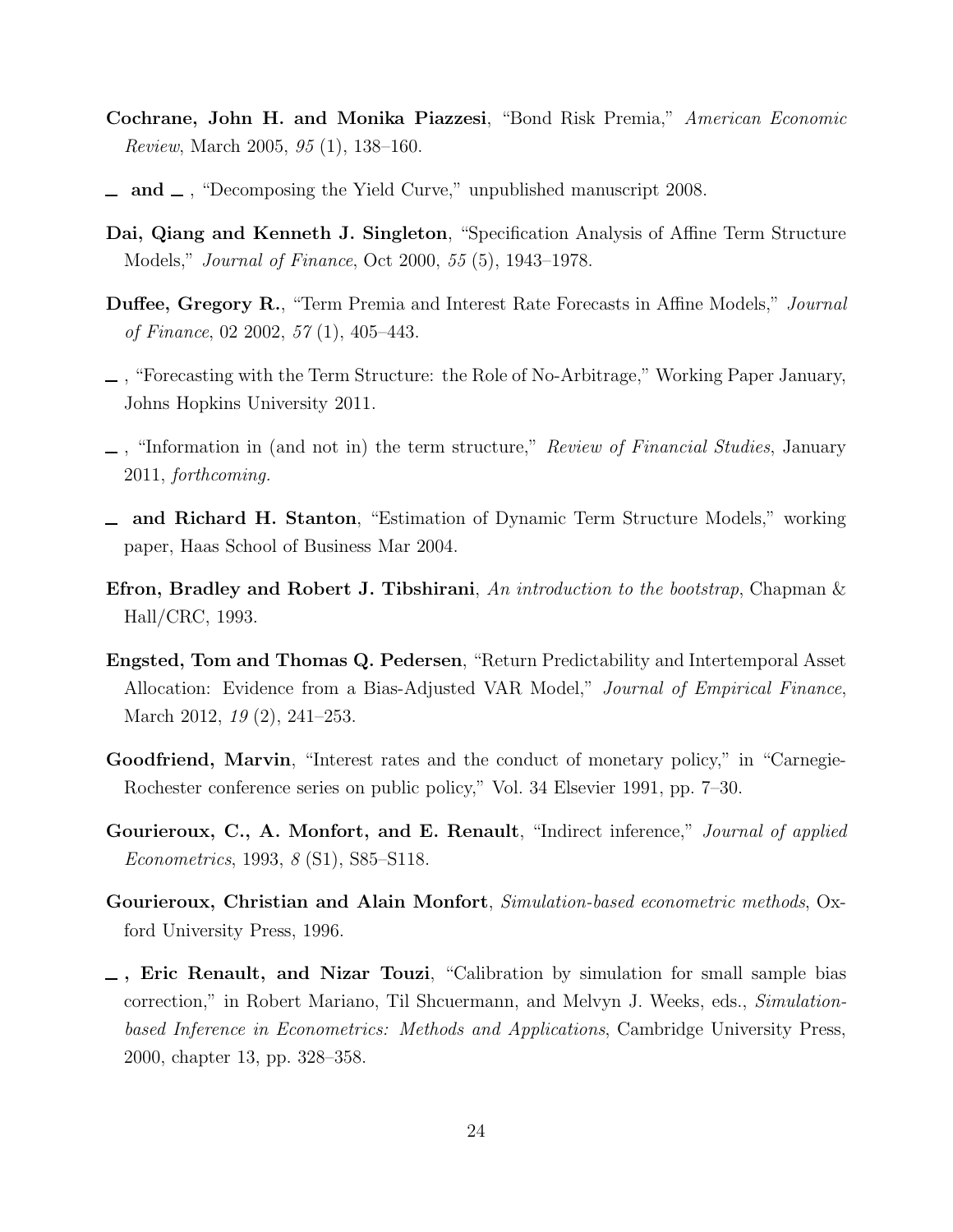- Gürkaynak, Refet S., Brian Sack, and Jonathan H. Wright, "The U.S. Treasury yield curve: 1961 to the present," Journal of Monetary Economics, 2007, 54 (8), 2291–2304.
- Hall, Peter, The bootstrap and Edgeworth expansion, Springer Verlag, 1992.
- Hamilton, James D., Time Series Analysis, Princeton University Press, 1994.
- and Jing Cynthia Wu, "Identification and Estimation of Affine Term Structure Models," working paper, University of California, San Diego July 2010.
- $\Box$  and  $\Box$ , "Testable Implications of Affine Term Structure Models," working paper, University of California, San Diego March 2011.
- Harvey, Campbell R., "Time-varying conditional covariances in tests of asset pricing models," Journal of Financial Economics, 1989, 24 (2), 289–317.
- Horowitz, Joel L., "The Bootstrap," in J.J. Heckman and E.E. Leamer, eds., *Handbook of* Econometrics, Vol. 5, Elsevier, 2001, chapter 52, pp. 3159–3228.
- Jardet, Caroline, Alain Monfort, and Fulvio Pegoraro, "No-arbitrage near-cointegrated VAR(p) term structure models, term premia and GDP growth," working paper, Banque de France Jan 2011.
- Joslin, Scott, Kenneth J. Singleton, and Haoxiang Zhu, "A New Perspective on Gaussian Dynamic Term Structure Models," Review of Financial Studies, 2011, 24 (3), 926–970.
- , Marcel Priebsch, and Kenneth J. Singleton, "Risk Premiums in Dynamic Term Structure Models with Unspanned Macro Risks," working paper September 2010.
- Kendall, M. G., "A note on bias in the estimation of autocorrelation," Biometrika, 1954,  $41$  (3-4), 403-404.
- Kilian, Lutz, "Confidence intervals for impulse responses under departures from normality," Econometric Reviews, 1998, 17 (1), 1–29.
- $\Box$ , "Small-sample confidence intervals for impulse response functions," Review of Economics and Statistics, 1998, 80 (2), 218–230.
- , "Finite-Sample Properties of Percentile and Percentile-t Bootstrap Confidence Intervals for Impulse Responses," Review of Economics and Statistics, November 1999, 81 (4), 652–660.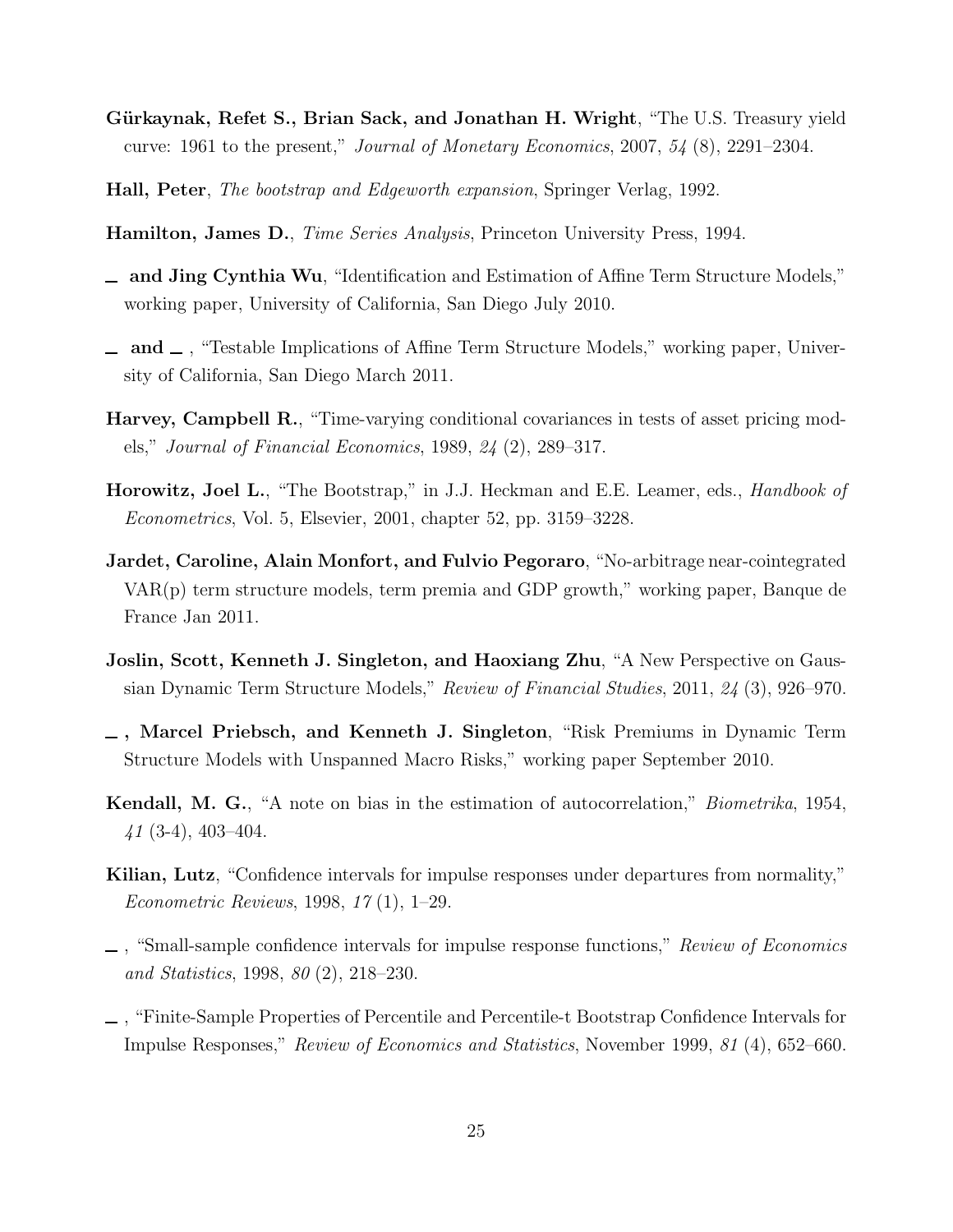- , "How Reliable Are Local Projection Estimators of Impulse Responses?," Review of Economics and Statistics, November 2011, 93 (4), 1460–1466.
- and Tao Zha, "Quantifying the Uncertainty About the Half-life of Deviations from PPP," Journal of Applied Econometrics, 2002, 17 (2), 107–125.
- Kim, Don H. and Athanasios Orphanides, "Term Structure Estimation with Survey Data on Interest Rate Forecasts," Computing in Economics and Finance 2005 474, Society for Computational Economics November 2005.
- and Jonathan H. Wright, "An arbitrage-free three-factor term structure model and the recent behavior of long-term yields and distant-horizon forward rates," Finance and Economics Discussion Series 2005-33, Board of Governors of the Federal Reserve System (U.S.) 2005.
- Kozicki, S. and P.A. Tinsley, "Shifting endpoints in the term structure of interest rates," Journal of Monetary Economics, 2001, 47 (3), 613–652.
- Lustig, Hanno N., Nikolai L. Roussanov, and Adrien Verdelhan, "Countercyclical Currency Risk Premia," NBER Working Papers 16427, National Bureau of Economic Research September 2010.
- MacKinnon, James G. and Anthony A. Jr. Smith, "Approximate bias correction in econometrics," Journal of Econometrics, 1998, 85 (2), 205–230.
- Marriott, F. H. C. and J. A. Pope, "Bias in the Estimation of Autocorrelations," Biometrika, 1954, 41 (3/4), 390–402.
- Meerschaert, M.M. and H.P. Scheffler, Limit distributions for sums of independent random vectors: Heavy tails in theory and practice, Wiley-Interscience, 2001.
- Nicholls, DF and AL Pope, "Bias in the estimation of multivariate autoregressions," Australian & New Zealand Journal of Statistics, 1988, 30 (1), 296–309.
- Phillips, Peter C. B. and Jun Yu, "Simulation-Based Estimation of Contingent-Claims Prices," Review of Financial Studies, 2009, 22 (9), 3669–3705.
- Pierse, R.G. and A.J. Snell, "Temporal aggregation and the power of tests for a unit root," Journal of Econometrics, 1995, 65 (2), 333–345.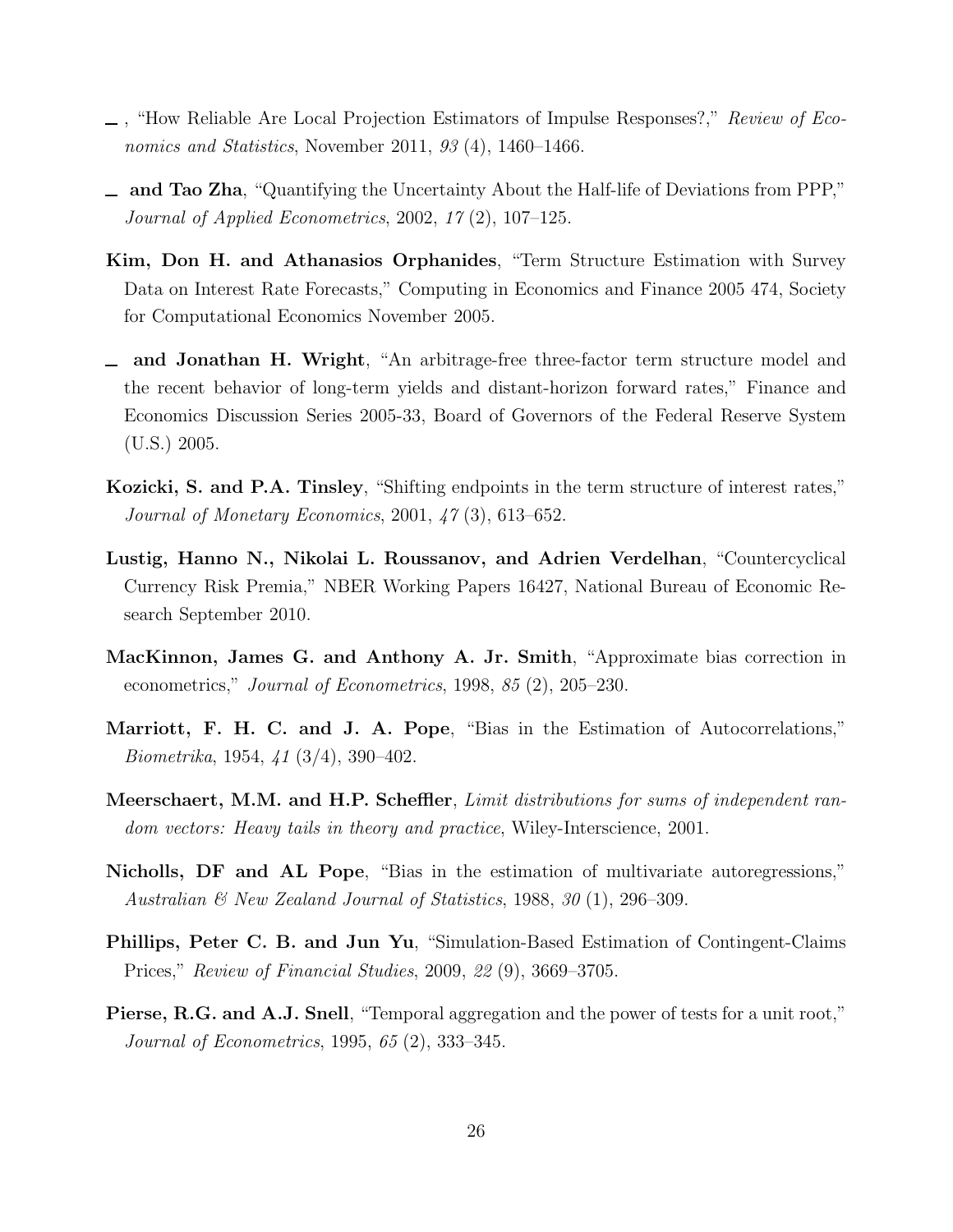- Polyak, B.T. and A.B. Juditsky, "Acceleration of stochastic approximation by averaging," SIAM Journal on Control and Optimization, 1992, 30, 838.
- Pope, Alun L., "Biases of Estimators in Multivariate Non-Gaussian Autoregressions," Journal of Time Series Analysis, 1990, 11 (3), 249–258.
- Rapach, David E. and Christian E. Weber, "Are real interest rates really nonstationary? New evidence from tests with good size and power," *Journal of Macroeconomics*, September 2004, 26 (3), 409–430.
- Robbins, H. and S. Monro, "A stochastic approximation method," The Annals of Mathematical Statistics, 1951, 22 (3), 400–407.
- Rose, Andrew Kenan, "Is the Real Interest Rate Stable?," Journal of Finance, December 1988, 43 (5), 1095–1112.
- Rudebusch, Glenn, "Commentary on "Cracking the Conundrum"," Brookings Papers on Economic Activity, 2007, 38 (1), 317–325.
- Rudebusch, Glenn D., "Trends and Random Walks in Macroeconomic Time Series: A Re-Examination," International Economic Review, 1992, 33 (3), 661–680.
- and Tao Wu, "A Macro-Finance Model of the Term Structure, Monetary Policy, and the Economy," Economic Journal, July 2008, 118 (530), 906–926.
- Schotman, P.C., R. Tschernig, and J. Budek, "Long memory and the term structure of risk," Journal of Financial Econometrics, 2008, 6 (4), 459.
- Stine, Robert A. and Paul Shaman, "A Fixed Point Characterization for Bias of Autoregressive Estimators," Annals of Statistics, 1989, 17 (3), 1275–1284.
- Tang, C.Y. and S.X. Chen, "Parameter estimation and bias correction for diffusion processes," *Journal of Econometrics*, 2009,  $149(1)$ , 65–81.
- Wachter, J.A., "A consumption-based model of the term structure of interest rates," Journal of Financial Economics, 2006, 79 (2), 365–399.
- Wright, Jonathan H., "Term Premia and Inflation Uncertainty: Empirical Evidence from an International Panel Dataset," American Economic Review, 2011, 101 (4), 1514–1534.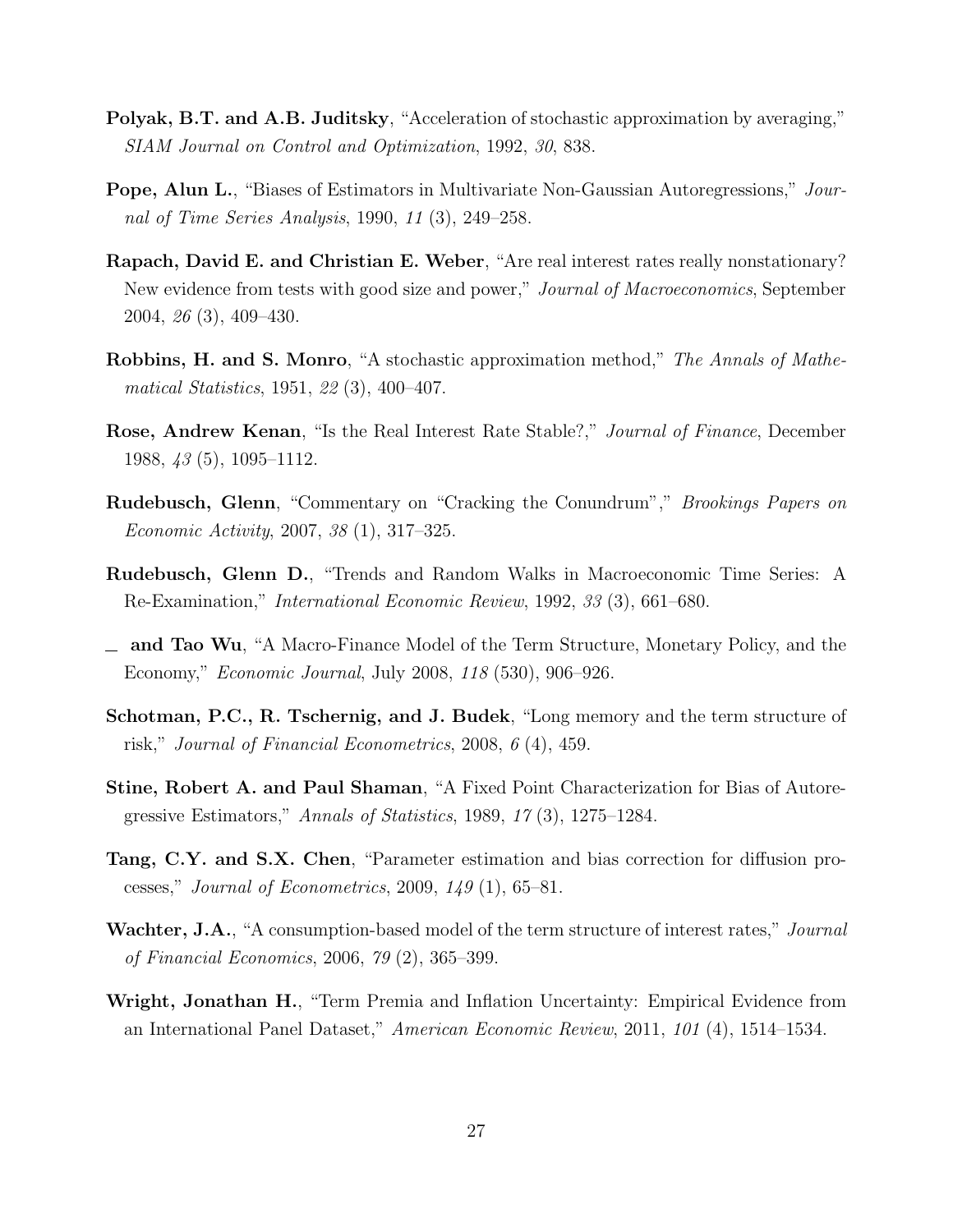# Appendices

### A Bootstrap bias correction

The bootstrap has become a common method for correcting small-sample mean bias.<sup>15</sup> Denote the demeaned observations by  $\tilde{X}_t = X_t - T^{-1} \sum_{i=1}^T X_i$ , and let B denote the number of bootstrap samples. The algorithm for mean bias correction using the bootstrap is as follows:

- 1. Estimate the model by OLS and save the OLS estimates  $\hat{\theta} = \text{vec}(\hat{\Phi})$  and the residuals. Set  $b=1$ .
- 2. Generate bootstrap sample b using the residual bootstrap: Resample the OLS residuals, denoting the bootstrap residuals by  $u_t^*$  $_{t}^{*}$ . Randomly choose a starting value among the T observations. For  $t > 1$ , construct the bootstrap sample using  $\tilde{X}_t^* = \hat{\Phi} \tilde{X}_{t-1}^* + u_t^*$  $\frac{*}{t}$ .
- 3. Calculate the OLS estimates on bootstrap sample b and denote it by  $\hat{\theta}_b^*$  $\frac{*}{b}$ .
- 4. If  $b < B$  then increase b by one and return to step two.
- 5. Calculate the average over all samples as  $\bar{\theta}^* = B^{-1} \sum_{b=1}^B \hat{\theta}_b^*$  $\frac{*}{b}$ .
- 6. Calculate the bootstrap bias-corrected estimate as

$$
\tilde{\theta}^B = \hat{\theta} - \left[\bar{\theta}^* - \hat{\theta}\right] = 2\hat{\theta} - \bar{\theta}^*.
$$

For large B, the estimated bias  $\bar{\theta}^* - \hat{\theta}$  will be close to  $b_T(\hat{\theta})$ . The motivation for this approach comes from the fact that  $E(b_T(\hat{\theta}_T)) = b_T(\theta_0) + O(T^{-2})$ , thus we can reduce the bias to order  $T^{-2}$  by using this bias correction (Horowitz, 2001).

The bootstrap can also be applied to correct for median bias in a straightforward fashion (although it appears not to have been employed for this purpose before). Denote by  $m^*$  the vector stacking the element-wise sample medians of  $\{\hat{\theta}_b^*\}$  $b<sub>b</sub><sup>B</sup>$ <sub>b<sup>-1</sup></sub>. The estimate of the median bias  $m^* - \hat{\theta}$  will be close to  $B_T(\hat{\theta})$  for sufficiently large B.

If the bias were constant in a neighborhood around  $\theta_0$  that contains  $\hat{\theta}$ , this procedure would eliminate the bias (up to simulation error), which prompted MacKinnon and Smith (1998) to call this a "constant-bias-correcting" (CBC) estimator. In general, however, the bias function is not constant, thus the bootstrap will systematically get the bias estimate wrong. The reason of course is that this method estimates the true bias with an approximation error. This is illustrated by the median of the bootstrap-bias-corrected estimator, which (for large  $B$  and under the assumption that  $B_T(\cdot)$  is monotone) is  $\theta_0 + B_T(\theta_0) - B_T(\theta_0 + B_T(\theta_0)) \neq \theta_0$ . To obtain higher accuracy and remove high-order bias, one can use the iterated bootstrap (Hall, 1992), but the computational burden quickly becomes prohibitively costly.

 $15$ For a detailed exposition see Hall (1992) or Efron and Tibshirani (1993, Chapter 10); for a review of the bootstrap including its application to bias correction, refer to Horowitz (2001).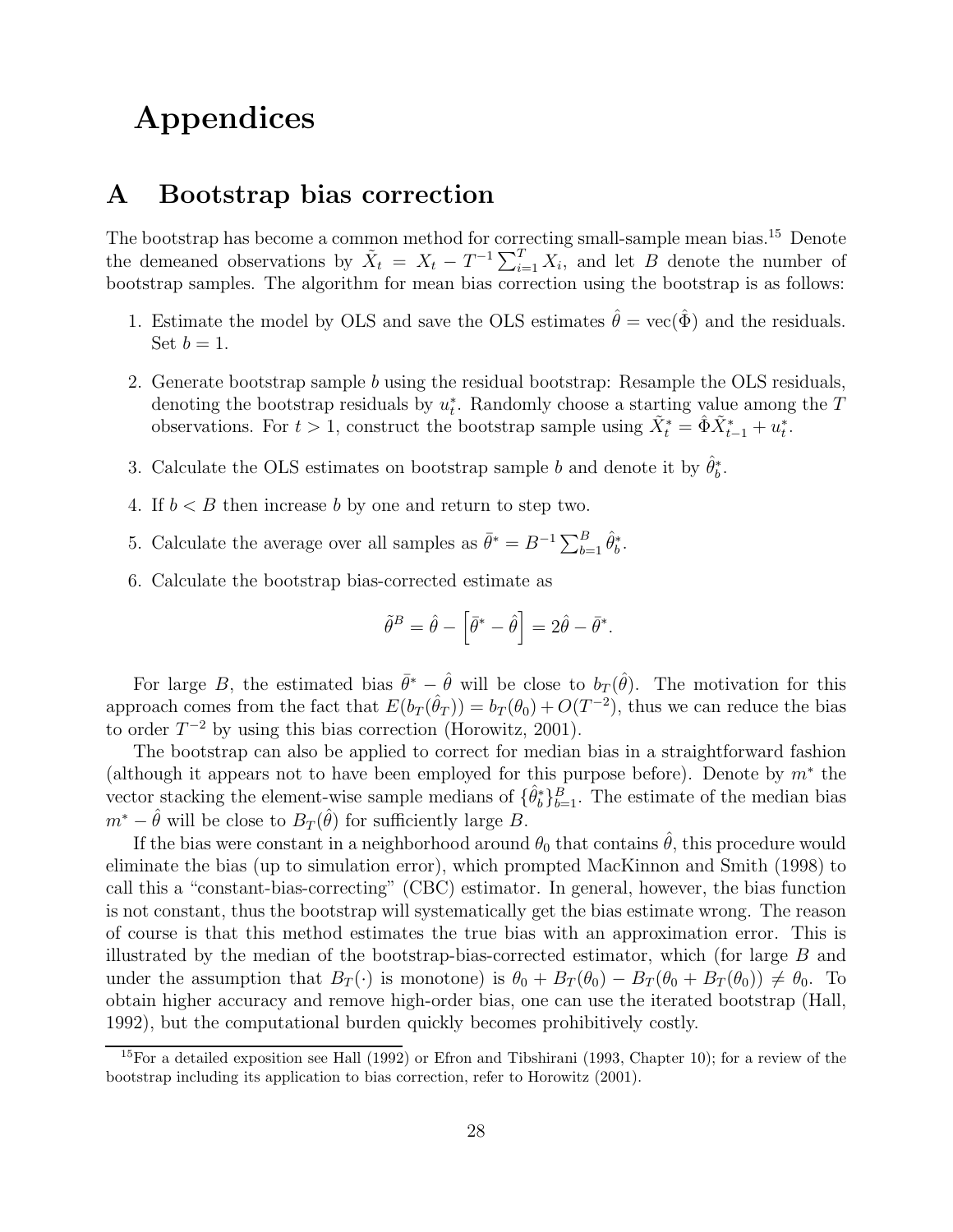### B Inverse bootstrap bias correction

The method we propose here to obtain bias-corrected estimates of  $\theta_0$  is to choose that parameter value which yields a distribution of the OLS estimator with a central tendency equal to the OLS estimate in the actual data, using the residual bootstrap to estimate this central tendency. We call our method "inverse bootstrap" bias correction because it is based on what one might call an inversion principle, instead of the plug-in principle of conventional bootstrap bias correction. While the idea is not new, we extend it to the context of VAR estimation and suggest a fast and reliable algorithm to implement it with low computational cost even if  $dim(\theta)$  is large. We first discuss separately the case of mean bias and median bias correction and then present our algorithm.

#### B.1 Mean bias correction

Define  $g_T(\theta) = E_{\theta}(\hat{\theta}_T)$ , the mean of the OLS estimator if the data are generated under  $\theta$ . The mean-bias-corrected estimator of  $\theta_0$  is the value of  $\theta$  that solves

$$
g_T(\theta) = \hat{\theta}_T. \tag{7}
$$

We denote this bias-corrected estimator by  $\tilde{\theta}_T$ .

For identifiability, we need  $g_T(\cdot)$  to be uniformly continuous and one-to-one (injective) in a neighborhood around  $\theta_0$  that includes  $\hat{\theta}_T$ . Notably, this implies that the function is monotone. In that case there is always exactly one solution to equation (7). Since the function  $g_T(\theta)$  is not known analytically, a proof that these conditions are fulfilled is not possible. However, intuition and simulation exercises (not shown) suggest that these conditions are satisfied in the context of a stationary VAR.

The residual bootstrap can be used to obtain estimates of  $g_T(\theta)$  for any value of  $\theta$ , with the precision depending on the number of bootstrap samples. We can write  $\tilde{\theta}_T = g_T^{-1}$  $^{-1}_T(\hat{\theta}_T),$ which makes it clear why we speak of an inversion principle. Since the motivation for this method is valid for general bias functions,  $\theta_T$  is termed a "nonlinear-bias-correcting" (NBC) estimator by MacKinnon and Smith (1998).

This method of correcting for mean bias is closely related to the indirect inference estimator of Gourieroux et al. (1993).<sup>16</sup> In fact, if the true model and the instrumental model are the same, so that we have a consistent estimator for the true model, the indirect inference estimator for an infinite number of simulations is exactly  $\theta_T$  (Gourieroux et al., 2000).

Correcting for mean bias does not lead to an unbiased estimator. We have

$$
E_{\theta_0}(\tilde{\theta}_T) = E_{\theta_0}(g_T^{-1}(\hat{\theta}_T)) \neq g_T^{-1}(E_{\theta_0}(\hat{\theta}_T)) = g_T^{-1}(g_T(\theta_0)) = \theta_0,
$$

except for the unlikely special case that the bias function is linear, since the expectation operator does not go through nonlinear functions.

<sup>16</sup>For a review of indirect inference, see Gourieroux and Monfort (1996, Chapter 4).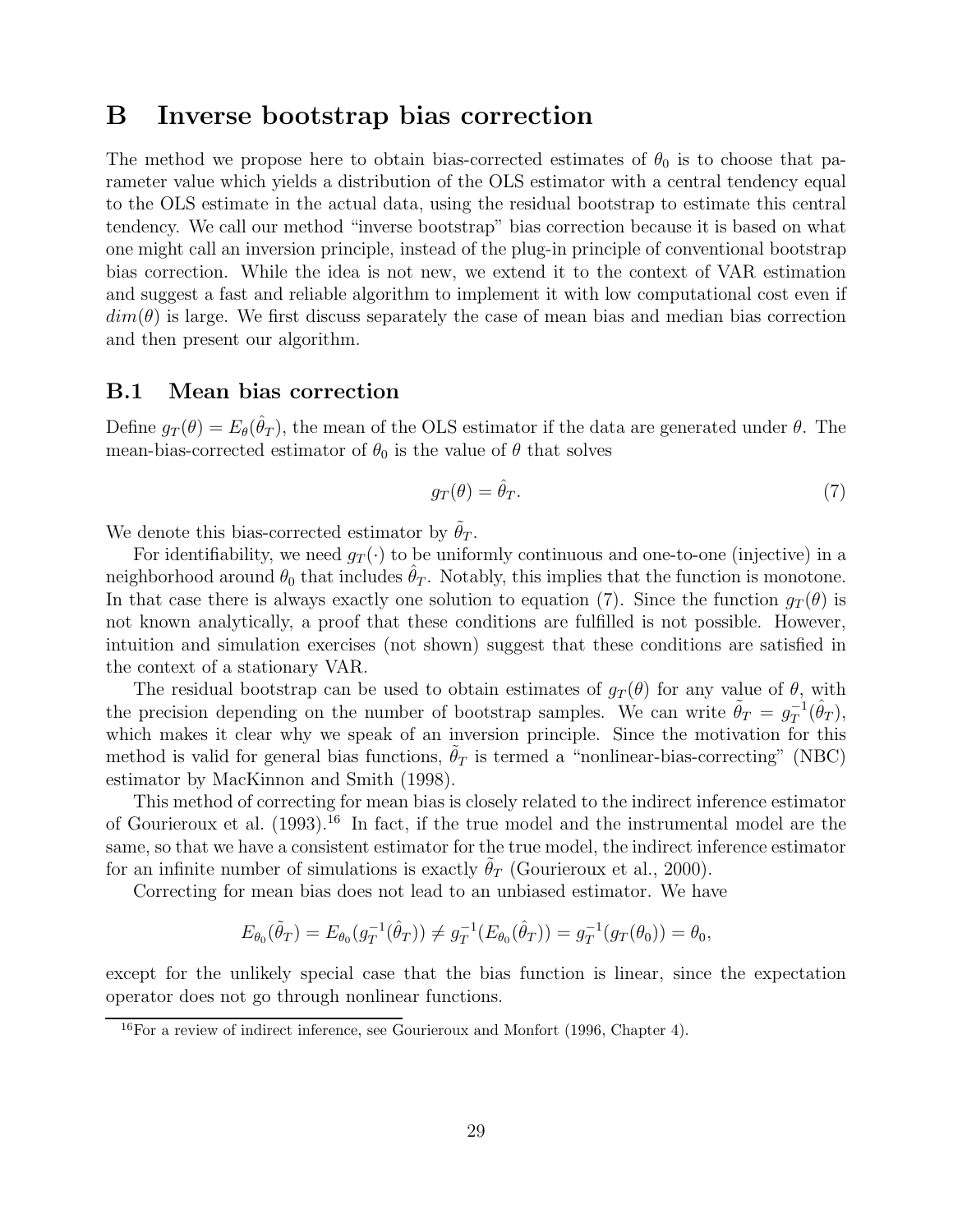#### B.2 Median bias correction

Let  $G_T(\theta) = Med_{\theta}(\hat{\theta}_T)$  denote the element-wise median of the OLS estimator if the DGP is governed by  $\theta$ . The median bias-corrected estimator of  $\theta_0$  is the value of  $\theta$  that solves

$$
G_T(\theta) = \hat{\theta}_T.
$$

For the median-bias-corrected estimator we write  $\check{\theta}_T$ .

Similar conditions are necessary for  $G_T(\cdot)$  as for  $g_T(\cdot)$  to ensure identifiability. Under these conditions the inverse function exists and we can write  $\breve{\theta}_T = G_T^{-1}$  $_{T}^{-1}(\hat{\theta}_T).$ 

For the case of an AR(1) model, this estimator exactly corresponds to the one proposed by Andrews (1993). Rudebusch (1992) used this estimator to obtain parameter estimates in an  $AR(p)$  model. We extend it to VAR models.

As opposed to the case of mean bias correction, this estimator has the potential to be exactly median-unbiased for  $\theta$ , namely is  $G_T(\cdot)$  is monotone:

$$
Med_{\theta_0}(\breve{\theta}_T) = Med_{\theta_0}(G_T^{-1}(\hat{\theta}_T)) = G_T^{-1}(Med_{\theta_0}(\hat{\theta}_T)) = G_T^{-1}(G_T(\theta_0)) = \theta_0.
$$

The crucial difference is that the median operator, as opposed to the mean operator, does go through monotone functions.

#### B.3 Algorithmic implementation

We now present an algorithm that can be used to reliably and rather quickly find the biascorrected estimates for a given sample and  $\theta$ , focusing for this exposition on the mean-biascorrected estimates, denoted by  $\hat{\theta}$ . Define  $R(\theta) = \hat{\theta} - g_T(\theta)$ . The bias-corrected estimates are given by the root of this function, i.e., by  $R(\tilde{\theta}) = 0.17$  Unfortunately, the function  $R(\cdot)$  is not known analytically and we only have measurements that are contaminated with error—since the bootstrap gives us noisy measurements of  $g_T(\theta)$ —which makes this problem fundamentally different from classical root-finding.

Finding the root of a function that is measured with error is a problem in the area of "stochastic approximation" (SA), pioneered by Robbins and Monro (1951). Their crucial insight was that for each attempted value of  $\theta$  we do not need a very precise measurement of  $R(\theta)$ , because it is only used to lead us in the right direction. For our application that means that a small number of bootstrap replications is sufficient in each iteration, which greatly lowers our computational cost. The basic stochastic approximation algorithm is to construct a sequence according to

$$
\theta^{(j+1)} = \theta^{(j)} + \alpha^{(j)} Y^{(j)},\tag{8}
$$

where  $\alpha^{(j)}$  is a deterministic scalar sequence and  $Y^{(j)}$  is a noisy measurement of  $R(\theta^{(j)})$ . Under some specific conditions about  $\alpha^{(j)}$ , the sequence will converge to  $\tilde{\theta}$ . However, the sequence of averages,  $\bar{\theta}^{(j)} = j^{-1} \sum_{i=1}^j \theta^{(i)}$ , converges even if  $\alpha^{(j)}$  is taken to be a constant (between zero and one) and it does so at an optimal rate (Polyak and Juditsky, 1992). Under some rather weak conditions on  $R(\cdot)$ ,  $\alpha^{(j)}$  and the measurement error, we have  $\bar{\theta}^{(j)} \to \tilde{\theta}$  almost

<sup>&</sup>lt;sup>17</sup>The conditions mentioned above for  $g_T(\cdot)$  imply that  $R(\theta) = 0$  has a unique solution.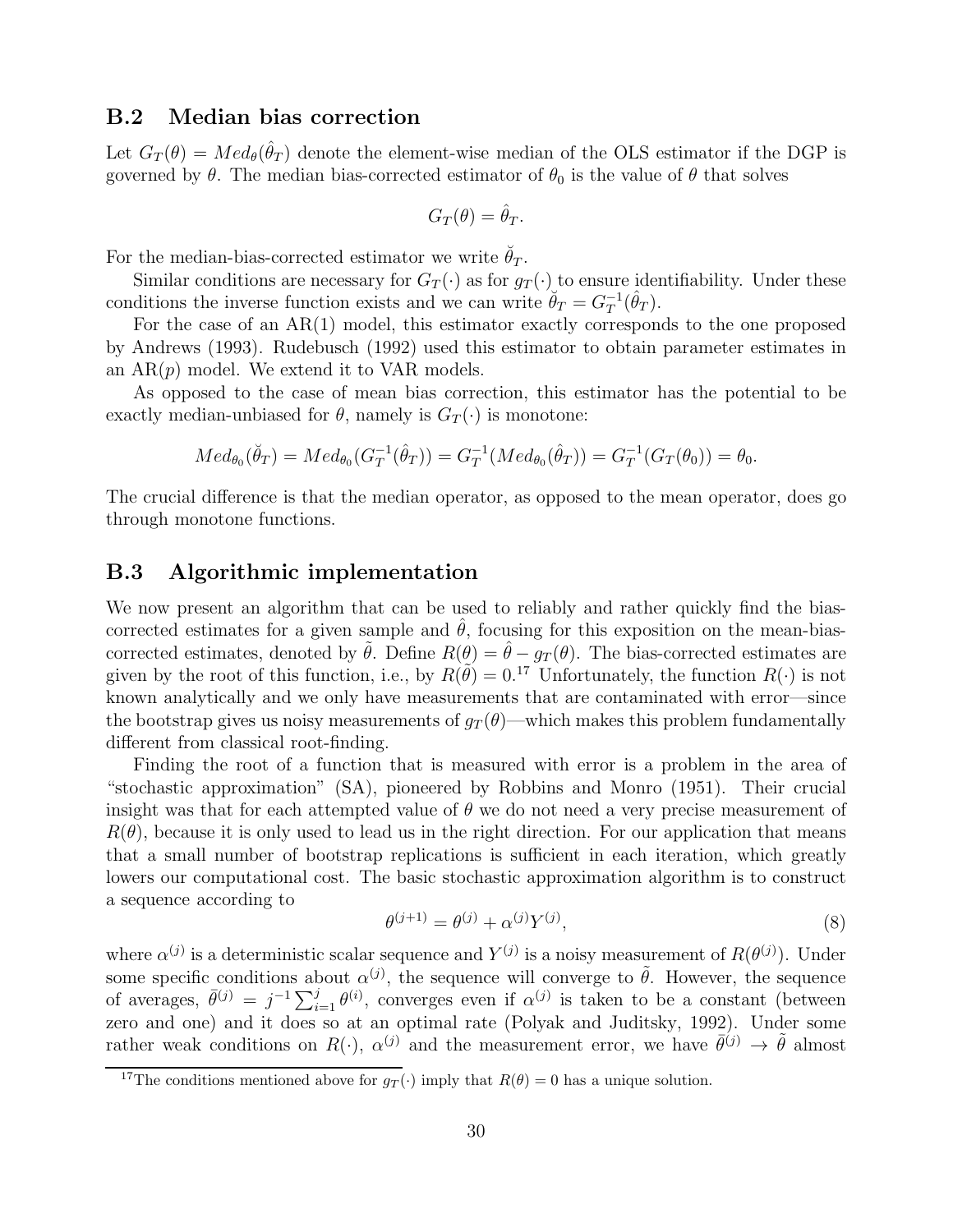surely,  $\sqrt{j}$ -asymptotic normality, as well as optimality in the sense of a maximum rate of convergence.<sup>18</sup>

Motivated by these results, we use the following algorithm:

- 1. Choose as a starting value  $\theta^{(1)} = \hat{\theta}$ . Set  $j = 1$ .
- 2. Using  $\theta^{(j)}$ , obtain a measurement  $Y^{(j)}$ : estimate  $g_T(\theta^{(j)})$  using a residual bootstrap with B replications (for details, see below) and set  $Y^{(j)}$  equal to the difference between  $\hat{\theta}$  and this estimate.
- 3. Calculate  $\theta^{(j+1)}$  using equation (8).
- 4. If  $j < N_0 + N_1$  increase j by one and return to step 2.
- 5. Calculate the bias-corrected estimate as

$$
\hat{\tilde{\theta}} = N_1^{-1} \sum_{i=N_0+1}^{N_0+N_1} \theta^{(i)}.
$$

In step two the approximate mean of the OLS estimator for a given  $\theta^{(j)}$ , i.e., an estimate of  $g_T(\theta^{(j)})$ , is obtained using a residual bootstrap with B replications. We randomly choose the starting values among the T observations. For  $t > 1$  the bootstrapped series is obtained using  $\tilde{X}_t^* = \Phi^{(j)} \tilde{X}_{t-1}^* + u_t^*$ \*, where  $u_t^*$  are the bootstrap residuals, and  $\Phi^{(j)}$  denotes the  $N \times N$ matrix containing the elements of of  $\theta^{(j)}$ . Importantly, the bootstrap residuals have to be obtained for a given  $\theta^{(j)}$ : One cannot resample the original VAR residuals since these do not, together with  $\theta^{(j)}$ , generate the original data. Instead one has to first obtain a series of residuals  $\hat{u}_t = \tilde{X}_t - \Phi^{(j)} \tilde{X}_{t-1}$ , for  $t > 1$ , which then can be resampled in the usual way to create the bootstrap residuals  $u_t^*$  $t^{19}$  In other words, the bootstrap residuals are draws not from the empirical distribution of the original VAR residuals, but from the empirical distribution of the VAR residuals that are obtained given  $\Phi^{(j)}$ .

We choose  $\alpha^{(j)} = 0.5$  and  $B = 50$ , unless otherwise specified. Instead of devising a specific exit condition which might be computationally costly to check, we simply run the algorithm for a fixed number of iterations. We do not calculate  $\bar{\theta}^{(j)}$  using all iterations but instead discard the first part of the sample, corresponding to the idea of a burn-in sample in the Markov chain Monte Carlo literature. Unless otherwise specified, we use  $N_0 = 1000$  iterations as a burn-in sample and then take as our estimate the average of the next  $N_1 = 5000$  iterations.

To verify the convergence of the algorithm, we then check how close  $\hat{\tilde{\theta}}$  is to  $\tilde{\theta}$ . This is feasible despite  $\tilde{\theta}$  being unknown, since we can obtain a measurement of  $R(\hat{\tilde{\theta}})$  with arbitrarily

<sup>&</sup>lt;sup>18</sup>The only assumption that needs mentioning here is that the Jacobian at the solution point needs to be a Hurwitz matrix, i.e., the real parts of the eigenvalues of  $R'(\tilde{\theta})$  need to be strictly negative. Only if  $R(\cdot)$  is decreasing in this sense does it make sense to increase the value of  $\theta^{(j)}$  when we have positive measurements (equation 8). We check this condition by estimating the Jacobian at  $\hat{\theta}$ , verifying that it is Hurwitz, and relying on the assumption that this does not change between  $\hat{\theta}$  and  $\tilde{\theta}$ . Details on how we estimate the Jacobian in this particular setting are available upon request.

<sup>&</sup>lt;sup>19</sup>This notation suppresses the dependence on the bootstrap replication b and on the iteration j.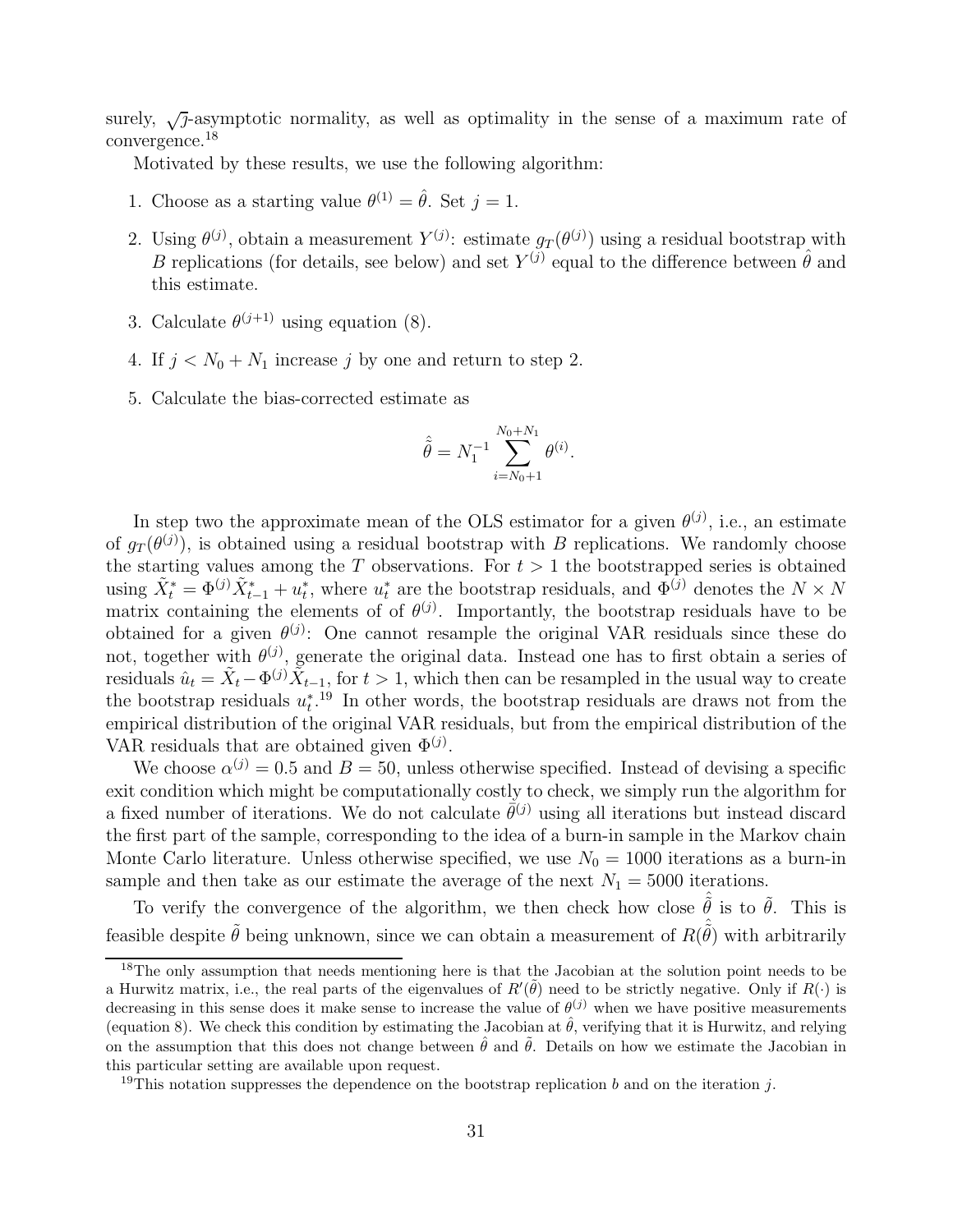small noise by using a large  $B$ , and check how close it is to zero. As the distance measure, we take root mean-square distance, that is  $d(a, b) = (l^{-1}(a - b)'(a - b))^{1/2}$  for two vectors a, b of equal length l. We use this distance metric because it is invariant to the dimensionality of θ. We calculate  $d(R(\hat{\theta}), 0)$ , using a precision for the measurement of  $B = 100,000$ , and verify that this distance is small, e.g., on the order of less than  $10^{-3}$ . In short, this additional step tells us whether we have really found a value of  $\theta$  that is very close to  $\theta$ , and yields a mean for the OLS estimator close to  $\hat{\theta}$ . Should we have been worried about some of the required conditions for equation (7) to have a solution and for our SA algorithm to work reliably in finding it, this step after all enables us to be confident in having found a solution.

While the structure of our algorithm has solid theoretical foundations, our specific configuration  $(\alpha^{(j)}, B$ , number of burn-in/actual iterations) is admittedly arbitrary. We chose it based on our own experience with the algorithm. The specifics of the problem likely would allow us to reduce the computational cost further by choosing the configuration in some optimal way. We leave this for future research. With our configuration, the computational costs are very manageable: For a VAR(1) with 3 variables and about 300 observations, using a Dell Laptop with Intel Core i5 CPU (2.53 GHz, 3.42 GB RAM), it takes about five minutes to run the algorithm.

### C AR/VAR Monte Carlo study

To assess the performance of our bias correction method, we present the results of a simulation study, which considers a bivariate VAR model. To create a setting that is comparable to the reality faced by researchers analyzing interest rates, we first estimate such a model on actual interest rates. We use the same monthly data set as in JSZ and Section 4. We extract the first two principal components from the cross section of yields and estimate the VAR. We take the OLS estimates, rounded to two decimals, as our DGP parameters:

$$
X_{t+1} = \begin{pmatrix} .98 & .01 \\ 0 & .97 \end{pmatrix} X_t + \varepsilon_{t+1}, \quad \varepsilon_t \stackrel{iid}{\sim} N(0, I_2).
$$

We generate  $M = 2000$  samples and calculate for each replication six alternative estimates: OLS, analytical bias correction as in Pope (1990), bootstrap and inverse bootstrap mean bias correction, as well as bootstrap and inverse bootstrap median bias correction. For the conventional bootstrap bias correction, we use 1,000 replications. For the inverse bootstrap, we use 1500 iterations, discarding the first 500, with 5 bootstrap samples in each iteration. Estimates that imply explosive VAR dynamics are stationarity-adjusted in the same way as described in Section 4.4.

Table C.1 shows the results of our simulations. The first four rows show for each parameter the true value, the mean bias of OLS and the three mean-bias-correcting estimators, and the median bias of OLS and the two median-bias-correcting estimators. The fifth and sixth row show the "root-mean-squared bias" (RMSB), which is the square root of the mean-squared bias across the four parameters, and the "total absolute bias" (TAB), which is the sum of the absolute values of the bias in each parameter. The results show that bias correction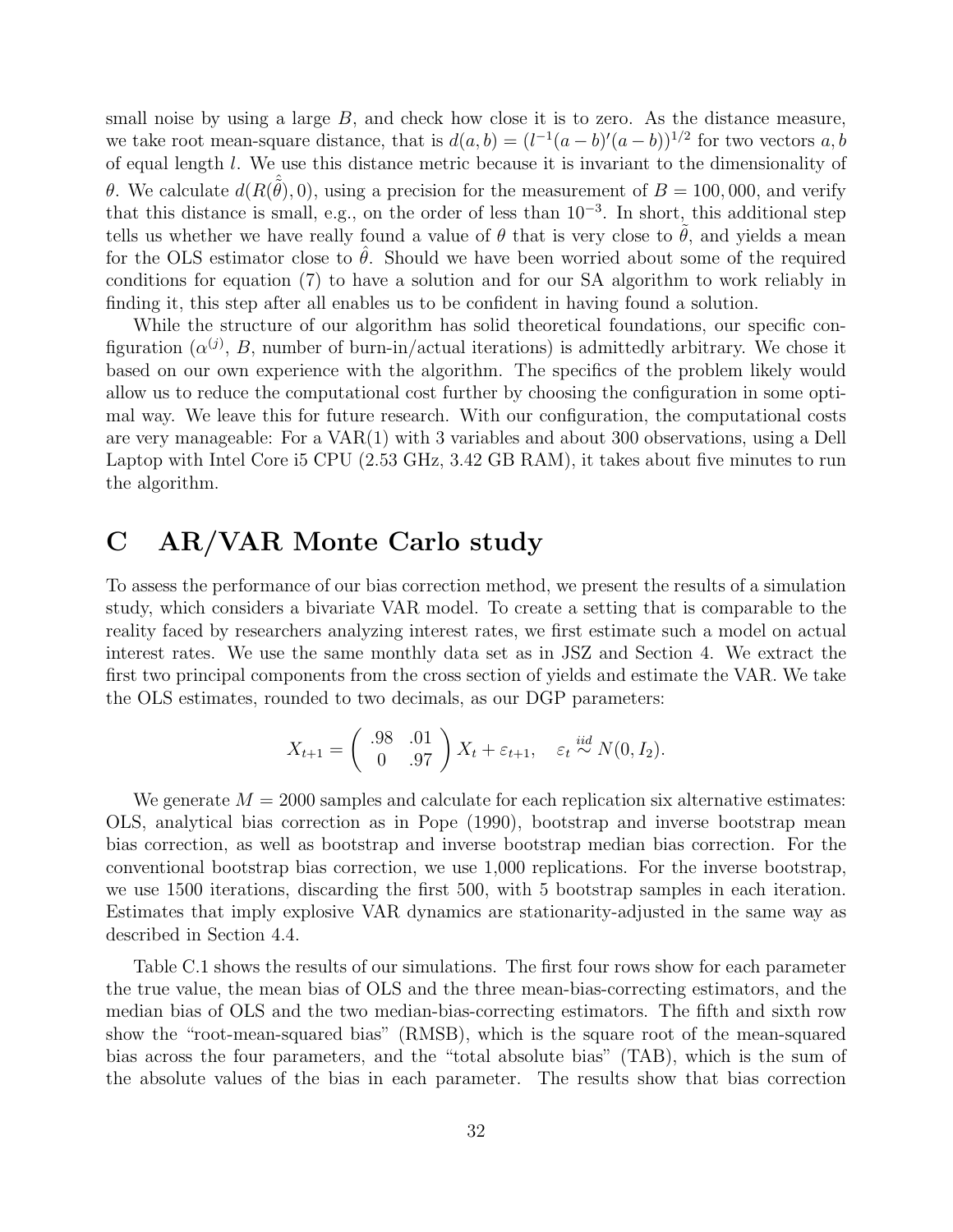|                 | true   |            | Mean bias |                                     | Median bias |            |                          |           |
|-----------------|--------|------------|-----------|-------------------------------------|-------------|------------|--------------------------|-----------|
|                 | value  |            |           | OLS analytical bootstrap inv. boot. |             |            | OLS bootstrap inv. boot. |           |
| $\Phi_{11}$     | 0.98   | $-0.0281$  | $-0.0087$ | $-0.0068$                           | $-0.0049$   | $-0.0227$  | $-0.0040$                | $-0.0009$ |
| $\Phi_{12}$     | 0.01   | 0.0015     | $-0.0007$ | $-0.0004$                           | $-0.0007$   | 0.0013     | $-0.0008$                | $-0.0014$ |
| $\Phi_{21}$     | 0.00   | $-0.0028$  | $-0.0010$ | $-0.0011$                           | $-0.0014$   | $-0.0034$  | $-0.0009$                | $-0.0015$ |
| $\Phi_{22}$     | 0.97   | $-0.0305$  | $-0.0102$ | $-0.0086$                           | $-0.0056$   | $-0.0260$  | $-0.0066$                | $-0.0029$ |
| <b>RMSB</b>     |        | 0.0208     | 0.0067    | 0.0055                              | 0.0038      | 0.0174     | 0.0039                   | 0.0018    |
| <b>TAB</b>      |        | 0.0629     | 0.0206    | 0.0168                              | 0.0126      | 0.0534     | 0.0123                   | 0.0066    |
| max. eig.       | 0.98   | $-0.0154$  | 0.0058    | 0.0081                              | 0.0090      | $-0.0129$  | 0.0091                   | 0.0117    |
| half-life       | 34     | $-14.1930$ | 13.7945   | 14.3122                             | 23.0127     | $-18.0000$ | $-10.0000$               | $-7.0000$ |
| IRF at $h = 60$ | 0.2976 | $-0.1726$  | 0.0978    | 0.1433                              | 0.1644      | $-0.2207$  | $-0.0064$                | 0.0503    |
| freq. expl.     |        | 0.25%      | 23.90\%   | 35.00%                              | 30.80\%     | $0.25\%$   | 23.75\%                  | 21.50%    |

Table C.1: VAR Monte Carlo simulation results

Notes: True values, mean bias, and median bias for parameters and persistence measures, and summary statistics capturing total bias for the VAR Monte Carlo study. For details refer to the text.

significantly reduces the small-sample parameter bias. This holds for all three bias correction methods, and for both mean and median bias. The total absolute bias is reduced by about 75% using the bootstrap. The inverse bootstrap is able to further reduce bias. It estimates most elements of  $\Phi$  with less bias, and reduces the measures of total bias. For the case of median bias it roughly cuts the total parameter bias in half, compared to conventional bootstrap bias correction.

The seventh to ninth rows show true values and the bias for three measures of persistence the largest eigenvalue of  $\Phi$  as well as the half-life and value of the IRF at a horizon of 60 periods for the response of the first variable to own shocks. To calculate the half-life we use the same approach as in Kilian and Zha (2002), with a cutoff of 500 periods—mean and median of the half-life are calculated across those replications for which it is available, which consequently excludes values for which the half-life would be larger than 500.

The downward bias in estimated persistence for the OLS estimator is sizable. The halflife and long-horizon IRF are on average half as large as for the true DGP. Bias correction increases the estimated persistence significantly, and the dramatic downward bias in the largest eigenvalue disappears. Notably, for mean bias, the bias corrected estimates tend to be even more persistent than the DGP, whereas for median bias, they get the persistence about right. Conventional bootstrap and inverse bootstrap bias correction display similar performance in terms of the implied persistence of the estimates.

The last row shows the frequency with which explosive eigenvalues occur. Evidently, although the DGP is stationary and the estimated model is correctly specified, there is a sizable probability that the realized value of the OLS estimator is such that bias correction leads to explosive estimates. Consequently, in practice one will often have to perform some type of stationarity adjustment to ensure that estimated dynamics are not explosive. The method used in this paper, following Kilian (1998b), is admittedly ad hoc, and there is room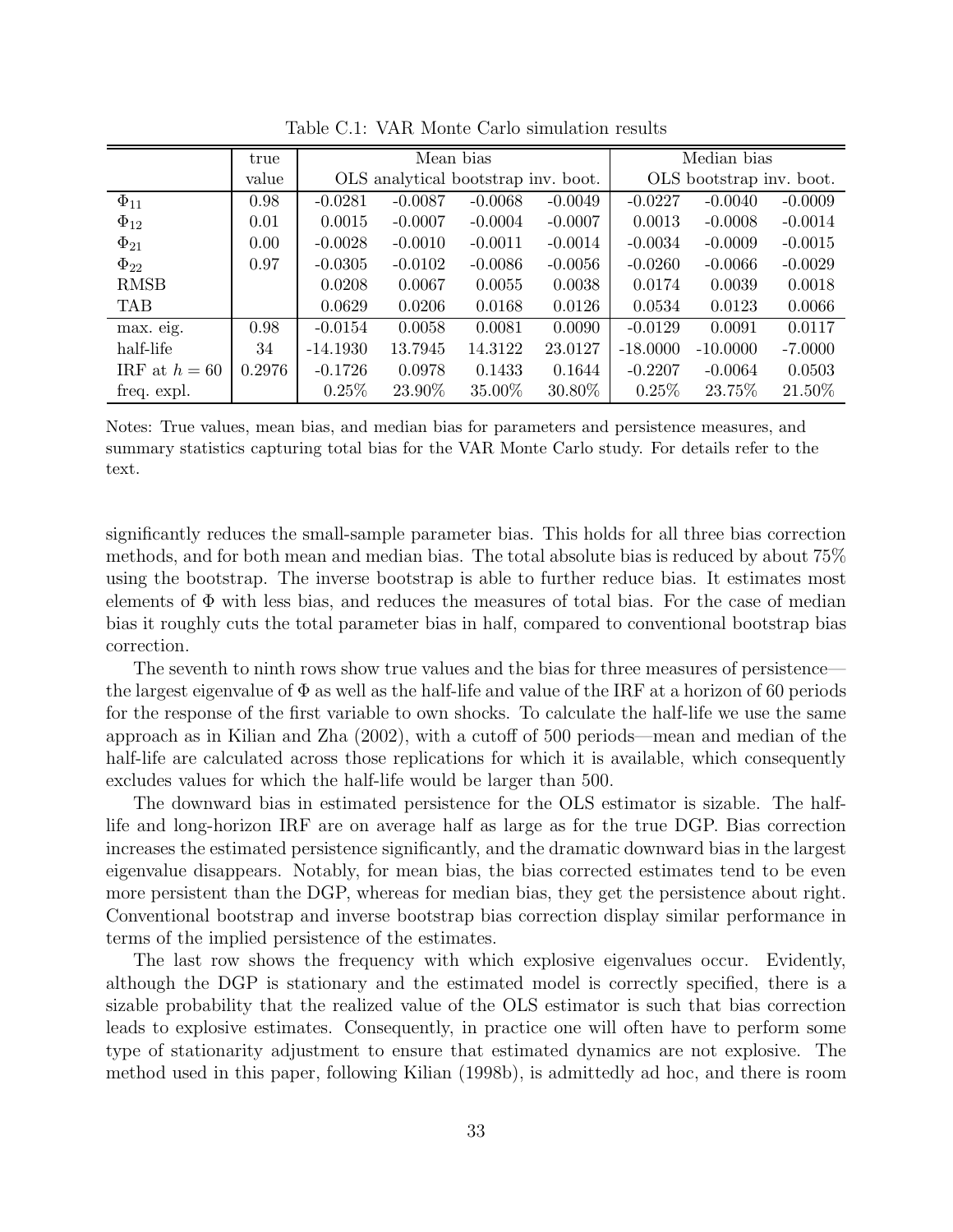|                                                   | <b>OLS</b> |            | $mean-BC$ | median-BC  |           |           |
|---------------------------------------------------|------------|------------|-----------|------------|-----------|-----------|
|                                                   |            | analytical | bootstrap | inv. boot. | bootstrap | inv.boot. |
| $max(eig(\Phi))$                                  | 0.9678     | 0.9961     | 0.9999    | 0.9991     | 0.9953    | 0.9946    |
| half-life                                         | 24         | 147        | n.a.      | 265        | 128       | 132       |
| IRF at $5y$                                       | 0.16       | 0.75       | 0.95      | 0.93       | 0.72      | 0.75      |
| $\sigma(f^{47,48})$                               | 1.392      | 1.392      | 1.392     | 1.392      | 1.392     | 1.392     |
| $\sigma(\tilde{f}_t^{47,48})$                     | 0.388      | 1.206      | 1.431     | 1.635      | 1.178     | 1.333     |
| $\sigma (ftp_{\scriptscriptstyle \sf F}^{47,48})$ | 1.301      | 1.216      | 1.322     | 1.656      | 1.254     | 1.430     |

Table D.1: Maximally-flexible DTSM – summary statistics

Notes: Summary statistics for OLS and bias-corrected estimates of the DTSM in Joslin et al. (2011). First row: maximum eigenvalue of the estimated Φ. Second and third row: half-life and value of the impulse response function at the five-year horizon for the response of the level factor to a level shock. Rows six to eight show sample standard deviations of the fitted 47-to-48-month forward rates and of the corresponding risk-neutral forward rates and forward term premia.

for future methodological improvement for reducing bias under the restriction of stationarity.

We draw two conclusions from this simulation study: First, both the bootstrap and inverse bootstrap are useful and reliable methods to reduce the bias in OLS estimates of VAR parameters. Second, the inverse bootstrap is a superior bias correction method compared to analytical or bootstrap correction in a setting like ours, because it reduces higher-order bias and hence further improves the accuracy of the parameter estimates.

## D Maximally-flexible DTSM: alternative bias correction methods

In the main text we present bias-corrected DTSM estimates that are obtained by applying inverse bootstrap bias correction. Here we compare the results for the maximally-flexible model of Section 4 to those obtained using alternative bias correction methods.

Table D.1 shows the summary statistics for six alternative sets of estimates: OLS, analytical mean bias correction, bootstrap mean bias correction, inverse bootstrap mean bias correction, bootstrap median bias correction, and inverse bootstrap median bias correction. Correcting for mean bias using the bootstrap leads to explosive VAR dynamics, so we apply Kilian's stationarity adjustment in this case—for the resulting  $\Phi$  matrix the IRF does not fall below 0.5 within 40 years, our cutoff for half-life calculation as in Kilian and Zha (2002).

There are some differences in results across bias correction methods. Analytical bias correction leads to a less persistent VAR system than inverse bootstrap bias correction. But the key result is robust to using these alternative approaches: The persistence is substantially increased by bias correction, so that short rate forecasts and risk-neutral rates are much more volatile than for OLS. In practice, a researcher will likely use that method for bias correction that (s)he is most comfortable with on practical or theoretical grounds. For us, this is the inverse bootstrap method.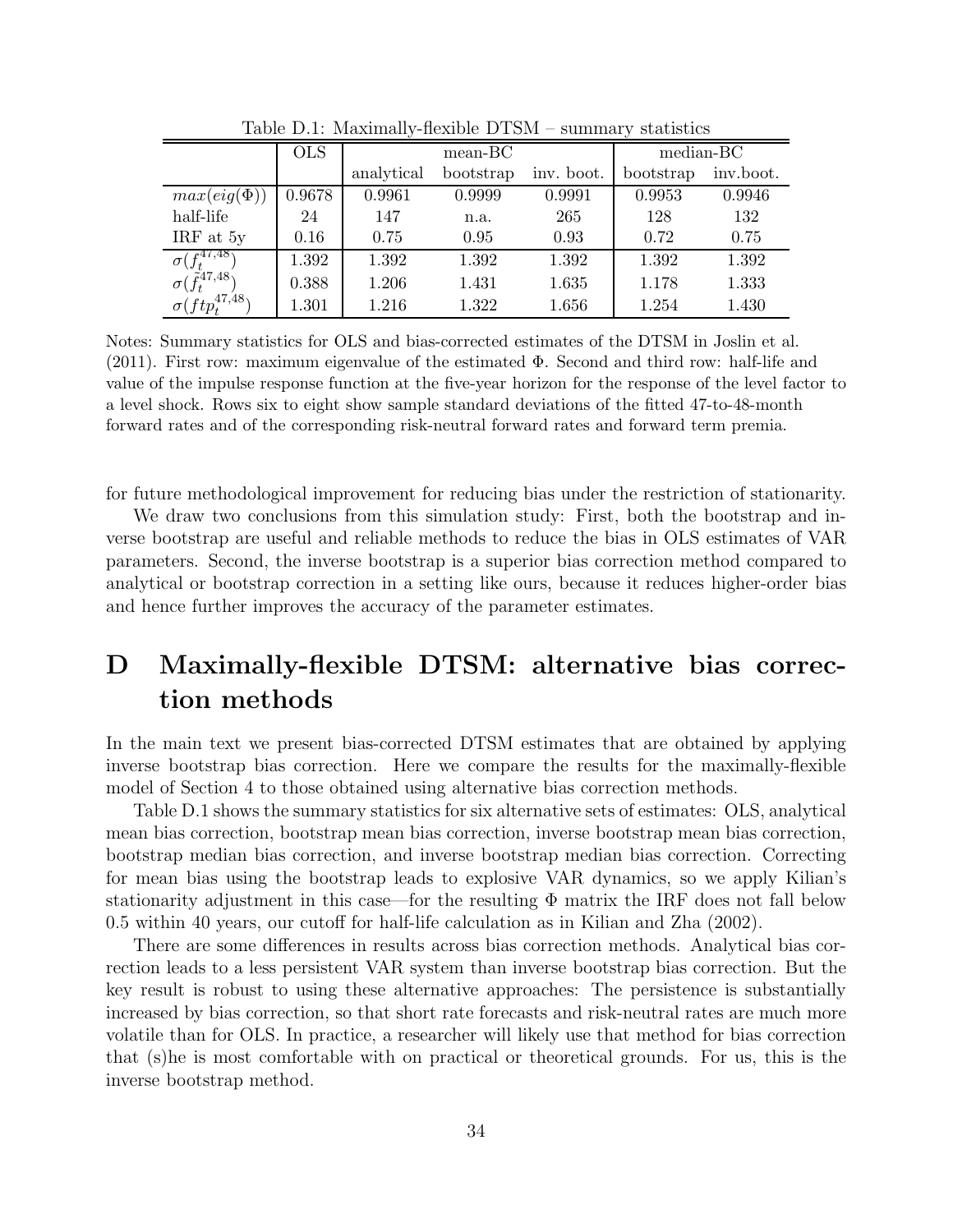|                               |                               |                                  | Mean bias                        | Median bias                 |                             |  |
|-------------------------------|-------------------------------|----------------------------------|----------------------------------|-----------------------------|-----------------------------|--|
|                               | DGP                           | <b>OLS</b>                       | $Mean-BC$                        | <b>OLS</b>                  | Median-BC                   |  |
| $1200\mu$                     | $-0.343 - 0.219$ 0.077        | $-0.363$ $0.142$ $-0.013$        | $-0.167$ $0.062$ $-0.011$        | $-0.275$ 0.102 $-0.012$     | $-0.091$ $0.030$ $-0.010$   |  |
| Ф                             | 0.996 0.001 0.440             | $-0.024$ 0.025 $-0.010$          | $-0.010$ $0.012$ $0.010$         | $-0.020$ $0.024$ $-0.001$   | $-0.005$ 0.009 0.015        |  |
|                               | $-0.001$ 0.990 0.352          | $0.006 - 0.022$ 0.002            | $0.003 - 0.009 - 0.002$          | $0.005 - 0.018$ 0.002       | $0.001 - 0.005$ 0.001       |  |
|                               | $0$ 0.001 0.873               | $-0.003 - 0.003 - 0.023$         | $-0.001 - 0.001 - 0.004$         | $-0.002 - 0.002 - 0.017$    | $-0.001 - 0.001$ 0.000      |  |
| $1200r^{\mathbb{Q}}_{\infty}$ | 8.647                         | $-0.852$                         | $-0.822$                         | $-0.675$                    | $-0.683$                    |  |
| $\lambda^{\mathbb{Q}}$        | 0.998 0.952 0.929             | $-0.001$<br>$0.000 - 0.004$      | $-0.001 - 0.001 - 0.004$         | $-0.001$<br>$0.004 - 0.007$ | $-0.001$<br>$0.003 - 0.007$ |  |
| $1200\Sigma$                  | 0.643<br>$\Omega$<br>$\theta$ | $-0.020$<br>$\Omega$<br>$\Omega$ | $-0.015$<br>$\Omega$<br>$\theta$ | $-0.022$                    | $-0.016$<br>$\Omega$        |  |
|                               | $-0.146$ $0.210$<br>$\Omega$  | $0.005$ 0.013<br>$\Omega$        | 0.004 0.014<br>$\Omega$          | 0.006 0.012<br>$\Omega$     | 0.005 0.014<br>$\Omega$     |  |
|                               | $0.063 - 0.011$ $0.087$       | $-0.002$ 0.004 0.027             | $-0.001$ $0.004$ $0.028$         | $-0.002$<br>0.004<br>0.027  | $-0.001$<br>0.004<br>0.028  |  |

Table E.1: DTSM Monte Carlo study – parameter bias

Notes: DGP parameter values, mean bias of OLS and Mean-BC estimates, and median bias of OLS and Median-BC estimates. For details refer to main text.

### E Parameter bias in DTSM Monte Carlo study

In Table E.1 we show the DGP parameters that are used to simulate interest rate data from the DTSM, as well as mean and median parameter bias of the alternative estimates. The mean bias is shown for the OLS and Mean-BC estimates, whereas the median bias is shown for the OLS and Median-BC estimates.

The bias in the estimates of VAR parameters  $\mu$  and  $\Phi$  is sizable for the OLS estimates. As expected, the bias-corrected estimates generally display reduced bias.

With regard to the Q-measure parameters, the values of  $\lambda^{\mathbb{Q}}$  are estimated very accurately for all three estimators. This confirms the intuition that in DTSM estimation, cross-sectional information helps to pin down the parameters determining cross-sectional loadings very precisely. The risk-neutral long-run mean  $r^{\mathbb{Q}}_{\infty}$  is estimated with a slight downward bias by all estimators because the largest root under Q is very close to one, which naturally makes inference about the long-run mean under Q difficult. This has motivated some researchers to restrict the largest root under Q to one and  $r^{\mathbb{Q}}_{\infty}$  to zero, in which case the long end of the yield curve is determined by a level factor (Bauer, 2011a; Christensen et al., 2011).

In sum, bias-corrected estimation methods reduce bias in estimates of the VAR parameters in comparison to MLE, whereas the remaining parameters are estimated with similar accuracy.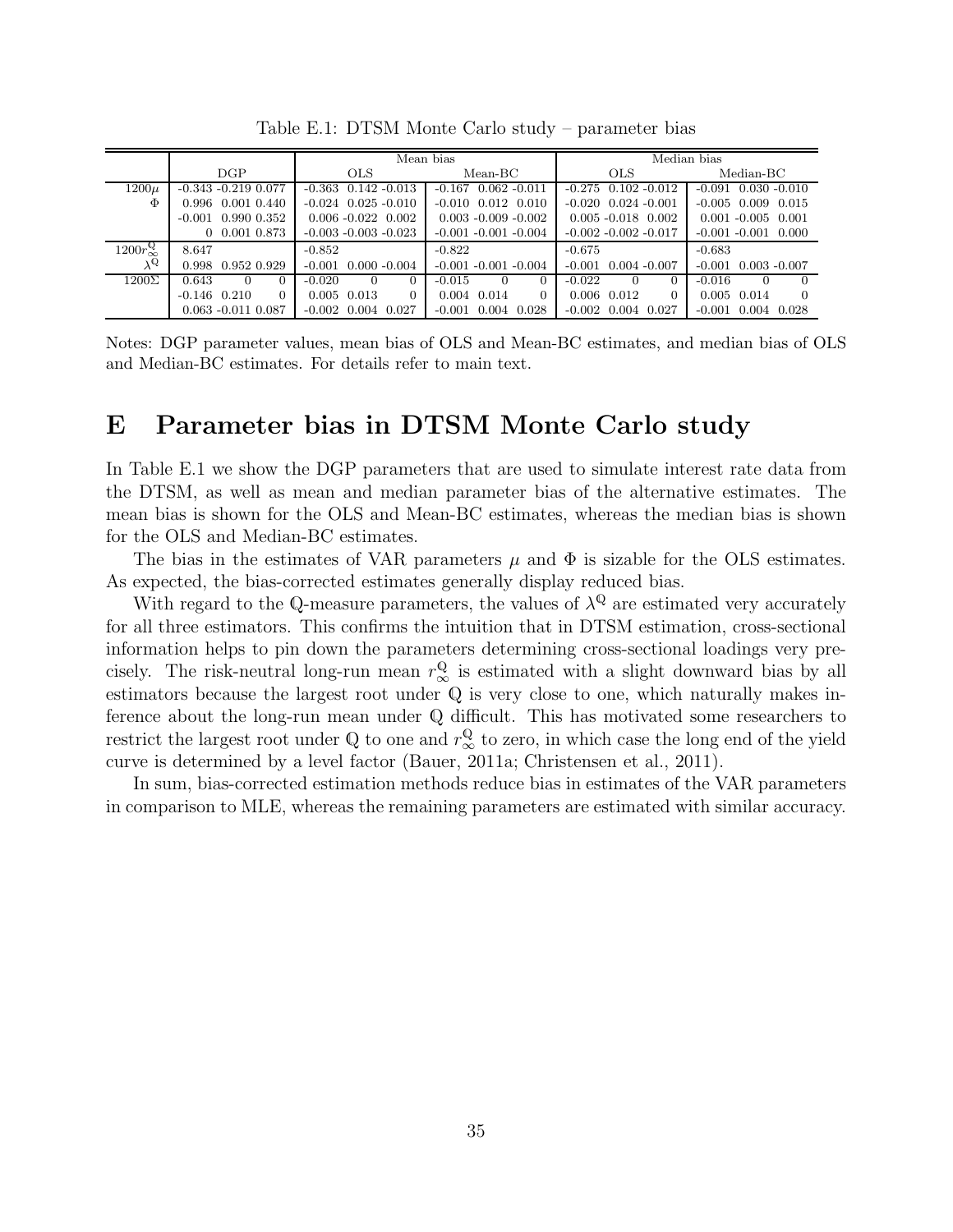|                               | <b>OLS</b>                        | $Mean-BC$                        | Median-BC                         |
|-------------------------------|-----------------------------------|----------------------------------|-----------------------------------|
| $1200\mu$                     | $-0.1263$                         | $-0.2321$                        | $-0.2190$                         |
|                               | 0.0700                            | 0.0738                           | $-0.3427$                         |
|                               | $-0.5440$                         | $-0.3290$                        | 0.0768                            |
|                               | $(0.2330)$ $(0.0925)$ $(0.0398)$  | $(0.2358)$ $(0.0931)$ $(0.0401)$ | $(0.2354)$ $(0.0929)$ $(0.0400)$  |
| $\Phi$                        | 0.9788                            | 0.0006                           | 0.9961                            |
|                               | 0.0133                            | 0.9987                           | 0.0007                            |
|                               | 0.4362                            | 0.4721                           | 0.4400                            |
|                               | $(0.0111)$ $(0.0392)$ $(0.2127)$  | $(0.0112)$ $(0.0397)$ $(0.2152)$ | $(0.0112)$ $(0.0396)$ $(0.2148)$  |
|                               | 0.0027                            | $-0.0020$                        | $-0.0012$                         |
|                               | 0.3532                            | 0.9926                           | 0.9900                            |
|                               | 0.9737                            | 0.3462                           | 0.3520                            |
|                               | $(0.0044)$ $(0.0156)$ $(0.0844)$  | $(0.0044)$ $(0.0019)$ $(0.0366)$ | $(0.0044)$ $(0.0157)$ $(0.0848)$  |
|                               | $-0.0023$                         | 0.8813                           | 0.0013                            |
|                               | $-0.0025$                         | 0.0001                           | 0.8733                            |
|                               | 0.8537                            | 0.0021                           | $-0.0002$                         |
|                               | $(0.0019)$ $(0.0067)$ $(0.0364)$  | $(0.0019)$ $(0.0068)$ $(0.0366)$ | $(0.0019)$ $(0.0067)$ $(0.0365)$  |
| $\left  eig(\Phi)\right $     | 0.9678                            | 0.9991                           | 0.9946                            |
|                               | 0.8706                            | 0.8744                           | 0.8700                            |
|                               | 0.9678                            | 0.9991                           | 0.9946                            |
| $1200r_{\infty}^{\mathbb{Q}}$ | 8.6055                            | 8.6568                           | 8.6475                            |
|                               | (0.6590)                          | (0.6537)                         | (0.6524)                          |
| $\lambda^{\mathbb{Q}}$        | 0.9976                            | 0.9976                           | 0.9976                            |
|                               | 0.9519                            | 0.9518                           | 0.9519                            |
|                               | 0.9287                            | 0.0287                           | 0.9287                            |
|                               | (0.0082)                          | (0.0082)                         | (0.0004)                          |
|                               | (0.0004)                          | (0.0004)                         | (0.0082)                          |
|                               | (0.0145)                          | (0.0145)                         | (0.0145)                          |
| $1200\Sigma$                  | 0.6365                            | 0.6442                           | 0.6430                            |
|                               | $\Omega$                          | $\Omega$                         | $\Omega$                          |
|                               | $\theta$                          | $\Omega$                         | $\Omega$                          |
|                               | (0.0324)                          | (0.0317)                         | (0.0317)                          |
|                               | $-0.1453$                         | $-0.1468$                        | $-0.1464$                         |
|                               | $\theta$                          | $\boldsymbol{0}$                 | 0.2105                            |
|                               | 0.2097                            | 0.2107                           | $\theta$                          |
|                               | $(0.0216)$ $(0.0143)$             | $(0.0216)$ $(0.0146)$            | $(0.0217)$ $(0.0146)$             |
|                               | 0.0630                            | 0.0635                           | 0.0633                            |
|                               | $-0.0117$                         | $-0.0113$                        | $-0.0115$                         |
|                               | 0.0867                            | 0.0873                           | 0.0872                            |
|                               | (0.0048)<br>$(0.0075)$ $(0.0072)$ | $(0.0076)$ $(0.0076)$ $(0.0045)$ | $(0.0068)$ $(0.0045)$<br>(0.0075) |

Table 1: Maximally-flexible DTSM – parameter estimates

Notes: Parameter estimates for the DTSM in Joslin et al. (2011). Left panel shows OLS/MLE estimates, middle panel shows mean-bias-corrected estimates, right panel shows median-bias-corrected estimates.

|                                  | <b>OLS</b> | Mean-BC | Median-BC |
|----------------------------------|------------|---------|-----------|
| $max(eig(\Phi))$                 | 0.9678     | 0.9991  | 0.9946    |
| half-life                        | 24         | 265     | 132       |
| IRF at 5y                        | 0.16       | 0.93    | 0.75      |
| c41,48                           | 1.392      | 1.392   | 1.392     |
| $\tilde{f}^{47,48}$              | 0.388      | 1.635   | 1.333     |
| $\sigma$ (ftn <sup>47,48</sup> ) | 1.301      | 1.656   | 1.430     |

Table 2: Maximally-flexible DTSM – summary statistics

Notes: Summary statistics for OLS and bias-corrected estimates of the DTSM in Joslin et al. (2011). First row: maximum eigenvalue of the estimated Φ. Second and third row: half-life and value of the impulse response function at the five-year horizon for the response of the level factor to a level shock. Rows six to eight show sample standard deviations of the fitted 47-to-48-month forward rates and of the corresponding risk-neutral forward rates and forward term premia.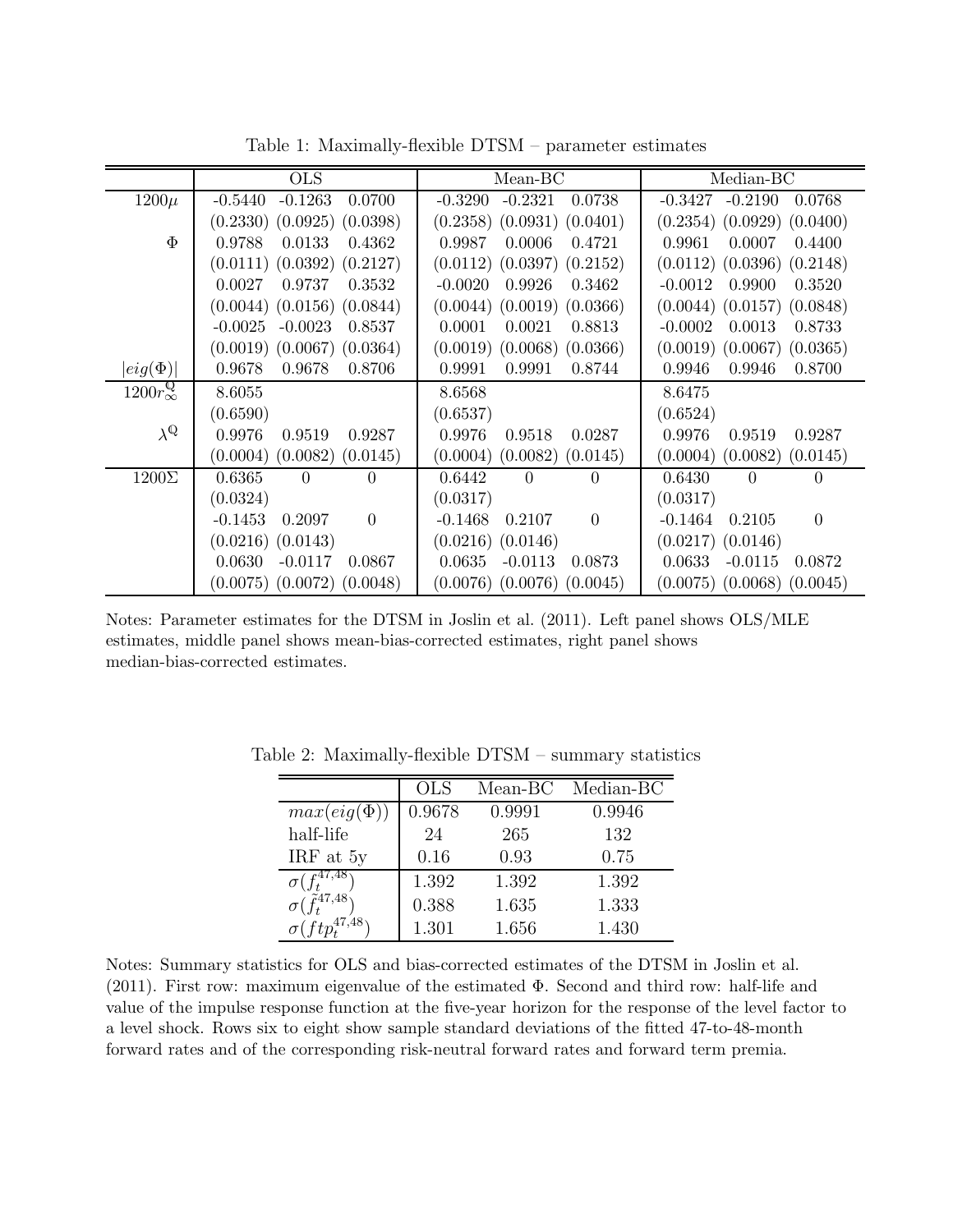|                                    | Mean          |       |        |                       |               | Median |        |                       |  |
|------------------------------------|---------------|-------|--------|-----------------------|---------------|--------|--------|-----------------------|--|
|                                    | DGP           |       |        | OLS Mean-BC Median-BC | <b>DGP</b>    |        |        | OLS Mean-BC Median-BC |  |
| $max(eig(\Phi))$                   | 0.9946 0.9805 |       | 0.9965 | 0.9956                | 0.9946 0.9831 |        | 0.9993 | 0.9993                |  |
| half-life                          | 133           | 40.54 | 105.65 | 98.89                 | 133           | 22.00  | 40.00  | 38.00                 |  |
| IRF at 5y                          | 0.75          | 0.20  | 0.52   | 0.51                  | 0.75          | 0.14   | 0.55   | 0.52                  |  |
| $\sigma(f^{47,48}_t)$              | 1.57          | 1.58  | 1.58   | 1.58                  | 1.45          | 1.45   | 1.45   | 1.46                  |  |
| $\sigma(\tilde{f}_t^{47,48})$      | 1.74          | 1.17  | 1.95   | 1.89                  | 1.63          | 0.97   | 1.81   | 1.77                  |  |
| $\sigma(ftp_t^{47,48})$            | 1.84          | 1.73  | 2.09   | 2.04                  | 1.72          | 1.49   | 1.91   | 1.87                  |  |
| RMSE $(f^{47,48}_{t})$             |               | 0.01  | 0.01   | 0.01                  |               | 0.01   | 0.01   | 0.01                  |  |
| $\text{RMSE}(\tilde{f}_t^{47,48})$ |               | 1.37  | 1.20   | 1.18                  |               | 1.31   | 1.13   | 1.11                  |  |
| 47,48<br>$RMSE(ftp_t^4)$           |               | 1.37  | 1.20   | 1.18                  |               | 1.31   | 1.13   | 1.11                  |  |

Table 3: DTSM Monte Carlo study – summary statistics

Notes: Summary statistics for persistence, variability, and accuracy of estimated rates and premia in DTSM Monte Carlo study. First three rows show true values (DGP) and means/medians of estimated values for the largest root of  $\Phi$ , the half-life in months (across estimates that have a half-life of less than 40 years), and the value of the impulse response function (IRF) at the five-year horizon for response of the first risk factor to own shocks. Rows four to six show means/medians of sample standard deviations of forward rates, risk-neutral forward rates, and forward premia. Last three rows show means/medians of root-mean-squared errors (RMSE) for estimated rates and premia.Volatilities and RMSE's are in annualized percentage points. For details refer to main text.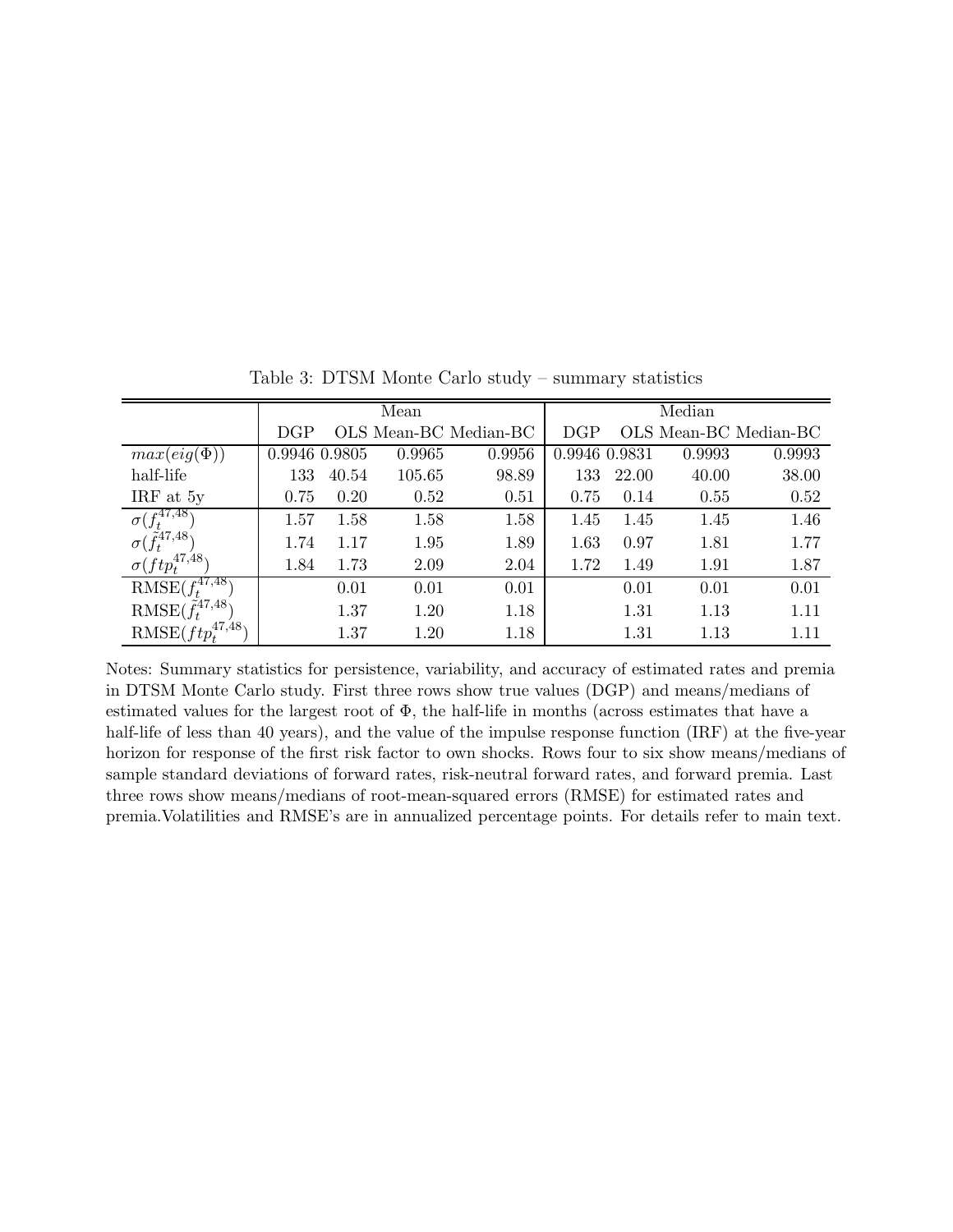|                        |           | $OLS-UR$  |                |                | $OLS-R$          |                |           | $BC-R$           |                  |
|------------------------|-----------|-----------|----------------|----------------|------------------|----------------|-----------|------------------|------------------|
| $1200\Sigma\lambda_0$  | 0.3146    | 0.1159    | 0.0790         | 0.3329         | 0.1015           | 0.0652         | 0.3274    | 0.1006           | 0.0537           |
|                        | (0.2293)  | (0.0708)  | (0.0260)       | (0.1240)       | (0.0512)         | (0.0186)       | (0.1250)  | (0.0513)         | (0.0187)         |
| $\Sigma\lambda_1$      | $-0.0116$ | $-0.1303$ | $-0.0340$      | $-0.0161$      | $-0.1229$        | $\Omega$       | $-0.0092$ | $-0.1271$        | $\left( \right)$ |
|                        | (0.0074)  | (0.0439)  | (0.2773)       | (0.0060)       | (0.0358)         |                | (0.0060)  | (0.0361)         |                  |
|                        | 0.0012    | $-0.0113$ | $-0.1577$      | $\Omega$       | 0                | $-0.1552$      | 0         | 0                | $-0.1420$        |
|                        | (0.0023)  | (0.0136)  | (0.0856)       |                |                  | (0.0789)       |           |                  | (0.0792)         |
|                        | $-0.0008$ | $-0.0021$ | $-0.1043$      | $\overline{0}$ | $\boldsymbol{0}$ | $-0.1065$      | $\theta$  | $\boldsymbol{0}$ | $-0.0886$        |
|                        | (0.0008)  | (0.0050)  | (0.0315)       |                |                  | (0.0287)       |           |                  | (0.0288)         |
| $1200r^{\mathbb{Q}}$   | 15.0635   |           |                | 15.0609        |                  |                | 15.1111   |                  |                  |
|                        | (0.5418)  |           |                | (0.5420)       |                  |                | (0.5456)  |                  |                  |
| $\lambda^{\mathbb{Q}}$ | 0.9976    | 0.9488    | 0.9563         | 0.9976         | 0.9490           | 0.9561         | 0.9976    | 0.9491           | 0.9561           |
|                        | (0.0001)  | (0.0072)  | (0.0058)       | (0.0001)       | (0.0076)         | (0.0062)       | (0.0001)  | (0.0077)         | (0.0063)         |
| $1200\Sigma$           | 0.7264    | 0         | $\overline{0}$ | 0.7261         | 0                | $\theta$       | 0.7327    | 0                | $\theta$         |
|                        | (0.0284)  |           |                | (0.0284)       |                  |                | (0.0287)  |                  |                  |
|                        | 0.0982    | 0.2125    | $\overline{0}$ | 0.0981         | 0.2125           | $\overline{0}$ | 0.0990    | 0.2132           | $\theta$         |
|                        | (0.0117)  | (0.0078)  |                | (0.0117)       | (0.0078)         |                | (0.0117)  | (0.0079)         |                  |
|                        | $-0.0291$ | 0.0211    | 0.0728         | $-0.0291$      | 0.0211           | 0.0728         | $-0.0292$ | 0.0212           | 0.0729           |
|                        | (0.0044)  | (0.0040)  | (0.0029)       | (0.0044)       | (0.0040)         | (0.0029)       | (0.0044)  | (0.0040)         | (0.0029)         |

Table 4: Restricted DTSM – parameter estimates

Notes: Conventional parameter estimates for maximally-flexible model specification (OLS-UR), as well as conventional (OLS-R) and bias-corrected (BC-R) estimates of the model with zero restrictions on risk price parameters.

|                                    | OLS-UR | $OLS-R$ | BC-R   |
|------------------------------------|--------|---------|--------|
| $max(eig(\Phi))$                   | 0.9909 | 0.9904  | 0.9953 |
| half-life                          | 64     | 44      | 92     |
| IRF at 5y                          | 0.52   | 0.41    | 0.60   |
| $\sigma(f_t^{61,120})$             | 1.755  | 1.755   | 1.755  |
| $\sigma(\tilde{f}_{\tau}^{61,120}$ | 1.148  | 1.058   | 1.705  |
|                                    | 1.230  | 1.369   | 1.425  |

Table 5: Restricted DTSM – summary statistics

Notes: Summary statistics for OLS estimates of unrestricted model (OLS-UR), as well as OLS and bias corrected estimates of restricted model. Persistence measures and standard deviations of the fitted five-to-ten-year forward rates and of the corresponding risk-neutral forward rates and forward term premia.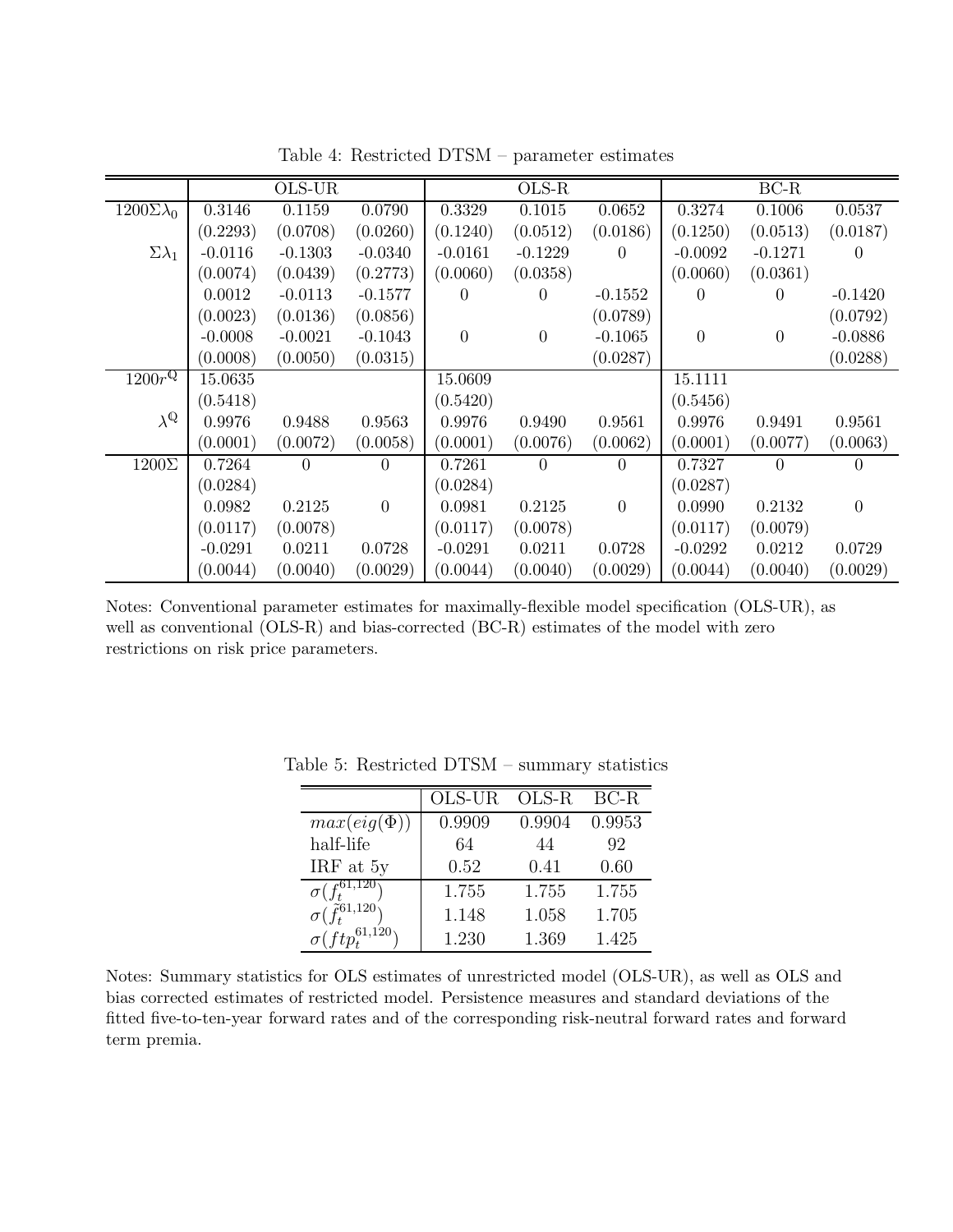

Figure 1: Maximally-flexible DTSM – decomposition of forward rates

One-month forward rates with four years maturity, decomposed into risk-neutral forward rates and forward term premia using the affine Gaussian DTSM of Joslin et al. (2011). Sample: Monthly observations from January 1990 to December 2007. Gray shaded areas correspond to NBER recessions.